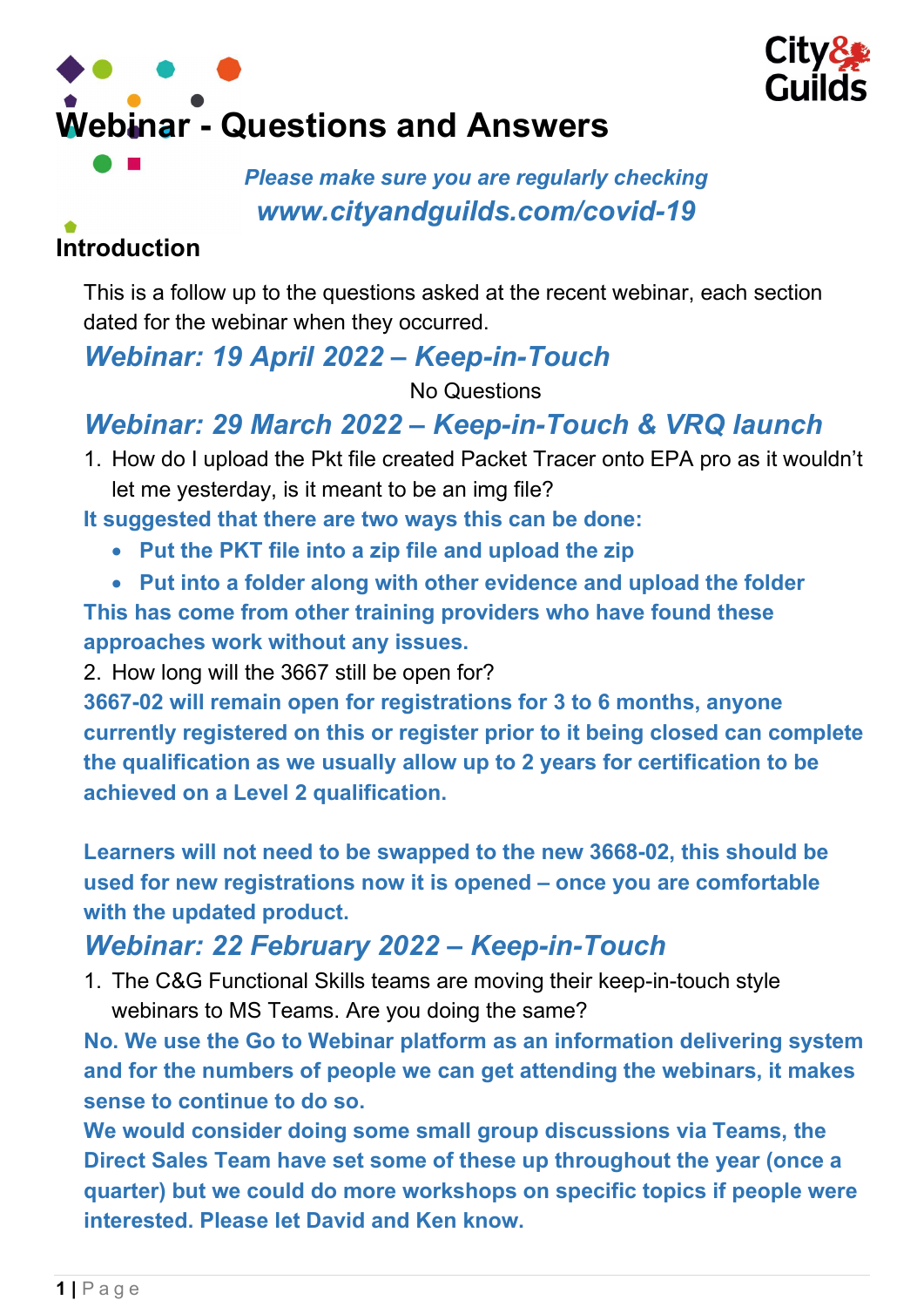



2. Are Employer Reference still required for the new standards EPA?

No. This has been dropped as part of EPAs in the revisions published and in those currently in development.

One of our training providers is thinking of repurposing the ER to use as a form of Witness Testimony, which we would not discourage.

3. Will the new Level 2/3 Systems and Principles handbook include other vendors. For example, Microsoft

We already have a number of Vendor Alike units based on Microsoft products, as the units were based on programmes from them, Cisco and CompTIA. While the named product that was used may no longer be available, we will accept the relevant replacement for these units as they were written in such a way as not to link to specific technology. We will also accept certifications from other Vendors if it can be shown that they are delivering 80% or more of the Outcomes and Assessment Criteria. As an example, we already accept Huawei and Juniper certifications for the units based on Cisco CCNA and would happily discuss the use of Amazon Web Service programmes and others.

## Webinar: 1 February 2022 – Keep-in-Touch

1. Update on Apprenticeship Training Manuals (ATMs) Network Engineer and Data Analyst has been handed over to our content agency who will be managing the production (copyediting, image research, proofreading, proof stages, typesetting).

ICT is still being worked on by the authors/reviewers and should be ready to handover to content agency by 15th March. This has been delayed as one of the original consultants had to drop out part through the work they were doing and we had to engage a replacement and get them up to speed.

Expected go-live dates are being set as:

| • Network Engineer: | <b>April 29th</b> |
|---------------------|-------------------|
| • Data Analyst:     | <b>April 29th</b> |

• Information Communication Technician: 8th June

Our apologies that these are the not the dates we were saying in our webinars, they have slipped due to a number of activities and handover of materials not being completed as we would like.

Software Developer is being built now.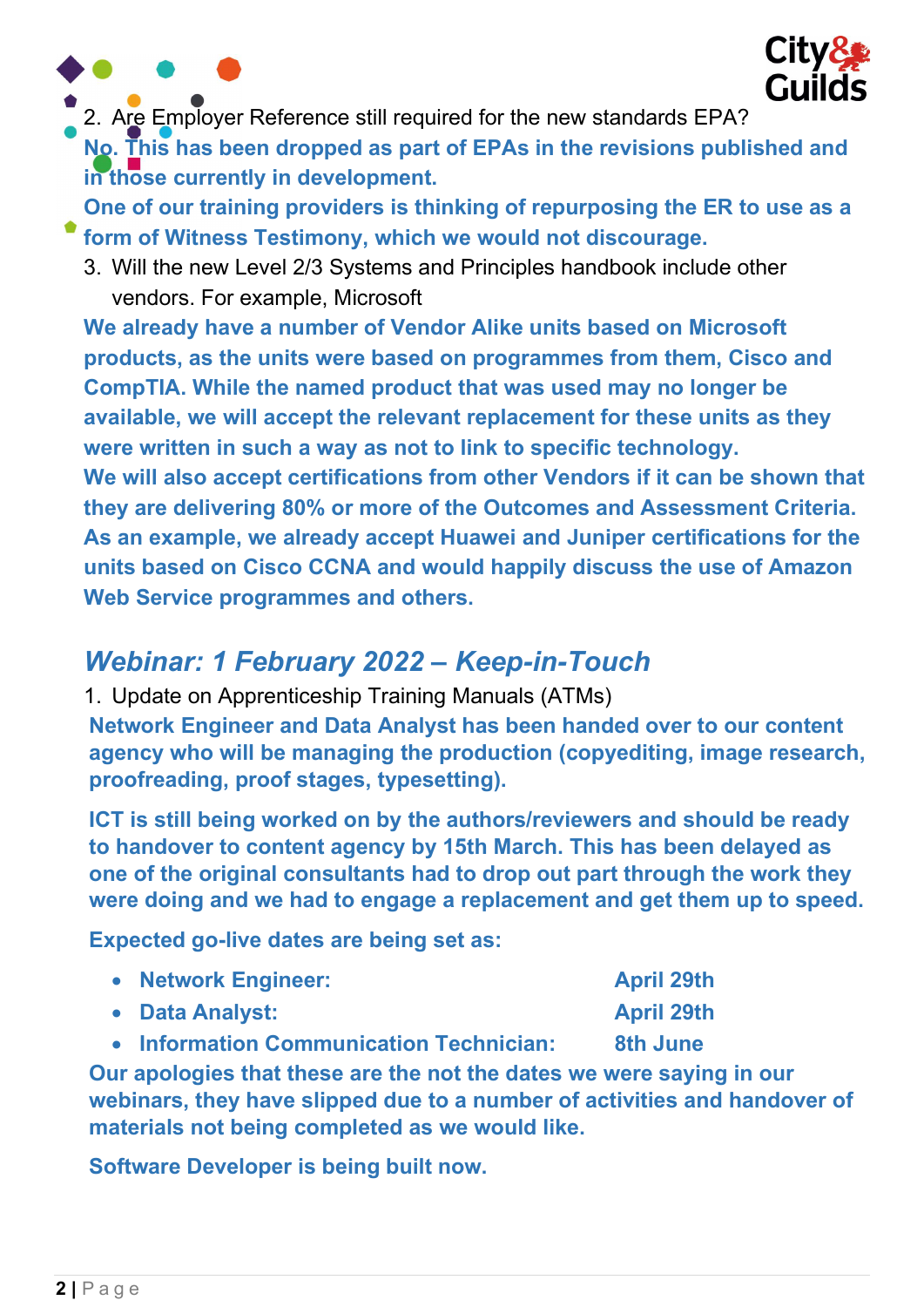

### Webinar: 11 January 2022 – Keep-in-Touch

1. Vendor Alike Certification were aligned to specific Vendor products in the 7540 Qualification, what is happening as some of those are being or have been retired and the exams are no longer available?

While we have not updated the information in the handbooks to reflect changes from the Vendors – we do not know in advance what they are doing or have done – we offer the following options:

- If you are happy with and still have access to the learning materials you have been using from a Vendor, then your learners can put together a portfolio of evidence to meet the Outcomes and Assessment Criteria in lieu of the retired exam.
- Where you wish to use a new product Microsoft Azure Fundamentals instead of Microsoft Software Fundamentals – all we require from you is a mapping document (simple spreadsheet) to show around 80% match of the programme with the Outcomes and Assessment Criteria of the unit you wish to claim.

The latter option is in line with what is being done in England for Vendor products against on-programme qualifications of Apprenticeship Standards and we believe this offers training providers greater flexibility with the ability to offer programmes that meet local needs.

# Webinar: 7 December 2021 – Keep-in-Touch

1. The Digital Marketer handbook for the Level 3 Certificate in Digital Marketing Business Principles states the Evolve exam can only be taken twice? Is this correct as no such restriction are in place on the other 2 e-volve exams; Fundamentals of Digital Marketing and Digital Marketing Business Principle? This is an error and we are happy to re-state there are no restrictions on the amount of times a City & Guilds digital on-programme qualification can taken or the EPA. Any restrictions are liable to come from the employer or

training provider, i.e. are the prepared to pay for multiple resist.

#### We will look to have the handbook updated accordingly.

- 2. With the replacement Standard coming for Digital Marketer, (a) what does this mean for learners signing up/already on programme? (b) If they're already on programme, then presumably the EPA is the same as it is? (c)The new MultiChannel qual will apply to new starts from September onwards?
- a) Apprentices on the current Digital Marketer Standard will not be affected by the release of a new Standard and should continue as planned.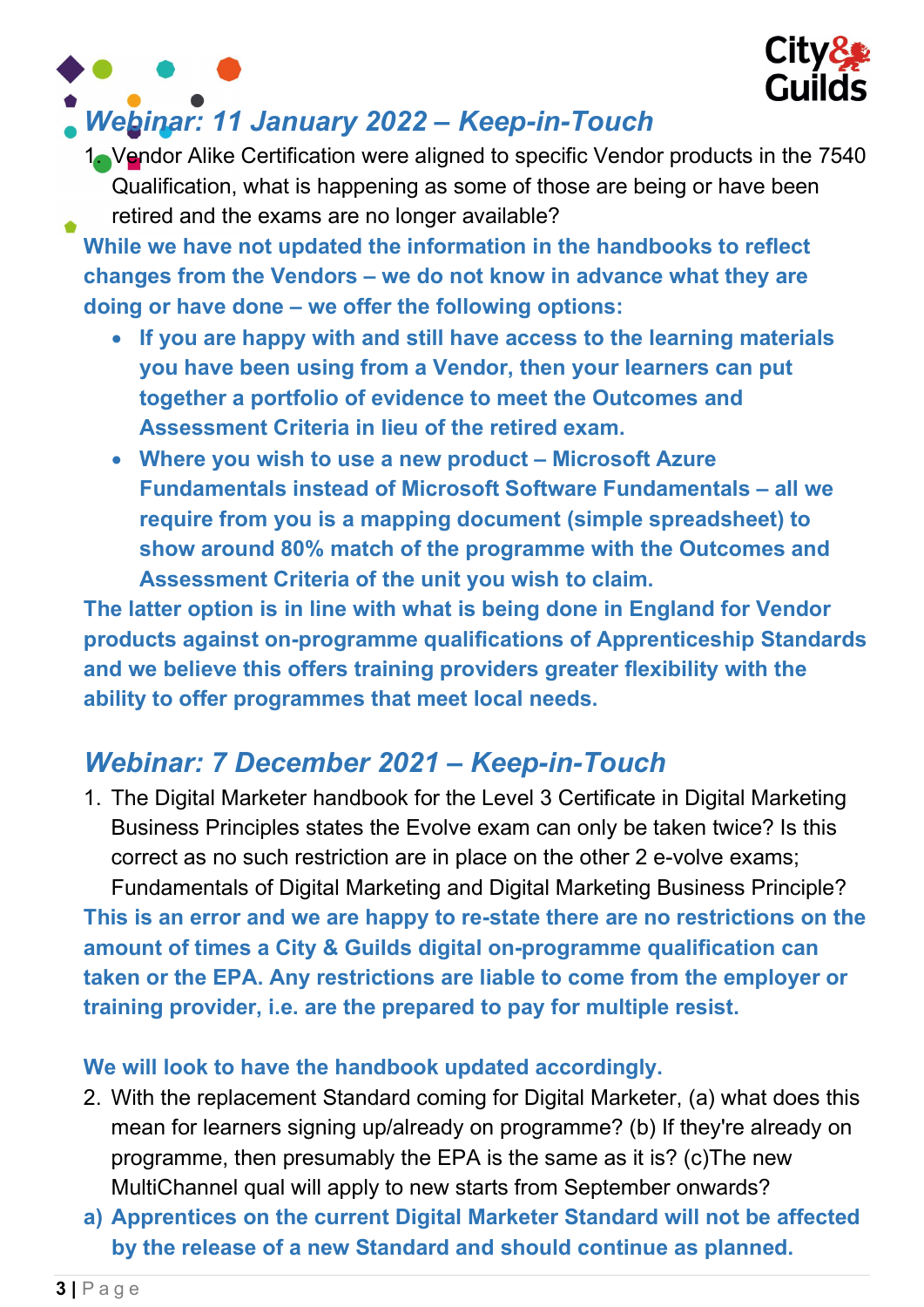

b) There is no expectation that those on the current Digital Marketer

Standard would swap to the new product and they should complete their **EPA under the current process and assessment method.** 

c) While the submission deadline date for the new Standard is March 2022, there will be a number of processes within IfATE, ESFA and DfE for it to go through before it is finally published. While we might expect IfATE to published as early as they possibly can, they will leave a grace period (it is now an agreed procedure in IfATE) to allow EPAOs and Training Providers prepare for the new product. September 2022 has not been given as a date and we will need to wait on IfATE to provide details.

3. Just to confirm, the proposed Multichannel is a 'new' standard? The replacement for Digital Marketer and the Marketing Asssistant is a NEW Standard and will replace both of the current products.

4. Has the Level 3 Business Principles Multiple Choice Exam been revised? The last time my learners sat it there were questions about Belbin's Team Theory which isn't asked for in the Business Principles Module Guide, but IS covered in the other separate qual of Online/Offline Marketing

We have not reviewed the exams for Digital Marketer for a couple of years, no changes have been made to the Business Principles separately.

As always, we welcome any information on items that may be ambiguous or not appropriate and we will bring this to the attention of our Assessment Development Team to review, edit or remove as required.

All our on-programme qualifications have behind them 3 exam versions, each consisting of 140 questions for Evolve to select the required number for any specific exam. This ensures security of questions where multiple apprentices take them at the same time, as well as providing flexibility for resits.

### Webinar: 16 November 2021 – Keep-in-Touch

1. Any news on EDSQ and its date for delivery by C & G? We are still waiting for feedback from Ofqual from the technical evaluation process, but we expect it to be ready by January. As a reminder (see the Flash Newsletter) Entry Level 3 units from 4249 and Level 1 units from 7574 are funded on an individual basis, but not the full qualifications at Entry Level 3 and Level 1.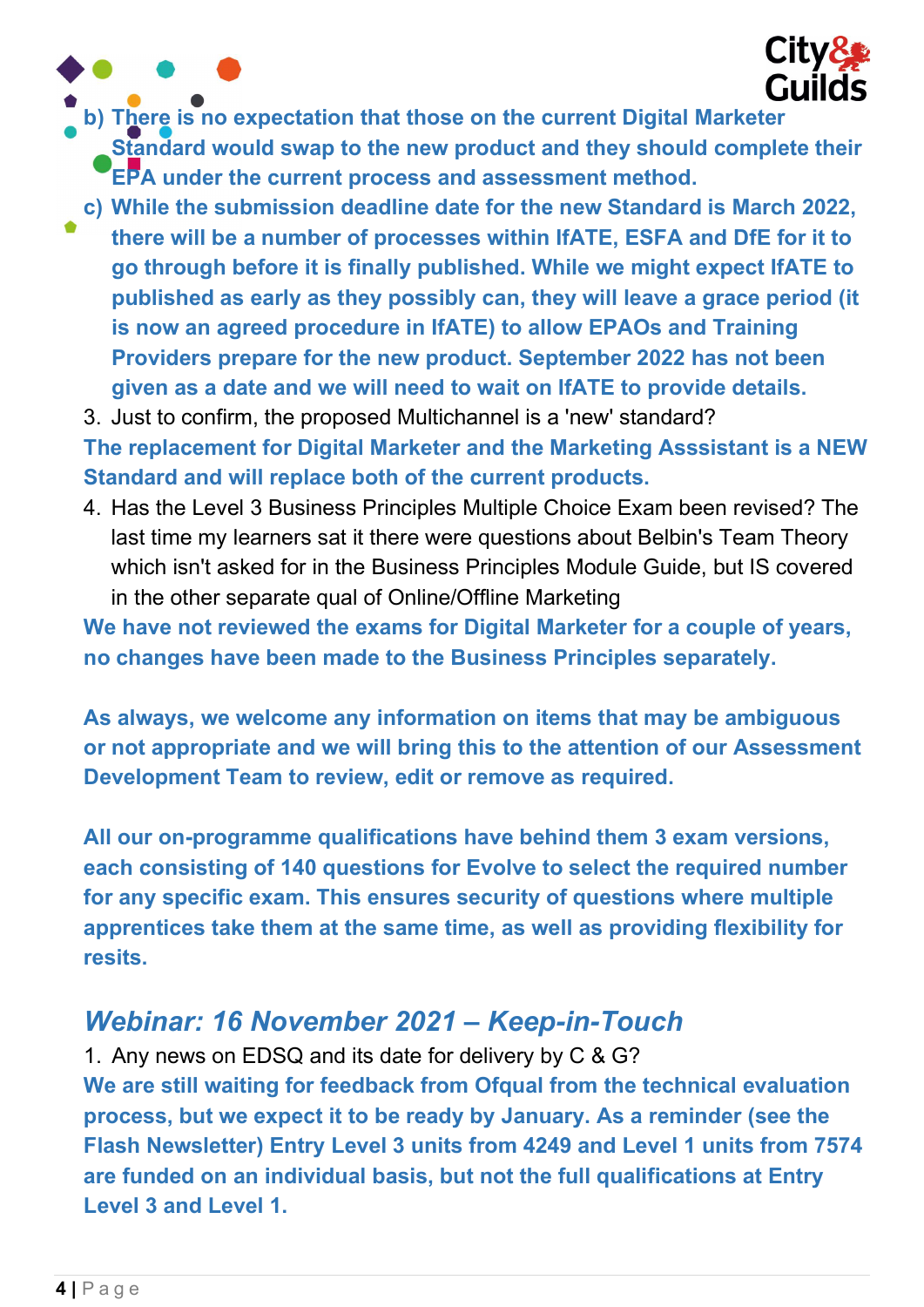

- Claiming funding needs to be done per unit on your ILR for ESFA, but you can still claim a full certificate from us through Walled Garden for your learners.
	- 2. If we are looking to start the revised Network Engineer Standard, should we

wait for the support materials to be released? No, Much of the learning required around being a Network Engineer has not really changed, it is in the Assessment Plan that the big differences occur – with 2 individually grade assessment methods leading to an aggregated overall grading.

We already have the latest EPA Exemplar guidance for the revised Standard available in EPA Pro; materials for you, the apprentice and employer. The ATMs will help with those looking to build a curriculum for the first time or help consolidate work already being put in place by those who have been delivering the previous version of Network Engineer.

3. Are there any plans to get the digital apprenticeships recognised for UCAS points?

It is very unlikely, as the Government (and IfATE) do not see apprenticeships as a step into university, they are programmes for employees to be trained with the promise of a permanent job. We do know that some colleges and private training providers have worked with universities to understand what an apprentice can do and their eligibility for going to university, but this would need to be done as a conversation between your apprentice, you and the university they are interested in attending.

#### Webinar: 26 October 2021 – Keep-in-Touch

1. Will Apprenticeship Training Manuals (ATMs) be on Get-to-Gateway (GtoG)? ATMs will be separate from GtoG. Our aim is to have the ATMs developed as quickly as possible and provide them through EPA Pro and SmartScreen as interactive documents. It is likely we will look to use some of the existing resources in GtG where appropriate, but creating new content for the online platform is labour intensive and takes to long to help us provide benefit for you now.

2. Just wondering if there are any resources for ICT as of yet? Or do you know when these will become available?

The Information Communication ATM is currently in development and will provide guidance for the apprentice (that you can also use for curriculum building) on what is required for Core knowledge, skills and behaviours and then for each individual pathway.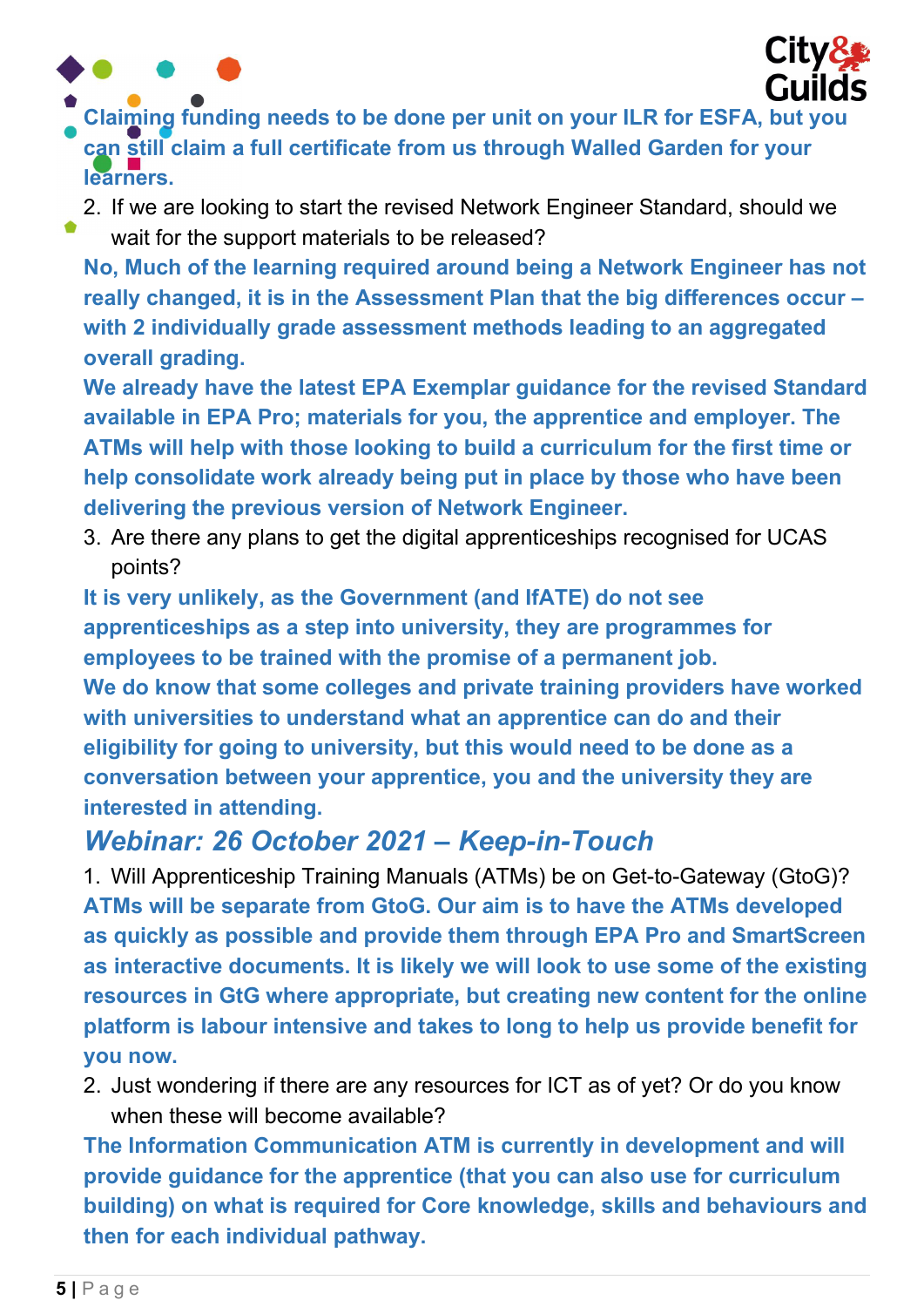



We would hope to have these in place before Easter next year, if not sooner.

#### Webinar: 05 October 2021 – Back to the Classroom

1. Cyber Technologist is listed as retired on IFA website and I am working on Recruiting New apprentices on the new syllabus can I do that now?

Yes, you can. Your new apprentices will need to be registered on the ILR for the new standard (ST1021) and will therefore work towards our new EPA when it is developed

Webinar: 14 September 2021 – Keep-in-Touch NO QUESTIONS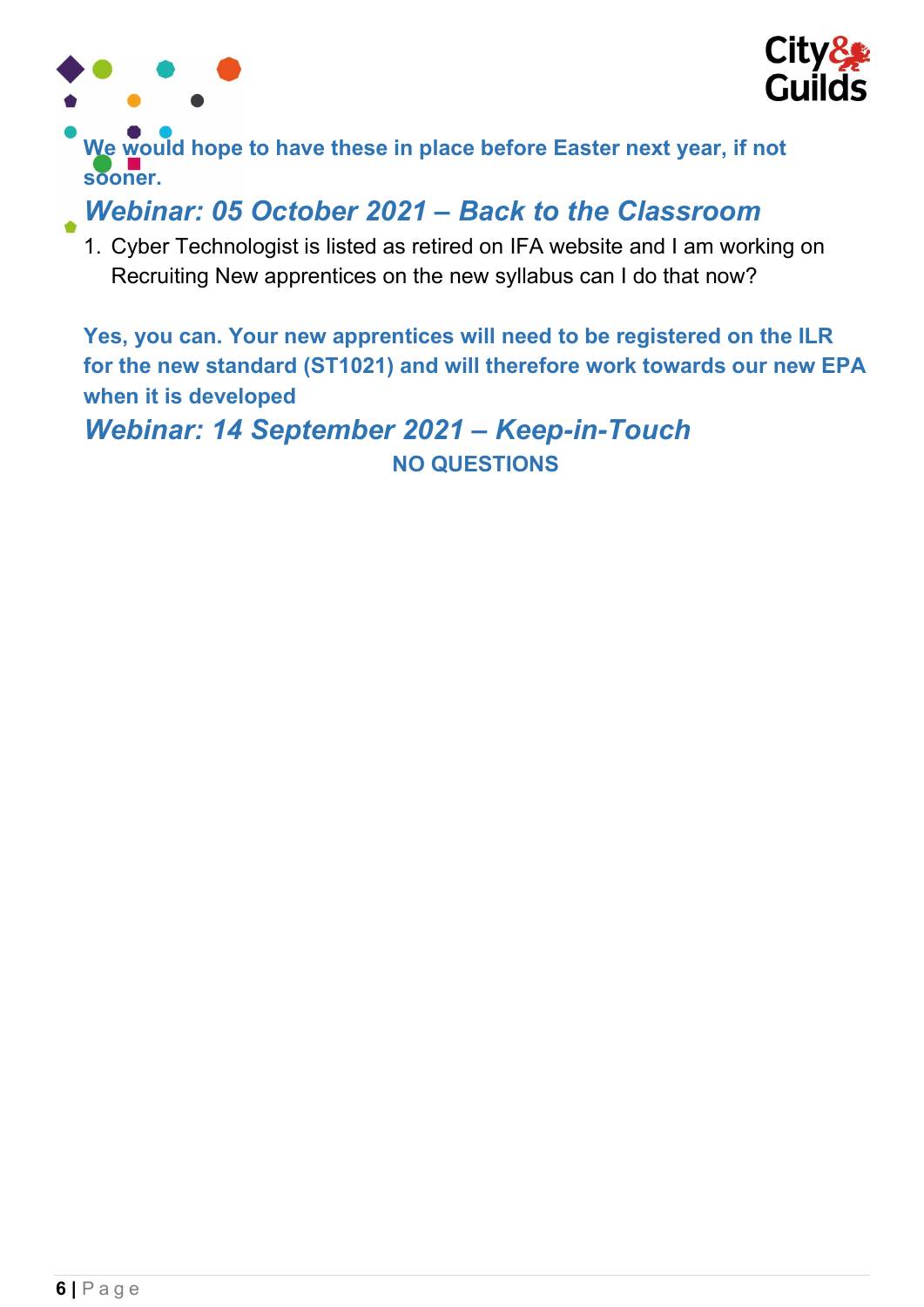

# Webinar: 24 August 2021 – Back to the Classroom

- 1. Is Information Communication Technician considered a new version of IT Infrastructure Technician?
- This is a new Standard, it has 3 pathways as well as a new End-point Assessment. The product is an amalgamation of the Infrastructure Technician and the Unified Communications Technician.

To offer this Standard through City & Guilds you will need to complete the EPA "Approval" quality form in Walled Garden or on our website. This is free of charge.

2. What are the 3 options for Info Comm Technician (or do you have a separate webinar on this?)

The pathways are: Support Technician, Network Technician and Digital Communications Technician. The last of these is more or les the same as the Unified Communications Technician but using Core KSBs and DCT specific KSBs.

Please check out previous webinars and newsletters on our website using this link:

#### http://bit.ly/CGDigitalUpdate

3. Are City & Guilds planning to offer level 4 data analyst? Yes. The product is open for registrations and the number is 9770-12.

As this is a new offer from City & Guilds, you will need to complete the EPA "Approval" quality form in Walled Garden or on our website. This is free of charge.

4. Re learning aims - Software Developer had mandatory components, not now, so what learning aim should be used for the component aim when submitting data?

Some centres are using Z Codes for their ILR submissions, we will look to get a definitive suggestion from ESFA and our own Funding Manager

5. Is the new Standard live now?

Not sure which specific Standard refer to, but we have 3 revised products and 1 new product open:

- Network Engineer REVISED
- Software Developer REVISED
- **Information Communication Technician NEW**
- Data Analyst REVISED (new to City & Guilds)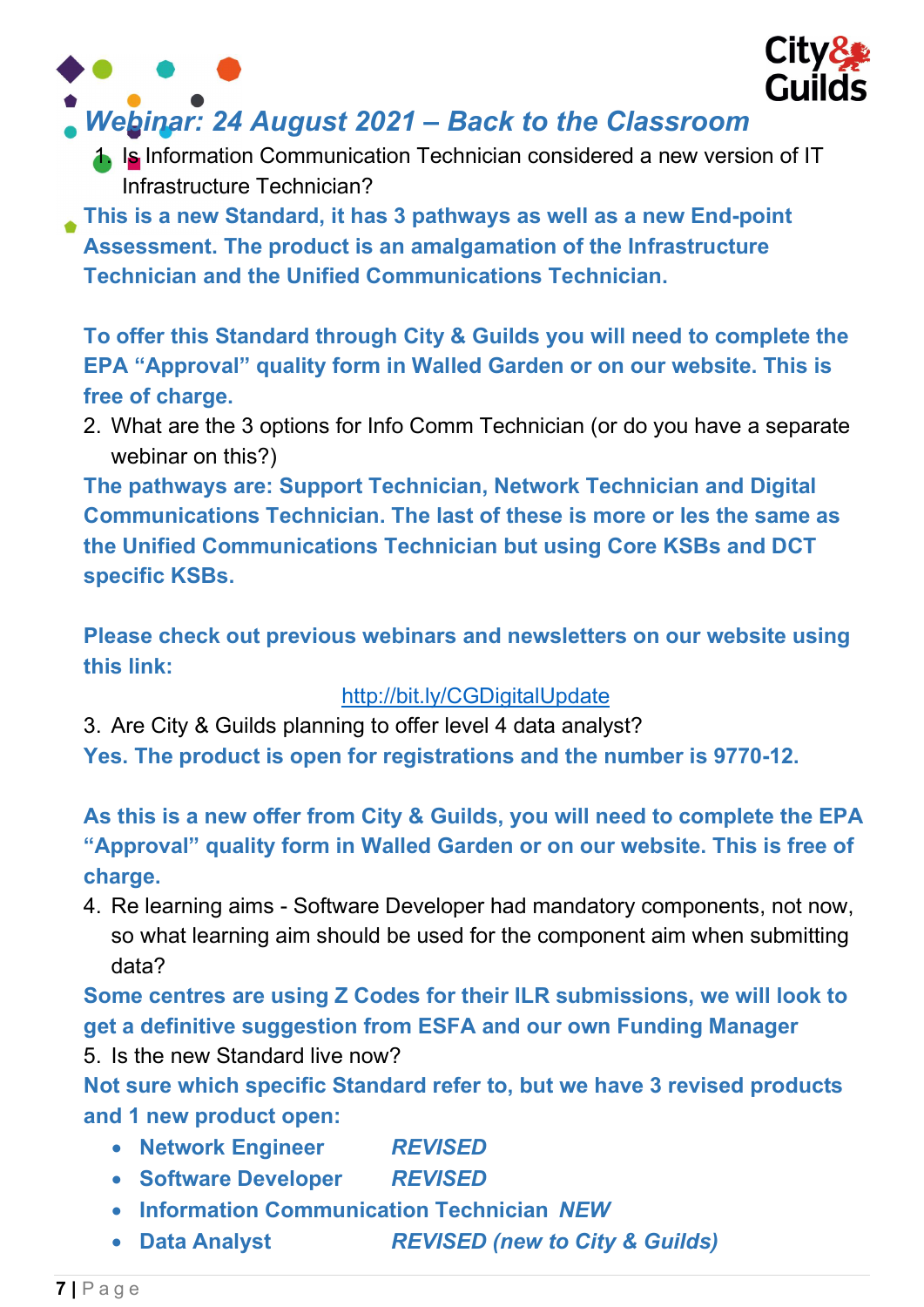

They have been open since June and all those currently working with us for Network Engineer and Software Developer have been automatically had the Standard added to their product offering on Walled Garden. For Information Communication Technician and Data Analyst, centres need to complete the

"Approval" form on Walled Garden or our website to have these added. This is free of charge.

# Webinar: 13 July 2021 – Keep-in-Touch

1. Do we know how much the funding is for EDSQ Entry L3 and Level 1? All those offering EDSQs to date have had their products funded at £300, regardless of GLH or level. This is both the weighted and unweighted figure, so we expect to see our products attract similar funding.

### Webinar: 22 June 2021 – Keep-in-Touch

1. There seems to be no definitive funding figure for EDSQs, I've heard £300 We are waiting for the latest funding details to be published to get some idea of what will be set. What is clear, is that these are short programmes and will not attract the funding seen for the IT user qualifications – 7574 or 4249.

2. Are the EDSQs replacements for 7574-Level 1 and 4249 Entry Level 3? The answer is a qualified Yes and No.

- Yes: In terms of Funding, the Government are pushing these as the only products.
- No. They do not have the level detail that you can deliver with 4249 and 7574 that have specific units per application.

The content is different and assessment expectations are different. We will provide more details and arrange webinars once we have the all clear from Ofqual in August.

### Webinar: 01 June 2021 – Reminders and new services

- 1. When do the current Standards registration close?
	- For IfATE/ESFA and the ILR this will be 31 July 2021. From 1 August 2021 all new apprentice will need to be registered on the new or revised Standard as appropriate
	- For City & Guilds the registration and booking of EPA will not close for a potential of 2 years. This is because we know that some people will not register their apprentices with us until the get close to them going through Gateway. We will leave them open until they are no longer used.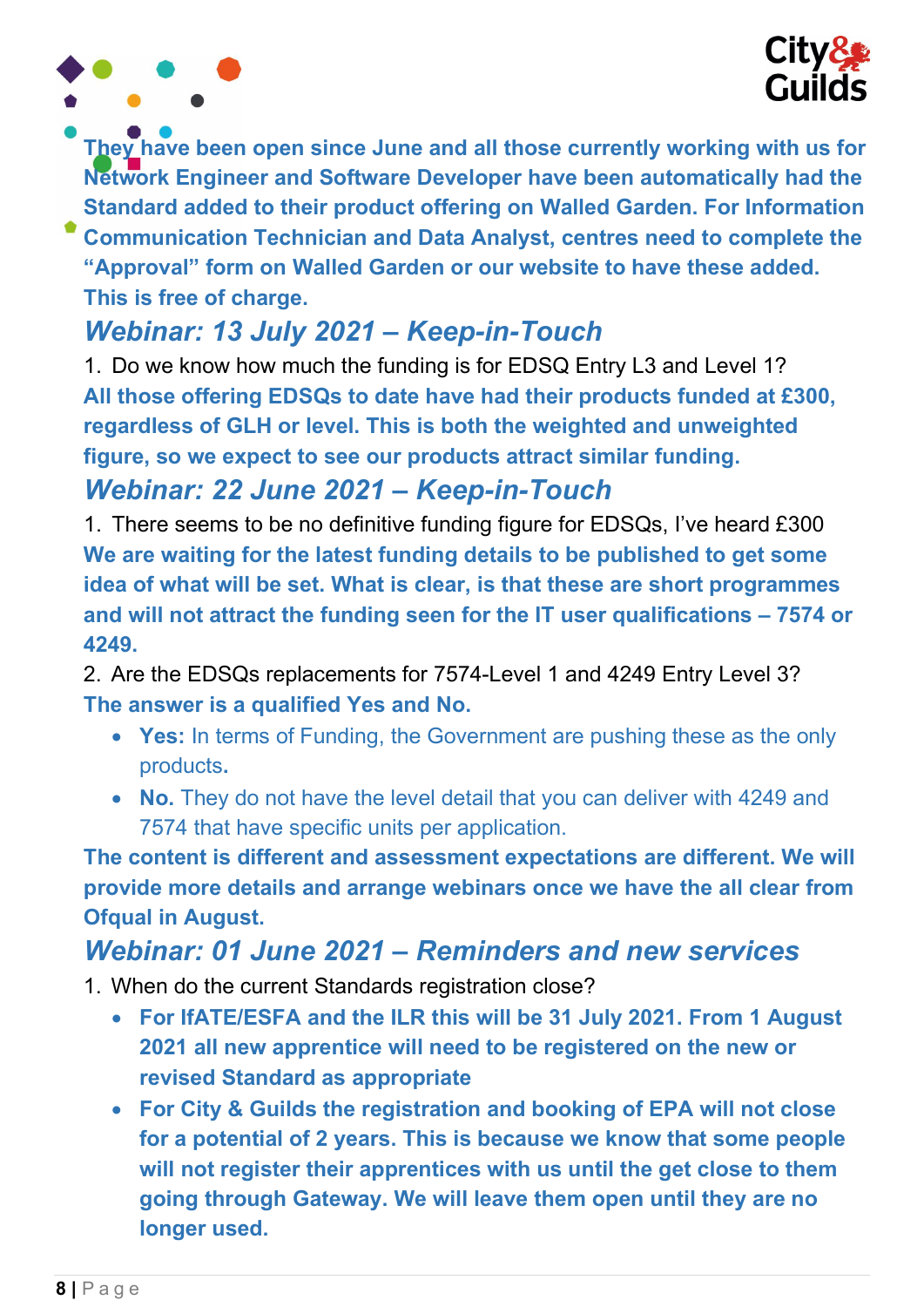



2. Where are the prices for the EPA and resist to be found?

The pricing for Registration, first EPA and the resit fees for each

Assessment Method will be available when the products are published to Walled Garden.

3. I appreciate the need for Remote Invigilation, which is great news. I am still getting asked why Functional Skills ICT is not part of this service. I also appreciate the reason for not adding this to the service, but it would have helped to having something in place for ICT rather than face to face.

We would have liked to be able to offer Adaptations and Mitigations as we felt appropriate for the qualifications, unfortunately Regulated qualifications have to follow the rules set by Ofqual. This is especially true of Functional Skills products, as the standards for these are owned by the Government and assessment laid out by Ofqual.

# Webinar: 11 May 2021 – New/revised Apprenticeship **Standards**

1. We currently run Infrastructure Technician; will we need to get new approvals for Information Communications Technician?

As Information Communication Technician (ICT) is a new Standard, you will be expected to complete the form to use our EPA service. Those looking to do Data Analyst will need to complete the form also, as this is our first offering of this Standard.

For the other Standards, we may require something to be completed for audit purposes and stay in line with expectations from our EQA body. 2. Is the Information Communication Technician still going to be a Level 3? As much as we don't agree with levels being put against job roles, the answer is YES, the new Standard has been given the Level 3 status. 3. Approvals will roll over presumably.

As above, for Standards designated as new (Version 1) or new to us then the EPA Approval process will need to be followed – this will be for ICT and Data Analyst. Network Engineer and Software Developer will have some form of FastTrack form for audit purposes.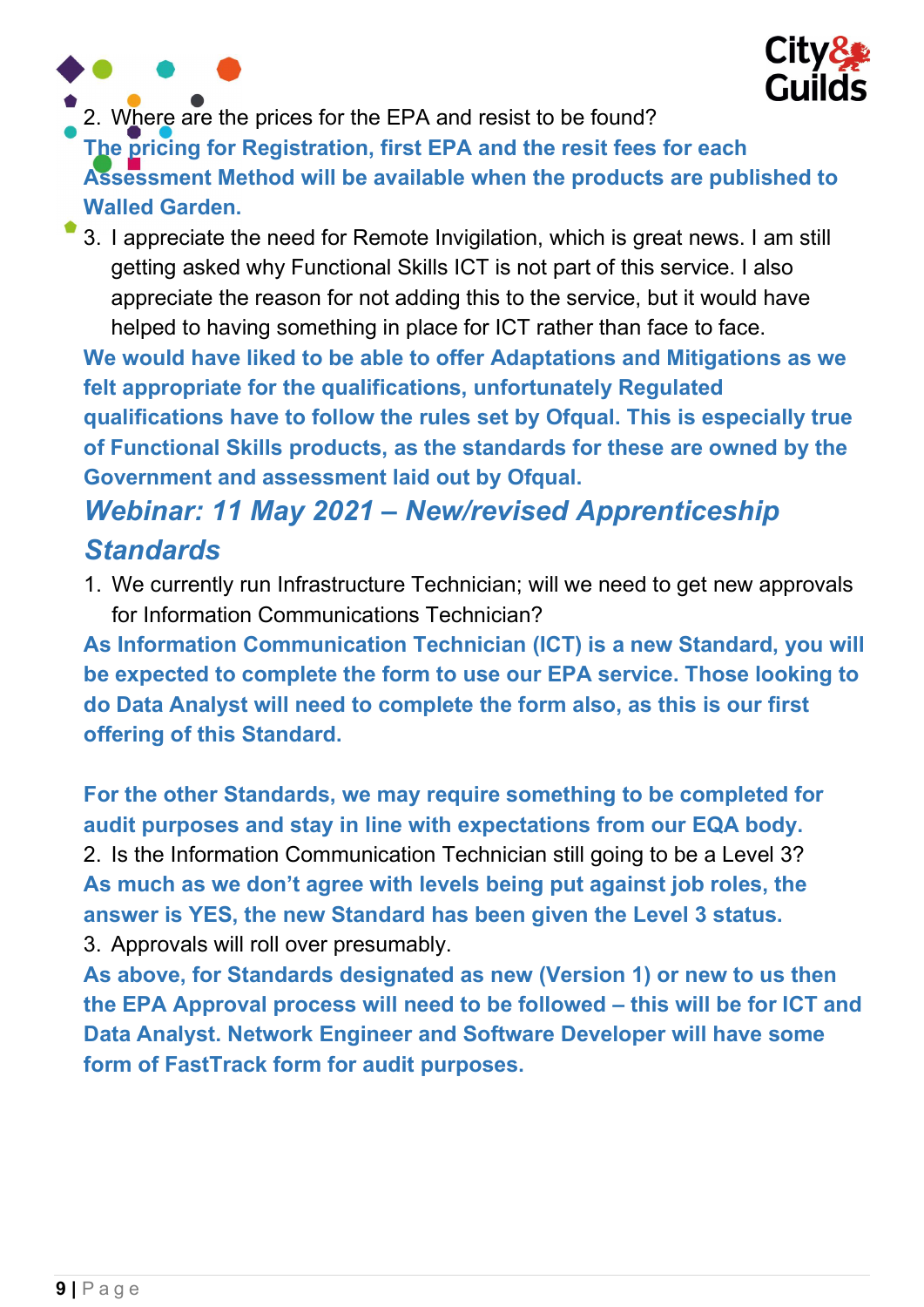



4. Can simulation be used to cover some of the Skills that the apprentice doesn't cover at work?

No, simulation has never been allowed. You can do "Real-work" activities and we are happy to discuss these on a case-by-case basis in order that we

- understand the reasons for not being able to perform the activity in the workplace.
	- 5. Software developer: is the 500 words project proposal leading to the main project +Q&A?

Yes, the apprentice has to provide a project proposal that has to approved by the EPAO. They will the undertake the project over a 7 week period, with a further 2 weeks to write the report to be submitted once they get into the EPA period.

The project may not take up the whole of the 7 weeks, it is not like the current Synoptic Projects that have been designed to take a certain amount of time. The whole 9 weeks is to ensure they have sufficient time to work on a significant project to cover the relevant knowledge, skills and behaviours and that it is of benefit to the employer.

6. Are you saying here are no more on-programme qualifications required up to Gateway?

That is correct. Apart from the requirement for English and maths at the required level to be proven there are no other mandatory qualifications required for the new and revised Standards.

It does need to be said that you can still use the learning materials that you have done to date or purchase more from us or vendors, this could be paid for from funding as long as you can show its relevance to the programme. For an apprentice to achieve a qualification or Vendor certification, you, they or the employer would have to pay for the registration and exam fees and should not use funding for the Standard.

7. Who will be attending the Q&A? Who will lead the Q&A?

Only the apprentice and the Independent End-point Assessor should be part of the Q&A session. The same is true forth Professional Discussion. 8. Will the Q&A be recorded?

Yes, we will record the Q&A and we will record the Professional Discussion. The training provider, employer and apprentice are not permitted to record the session.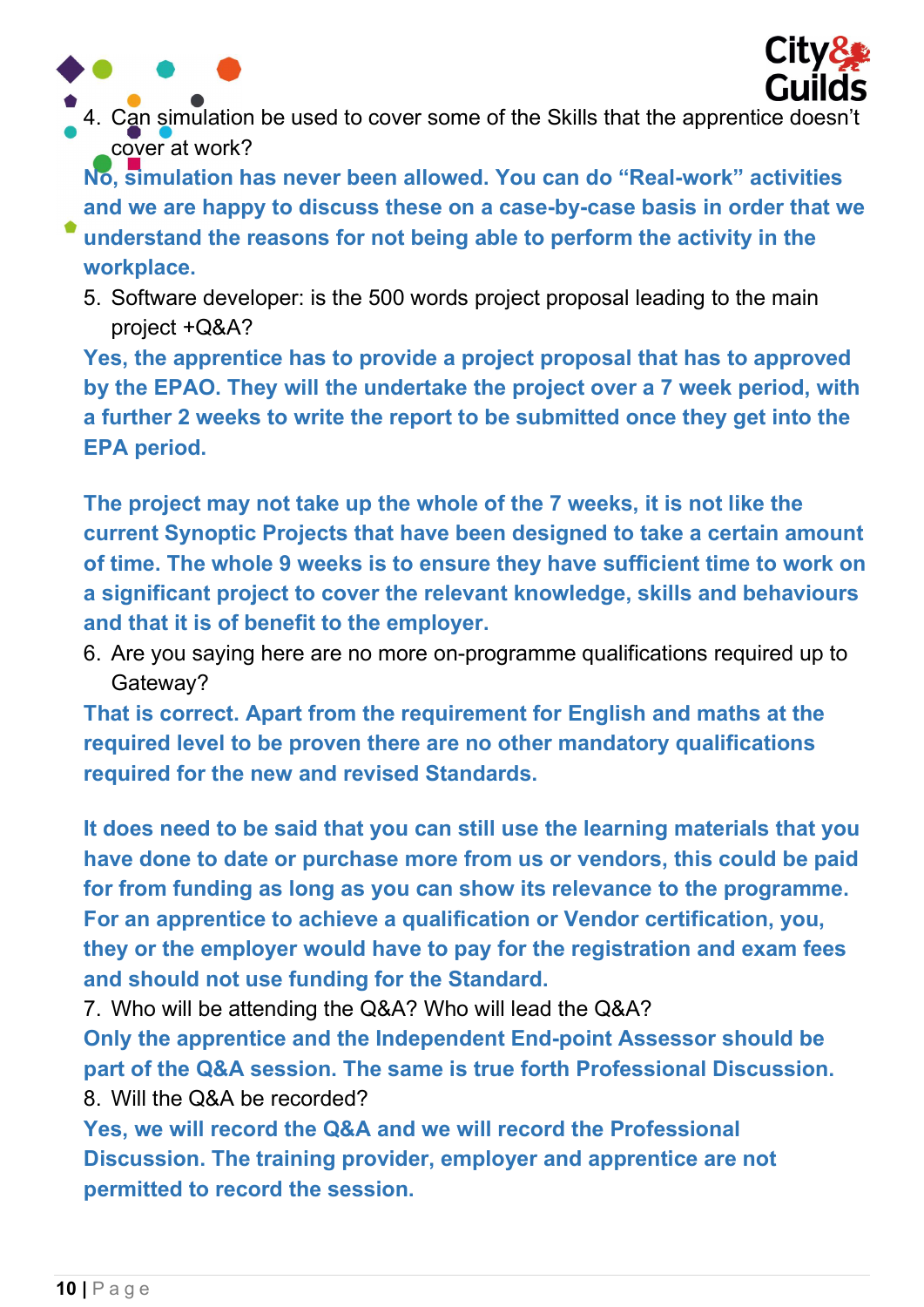

9. So, no exams under the new standards ie infrastructure technician?

Correct, but it is the Information Communication Technician. All current Standards expectations like Infrastructure Technician have not changed.

10. For the infrastructure technician, can the student still do the project from home?

Currently this is still the case. While many training providers and companies have not welcomed apprentices back into their premises our EQA body is still allowing this to happen.

11. Are you considering L3 Data Technician? We look at all the standards, however we will never be able to do

everything, so L3 Data Technician not for 2021/22, but possibly in the future.

12. What are the last dates we can enrol apprentices on the standards as they currently are?

City & Guilds will keep the current Standards open for some time to come, as training providers do not always register apprentices with us when the take them on and may do so only a few months before booking the EPA. In terms of ILR, the current Standards will cease to be an option from 30 July 2021.

While it has been mentioned there may be an option to transfer between the current Standard and the new, there is no clear guidelines as to how this would work, and the switch may mean some new Outcomes or revisions of Outcomes may not have been covered that could cause the apprentice to fail their EPA. Our advice would be to stick with what you started with, but if taking on apprentices now, hold off on registering on the ILR until the new Standard is open if you can, to ensure you are following the best programme for the apprentice, employer and yourselves.

13. Are there any plans for Software Development Technician and Business Analyst?

City & Guilds monitors all possible options to add to our offer. As the Software Development Technician is in review and no decision has been made as to whether it will continue ort be revised, we are unlikely to start work on this at the moment to avoid be part way or completing a development to find a new version has been released.

For the Business Analyst, we have this on our radar and will be looking at whether this should be added to our request for development resources going forward.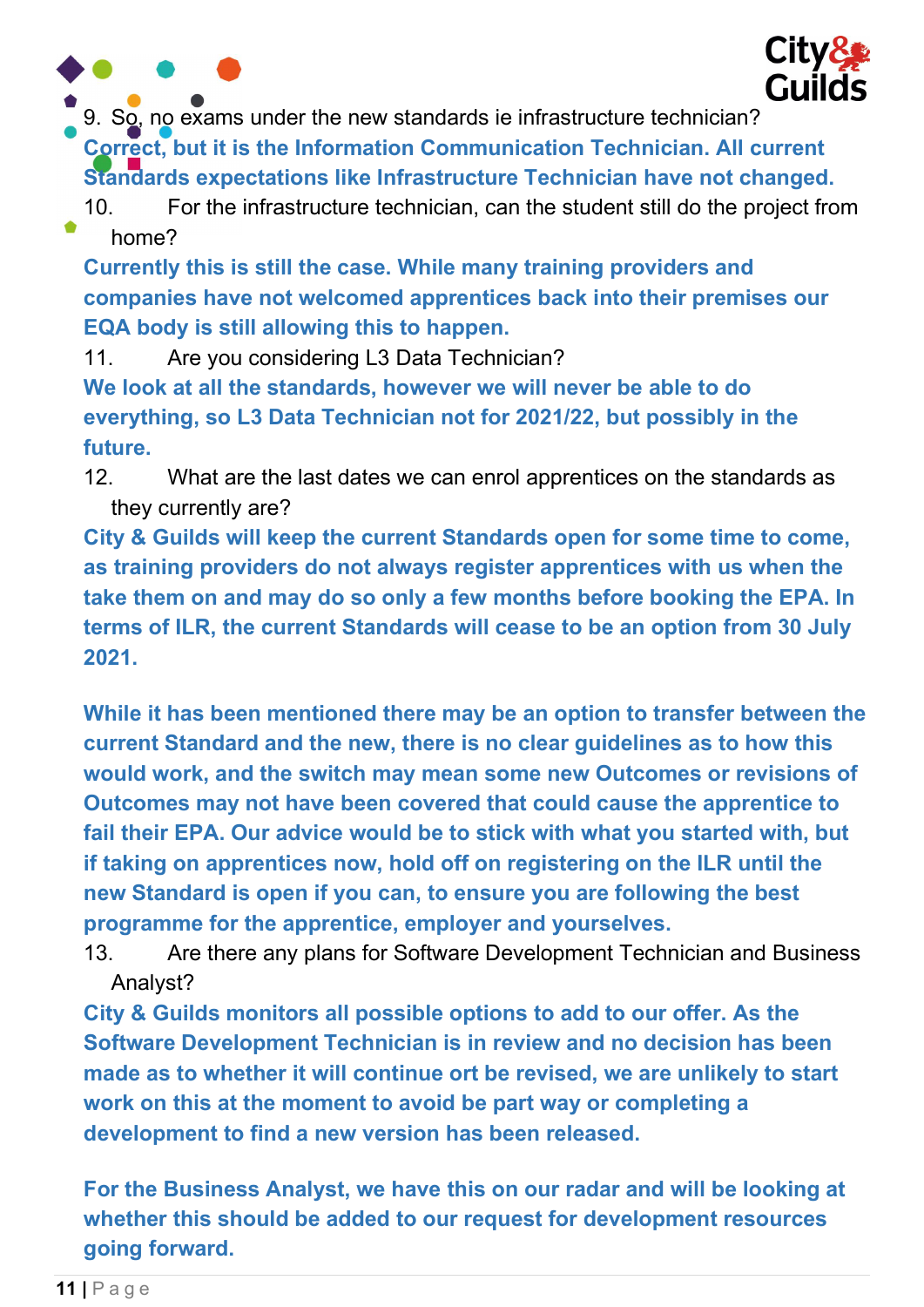



Will the software Development Technician Leve 3 remain at V1 and unchanged?

Currently this will remain at Version 1, but it is on the been/being reviewed list and we were aware it might be removed entirely. We are waiting for the Employer Group and IfATE to decide.

15. Will Information Communication Technician also include 5 knowledge modules?

No. As per previous question, the on-programme mandatory qualifications are being removed from all revised Standards and are not being accepted as practice by IfATE for new Standards – across all sectors unless deemed part of a licence to practice.

16. Similarly, what about Network Engineering, if this will include 3 knowledge modules?

No. As above.

17. Any apprentice starting now till 1st June will still be on the old standard (Infrastructure Technician and Network Engineering)?

For Infrastructure Technician you can choose to use it (until 30 July 2021) or the new Information Communication Technician.

In the case of Network Engineer, the revised Standard has not been published so you could not pick it up to put in your ILR. If you wanted them on the ILR and going today, then it would be the current version. When the revised Standard is published on the 1 June you will have a choice of which programme you wish to use until 30 July 2021.

18. What will be role of Training Provider now?

The role of the training provider has not changed. We have Standards now that do not require on-programme qualifications being delivered alongside those that do.

The training providers role is still key;

- providing the generic learning around knowledge and skill that the apprentice can take back and make use of in the workplace
- monitoring and guiding the apprentice's progress
- working with the employer to ensure they are getting the opportunities to develop knowledge and skills learnt to be able to cover the KSBs in the Project/Q&A and Professional Discussion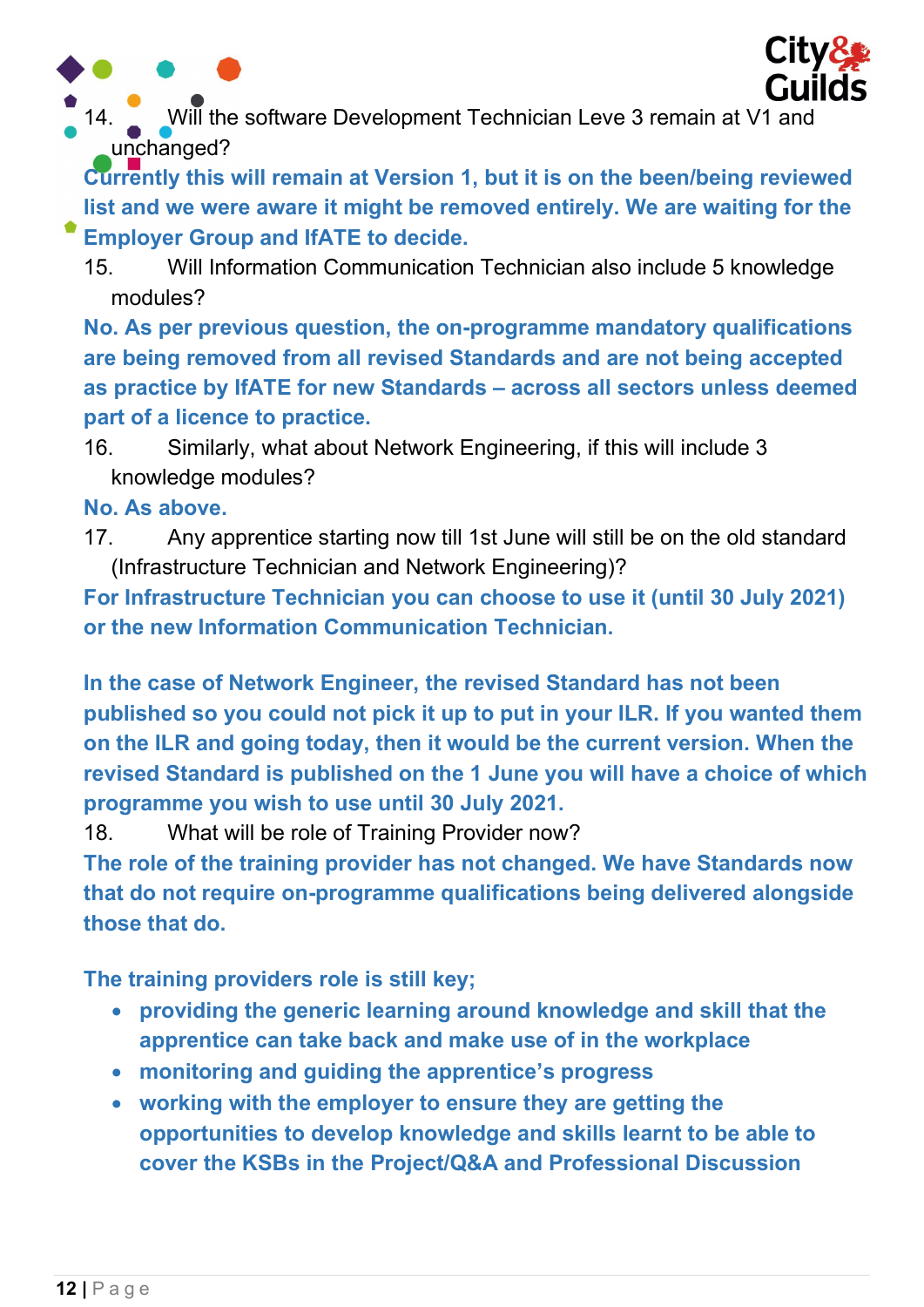

• supporting and preparing the apprentice for the Project and Professional Discussion, as well as helping them assemble their portfolio that needs to be submitted at Gateway.

19. If project selected for Information Communication Technician should need to cover all KSBs?

City & Guilds will not be creating set projects as we do now for any of the Standards. We will provide some examples of what might be covered in a project for a specific area, but the work needs to be determined by the requirements of the employer.

There are specific KSBs for the Project/Q&A and the Professional Discussion underpinned by the portfolio (portfolio is not assessed). It is important that the work done on the project and the portfolio submitted shows coverage of the relevant KSBs allocated to that Assessment Method. 20. Do you know what the UCAS points will be for these new standards? As far as we know there are no Standards in any sector that have UCAS points allocated to them. This is not likely to be changed by IfATE and as the apprentice is supposed to be an employee and not a trainee looking to get qualified to find a job, their argument is that they would go on to be fully employed.

However, we do know that apprentices have gone on to Higher Education from Framework apprenticeships and Standards. Universities are not averse to taking them on, but you or they would need to speak with the university they wished to go to discuss the opportunity.

NOTE: City & Guilds will keep the current Standards open until the last apprentice registered on those programmes has completed their EPA.

Webinar: 26 April 2021 – Alternative Assessment 2021

1. What is the involvement of the EQA in all this? There is liable to be some requirement to verify evidence supplied from centres using TAG. Those that do not have Direct Claims Status will certainly require EQA involvement to complete their results submissions.

We expect further guidance for EQAs to be supplier following the generic Alternative Assessment event on Tuesday, 27 April. Webinar: 30 March 2021 – Alternative Assessment 2021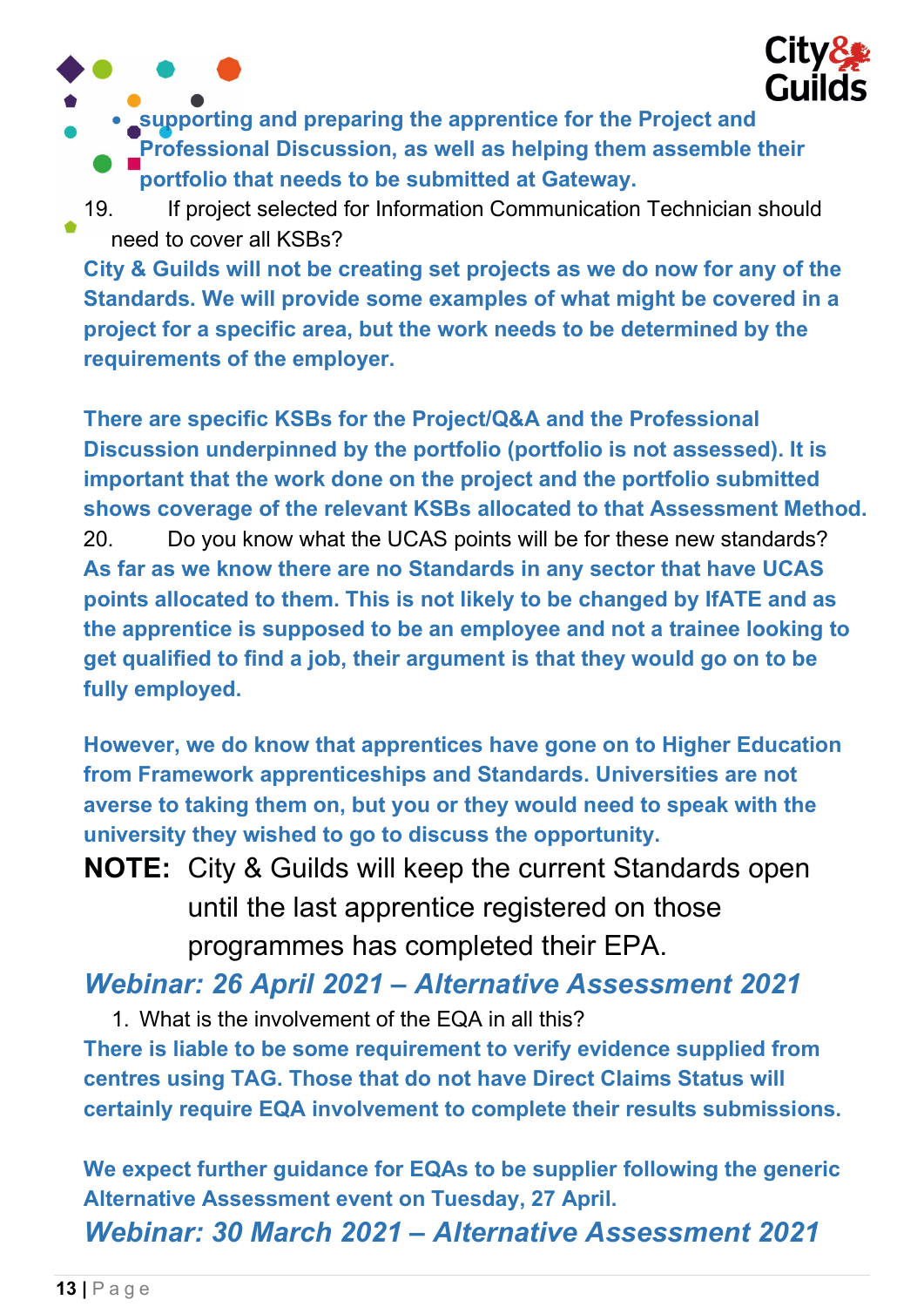



1. We have no direct claims status does the CaF form cover this?

Those using the Teacher Assessed Grade process will not be able to use their Direct Claim Status (DCS), as their reason for using it and the evidence used will need to be externally verified.

2. Any news on EDSQ?

City & Guilds continues its development with the plan to have these available for September. We are working on mockups of what testing will look like for Ofqual and preparing for customer events to bring you up to date on where we are, what it will look like and other information for those who will be looking to offer these qualifications.

Keep watching the emails, also update you Preferences in email updates to include Employability, Functionals Skills and similar as the Alerts may come from our colleagues responsible for those areas and not just us. 3. If we have no direct claims status, as it's a new qual, does the CAF cover this? As above, Centre Approach Form is only a means of you telling us why you have used TAG and your approach to make sure standardisation and consistency of judgement has been carried out. All centres using TAG will have an external evidence check before the results are posted.

4. If not using TAG - what is the process?

Business-As-Usual, use assignments or have learners produce portfolios as required by the qualification and submit results to Walled Garden. If you do not have DCS yet then you will get an External Quality Assurer (EQA) visit, which may be remotely actioned.

5. Can we instigate a EQA Sample at some point?

You can initiate an EQA visit by contacting the Quality Team responsible for you or your Account Manager.

#### Webinar: 23 March 2021 – Alternative Assessment 2021

1. Do you mean all Technical qual must be send the exam board by the 18 June 2021?

When we talk technical qualifications, we mean the 5220 products labelled as 'Technicals'. To receive a learner's results by either the 9 of August (Level 3) or 11 August (Level 2), their results must be with us by 18 June. Results submitted later will delay our ability to post your learners grades to Walled Garden.

2. Does this include 7540-12/13?

No. These products are classed as VRQs and the final action around Alternative Assessment for these and other VRQ/NVQ products has yet to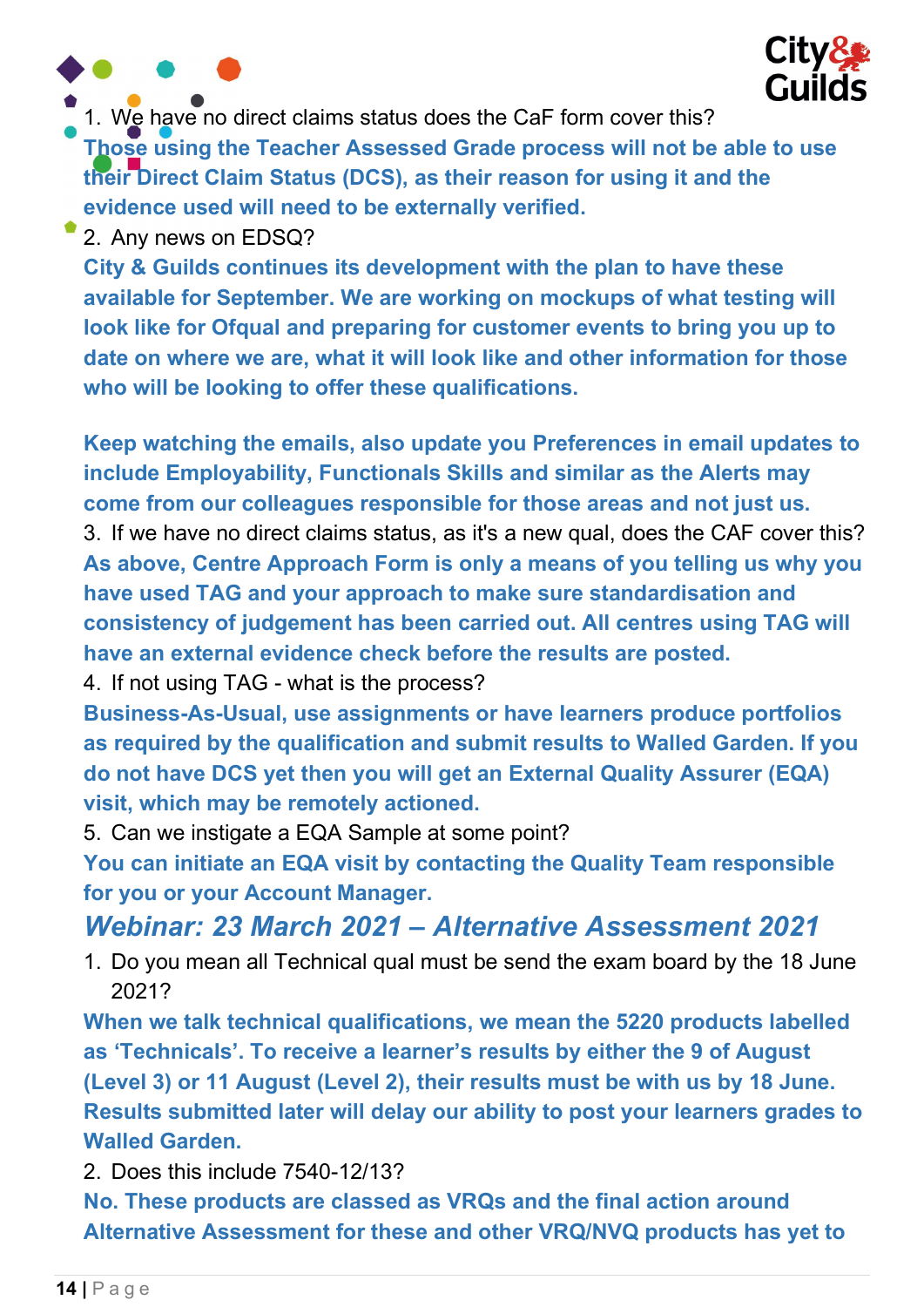



be determined. But it is expected that this will continue to operate as normal in respect of result submission.

3. When does the Validation Discussion for apprenticeships start? Validation Discussions are only relevant for Technicals. All work on

- Apprenticeship Standards has not changed and currently we do not have any alternative for on-programme testing other than Remote Invigilation.
	- 4. Do we have to do Validation Discussions for current apprentices booked for EPA?

As above, this currently does not apply to EPA and would not apply as all EPA activities are currently continuing as normal, with home working dispensation available for the Synoptic Project.

5. I teach the 3038-21 Hair and Beauty technical, will the students still be expected to carry out their practical task considering salons have only been open 5 months out of 12?

We can't be certain of what may be required in the H&B sector, but we know that the Synoptic Assignments have been adjusted where possible and other things are being put in place to help with these learners. Our best advice is to get onto one of the sessions run by our colleagues, Sarah Fillaudeau Sarah.Fillaudeau@cityandguilds.com, or contact her directly.

6. Who will be applicable for a TAG when on an apprenticeship programme? Is it only for those that are due to go to EPA or is if for all those who have passed their end date and awaiting to complete the FS, or can it be any learner no matter what duration on their programme providing we have demonstrated we have tried our best to complete the exams with the candidate?

Currently there is no change in assessment methods for apprentices, onprogramme tests can be done using Remote Invigilation. We are awaiting further information on whether TAG will be allowed for these or Functional Skills – the latter is high risk according to Ofqual and so we are not necessarily hopeful that will happen.

We will put you in touch with our colleagues who look after FS for further details, or you can attend their events around this subject.

# Webinar: 9 March 2021 – Government assessment announcement

1. Regarding the vendor qualification, the people that were doing the CIW Internet Associates course are not doing it anymore and I am struggling to find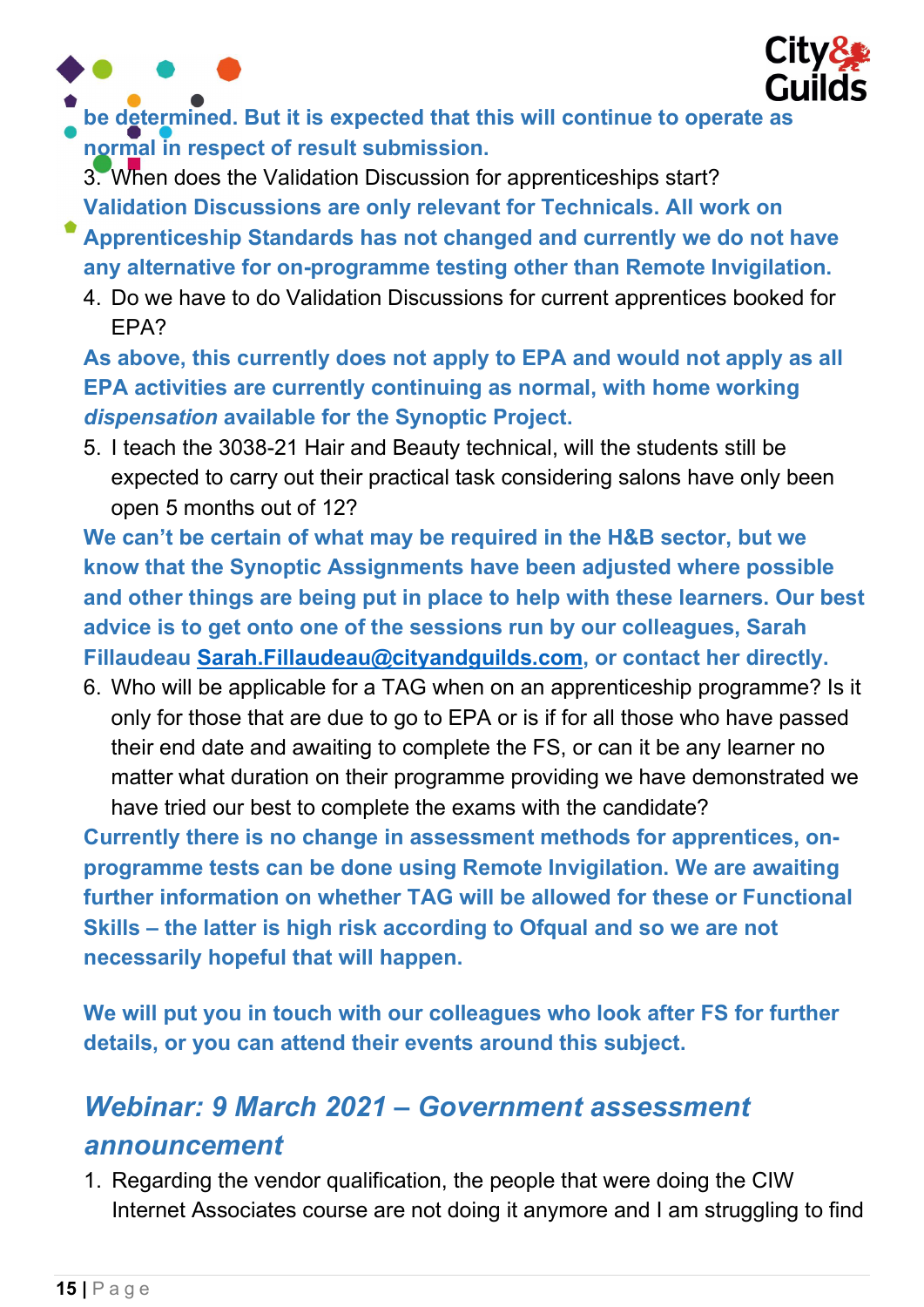



a replacement. Do you have any companies that you know that do the course with the exam?

We will reach out to our contact who represents CIW for you and find alternative provide. We may put them in touch with you directly, so you can

explain your requirements and select the most appropriate partner. 2. What's the update on Essential Digital Skills?

City & Guilds is committed to provide the EDSQs and has been submitting their approach to assessment, etc. to Ofqual for their approval. Our expectation is to have these available by September 2021 and we will provide the support for these products as you have come to expect for our Digital, Employability and Functional/Essential Skills portfolios.

3. So, will there be no funding from ESFA when you release your Essential Skills in September?

Our EDSQ products will attract the same funding as given to other Awarding Organisations, which we would expect to be in place when the qualifications go live.

4. Could I have the information regarding Step into/skills bridges? We will provide some information in the Newsletter that is sent out following the webinar. If you wish to speak to those running the project, please let us know, we can put you in touch with them.

5. Is there any update on what's happening with ICT Functional Skills yet please? At this moment in time the Government has put any revision or update on hold. It was thought that this would change to Digital Functional Skills, but then it seemed to overlap with the EDSQs and was put on hold.

6. Is there a date for release yet for the Information Communication Technician? Apart from Network Engineer and Cyber Security Technologist revisions, none of the other revised Standards have yet to be awarded funding. The letter for sign off is with the Secretary of State and until this has been sent back to the employer group, we will not have an idea of when they will be officially published to the IfATE website for use.

It is important to note that from the date of the funding letter the publication will not take place for at least 56 days. They only think at this point we know, is that the funding is being reduced for all the Digital revisions.

7. Any idea for timescales for revised S/W dev standard?

As above, the Software Developer revision is still waiting on being awarded its funding.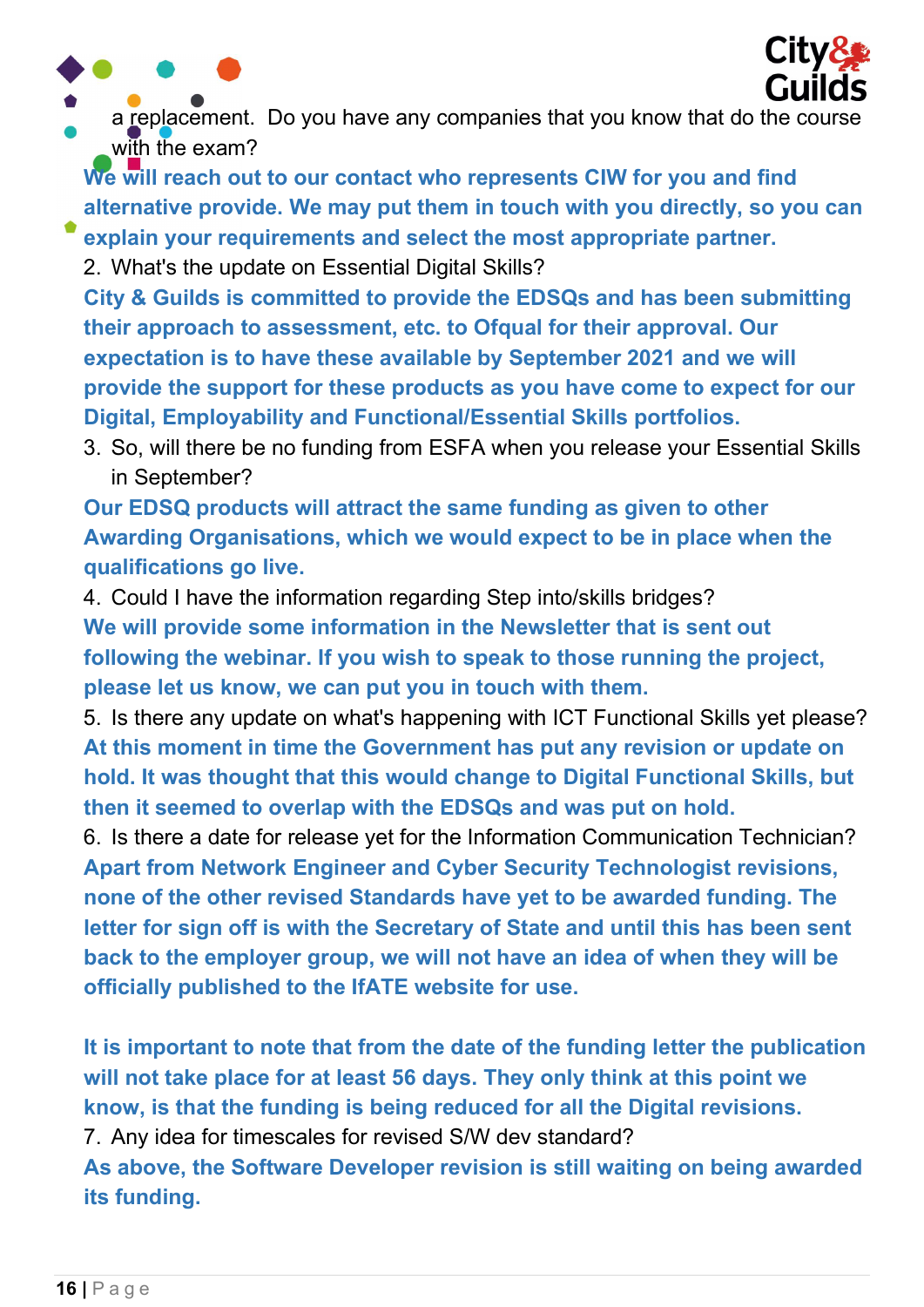



8. When exactly will C&G be able to offer the Essential Digital Skills qualifications?

As per previous answer, our intention is to have these in place by September 2021.

9. Will course Schemes of Work be able before September? (For EDSQs) Materials to support the products are being worked on and it will be our intention to share these with you are the earliest opportunity. We are already putting together webinars to introduce our approach to these products, so make sure you have set your preference for email updates to receive them information on when they will be.

As part of our Digital and IT Keep-in-Touch webinars we will bring you any updates that we have.

10. Are you expecting the ICT FS to be withdrawn? As above, all things to do with ICT Functional Skills are on hold from the Government's side. At this moment in time, we will continue to offer the products at all levels.

11. To clarify, funding is expected to be withdrawn for Entry L1 ICT FS? Again, at this moment in time there has been no explicit indication as to what will happen with ICT Functional Skills. Funding for Entry level and Level 1 FS ICT quals will definitely continue for 2021/22.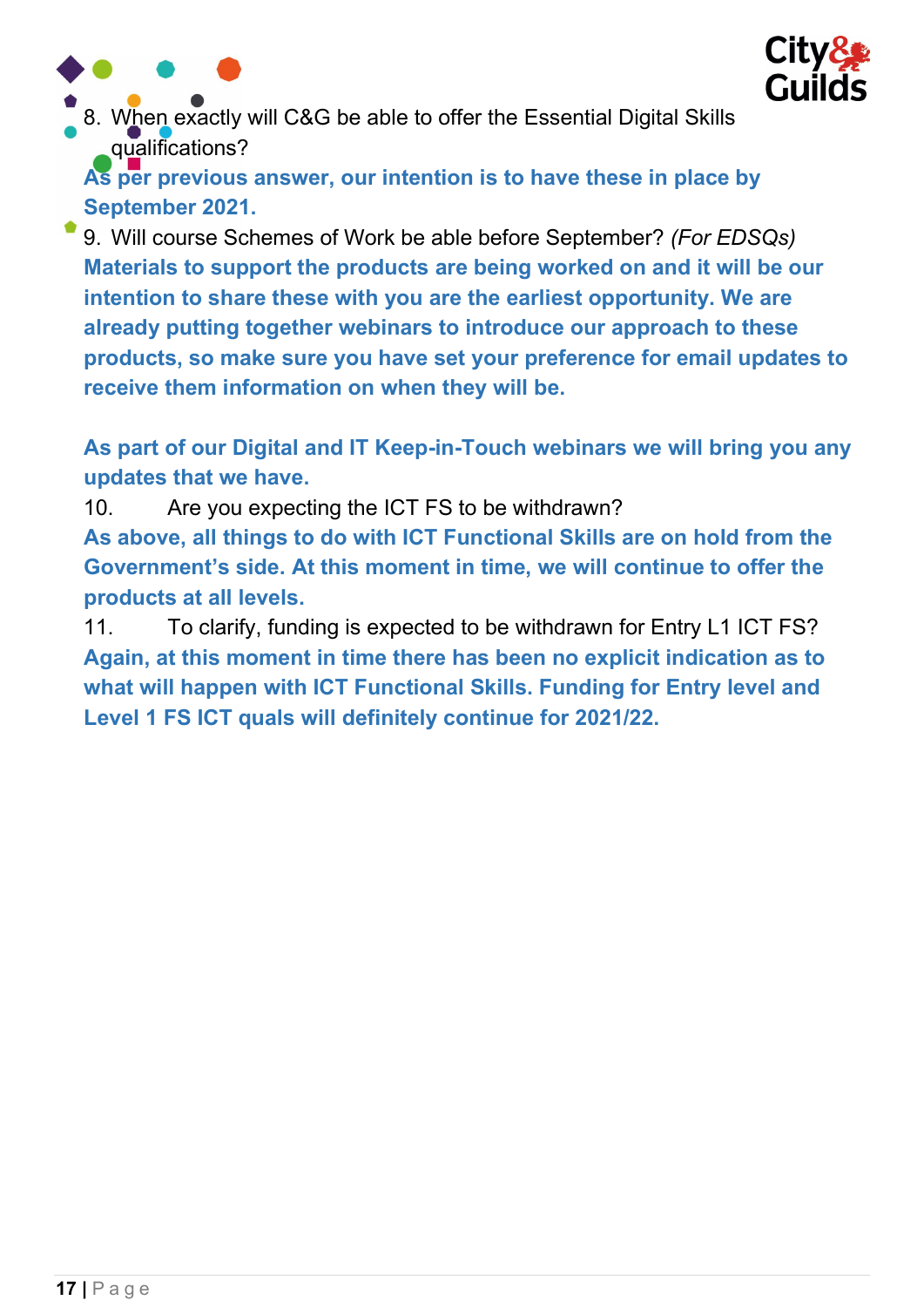

12. The idea that Apprentices who pass through gateway don't have to go back and take Functional Skills Level 2 - this seems like a change from the guidance we have seen.

To be clear, Apprentices must achieve the Functional Skills required for the Apprenticeship Standard they are on before they will receive the result of the End-Point Assessment (EPA). There is only leeway on when the tests need to be sone for a short period of time – that is until the Government says we can't allow it anymore. The key points are these:

- Those on Level2/Intermediate Apprenticeship will still need to achieve Functional Skills at Level 1, but the need to attempt the Level 2 as sated in many of the Standards has been suspended until further notice. Though, a candidate can choose and should be allowed to do the Level 2 if they wish.
- Those on Level 3 and above Apprenticeships will need to achieve the Level 2 – preferable before Gateway where possible, but the Government wishes to unblock certain industries and will allow use to let them undertake EPA without.
- No EPA results will be issued and for those that are successful we will not pass the relevant materials to IfATE until the relevant Functional Skills have been achieved.

The Government expects that every attempt will be made to have the apprentices undertake the FS tests prior to Gateway, City & Guilds allows for remote invigilation using various tools and we are exploring Zoom as an alternative to Go To Meetings, WebEx and Microsoft Teams. This option should be explored, or you will need to keep details as to why you have chosen to put the candidate to EPA.

#### Webinar: 16 February 2021 – Keeping in Touch

1. Can I clarify the IT User 7574 credit-based assignments, even assessments created for internal use must be supervised by tutor and not given out for students to complete during online group session?

7574 can be assessed either using a portfolio of evidence or using City & Guilds created assignments. If you are generating "projects" for your learners to gather material for assessment, these do not require supervision and can be used as you have always done. Of course, we would urge that you hold a Professional Discussion or Q & A session with the learner to ensure authentication and round-off any assessment criteria not explicitly covered.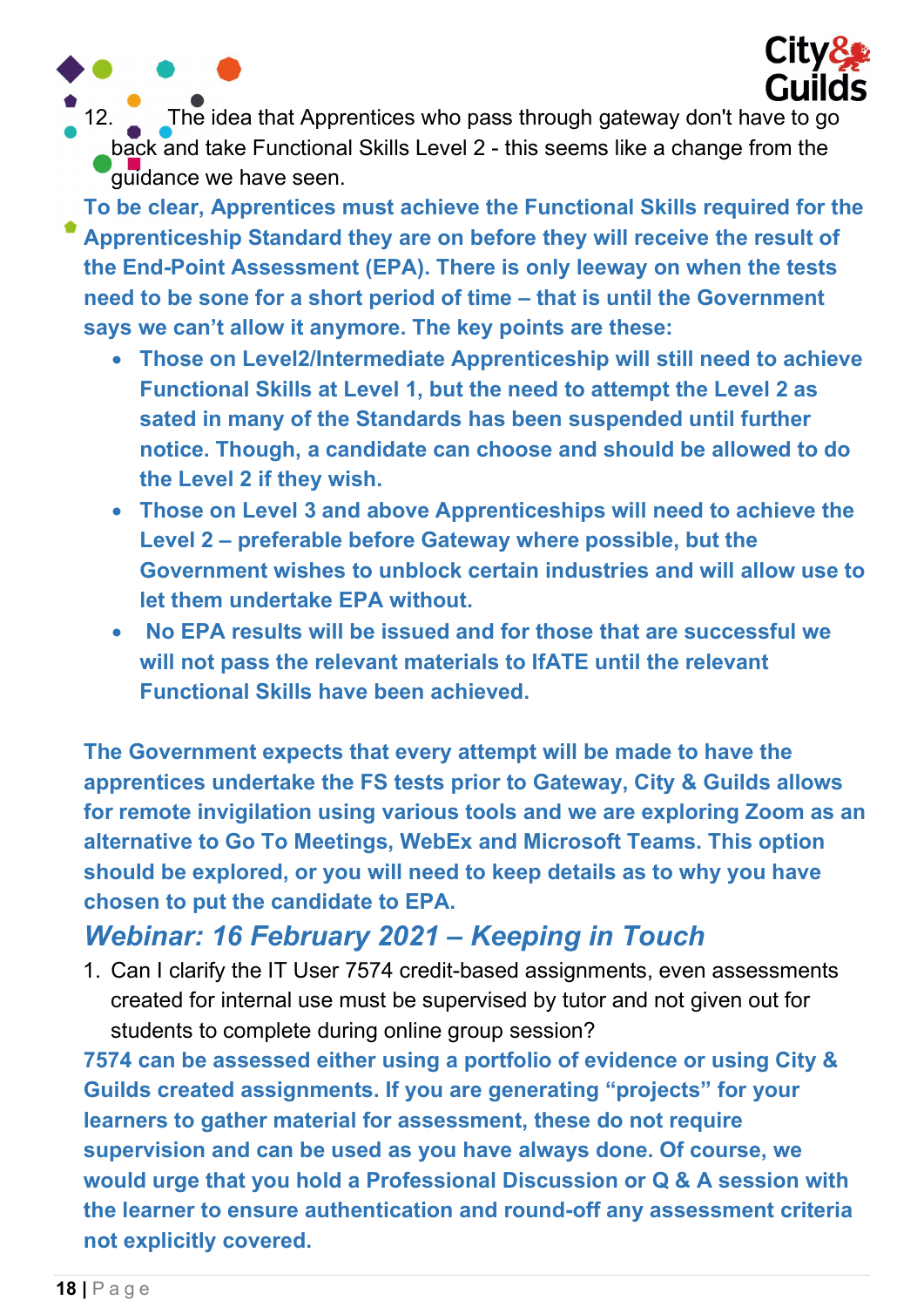

It is City & Guilds created assignments or those in qualifications like 7630 or 7513 where the centre users our guidance to develop centre derived assignments with marking guides. The handbooks for these clearly state they should be supervised.

2. Have you any news on the EDSQ qualification from City and Guilds? We are developing an EDSQ offer which we intend to be ready for centres to register learners on for September 2021. They are centre assessed and are at Entry level and Level 1 only. We will be providing more information as to what they will look like as we have it. EDSQs are subject to Ofqual technical evaluation, similar to Functional Skills, so we have specific conditions to meet.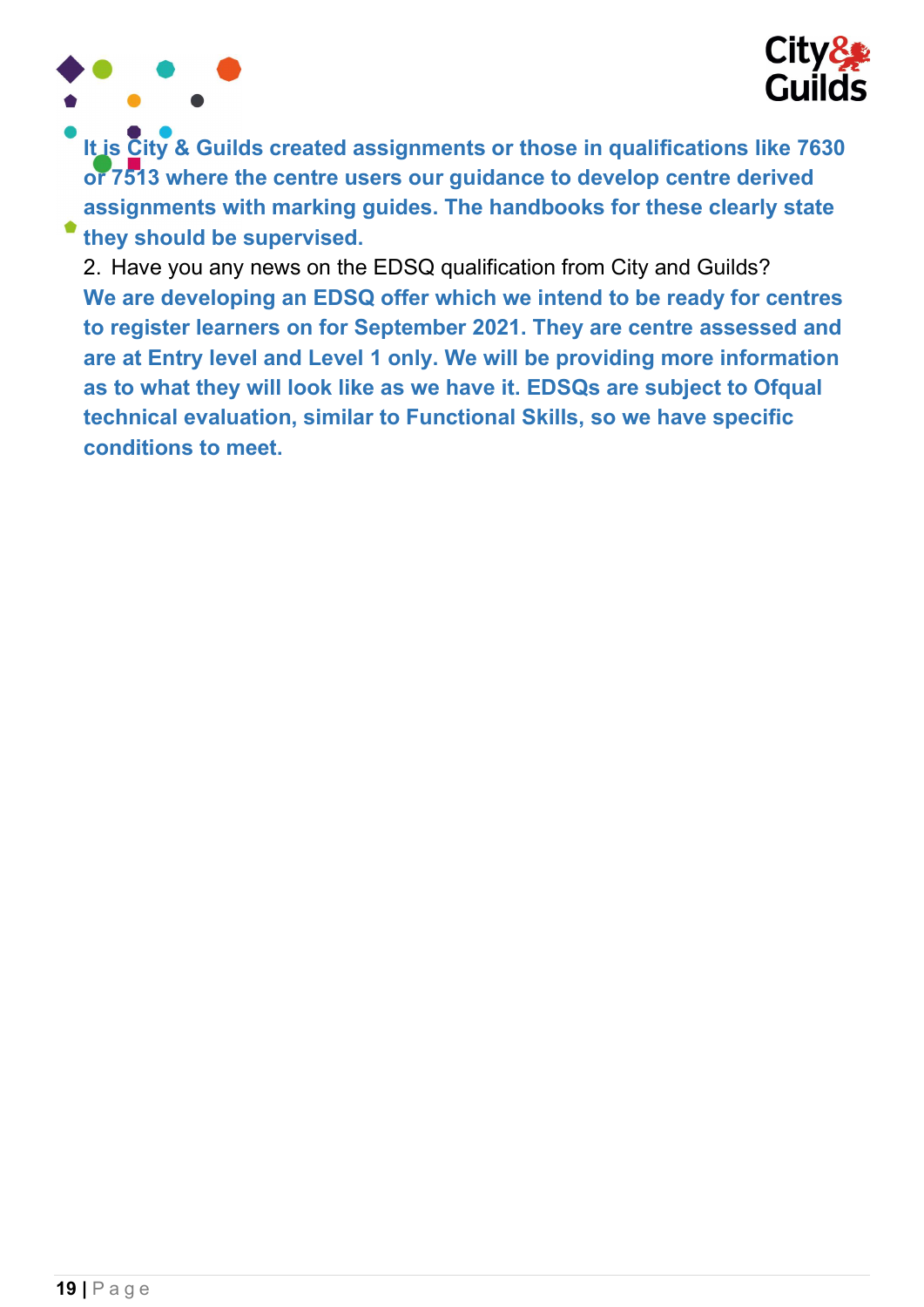



### Webinar: 26 January 2021 – Keeping in Touch

1. How will the career path for IT Technician to promote into Network Analyst? Currently City & Guilds do not offer the IT Solutions Technician and do not

know of the Network Analyst. For the Infrastructure Technician, it is more likely to go toward a Network Engineer than anything else, though the content is not specific to lead in that direction. Certainly, the lack of software/true coding would not make it ideal for someone looking to become a software developer.

2. Should a Network Engineer know how in TCP/IP V6?

Knowledge content is outlined in the standard, the C&G knowledge module qualifications reflect the knowledge required by the standard. Though, if a Network Engineer is involved in transferring information, TCP/IP is a format worth knowing.

3. Should a personal project for the development of a Software Developer be in any business domain? Or a social benefit domain?

The employer context is key - the apprentice is an employee, and the apprenticeship KSBs must be evidenced in the context of the employer. If work done for a social domain is at the request of the employer, then it could be part of the evidence – but it must be clear that this is the employer driving the initiative.

4. If I am a worker for an employer, should I make sure the employer be able to understand my IT contribution?

Not sure of the context of the question, but if you are putting together evidence for an apprenticeship then it is about you. We do not mind talk about what the business or a team does, as long as the focus is on your contribution – the business and team are not doing the apprenticeship programme.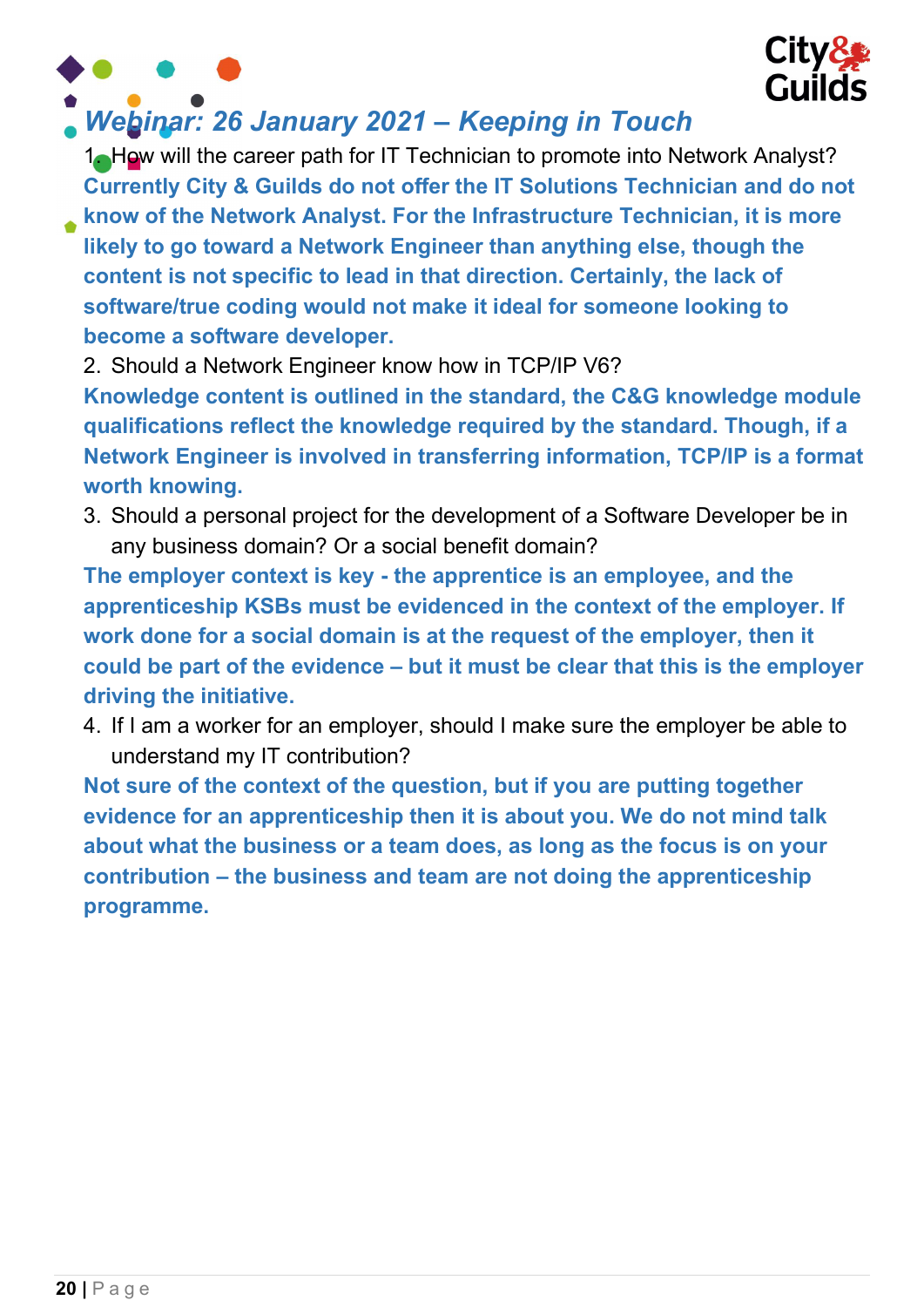5. We have apprentices that went on furlough pretty much as soon as they started with the employer, and they are still on furlough. How can their personal project relate to the business?

**City&** 

**Guilds** 

Unfortunately, the evidence must come from the workplace, though we allow a small amount of Real Work Environment activity (happy to discuss further). The other issue here, is that if they are on furlough, they should not be doing anything to benefit the business – according to the rules. All you can really do now is continue their learning, unless they are not being allowed into work and still doing things from home, what activities they do in that case could be included in their evidence. They could still do Knowledge tests as part of the learner journey – using Remote Invigilation.

We have spoken with ESFA and NSAR for more guidance, one new EPAO is insisting that work done at home (so installing network card or connecting to a network, etc.) would not be as robust or provide the required stretch expected from actual workplace activities. They are looking at what further guidance can be provided, but we are still waiting.

6. Are there any considerations for apprentices who have been on furlough for the portfolio e.g., can personal projects be used for S/W developer? It is a problem, but as above we are waiting for NSAR (EQA body) and ESFA to provide more guidance. Portfolio evidence will be impossible to get if it relates to physically working on a network while the apprentice is on furlough. As above, if on furlough they are not supposed to be working on anything that benefits the business.

Skills need to be shown in relationship to the job role with the employer.

### Webinar: 12 January 2021 – New Year, New You

1. Is it like the previous lockdown where cannot carry out exams in college have to be done remotely?

Depending on local conditions around lockdown, there is no specific requirement for learners to come into college. Centres can use the Adaptations outlined in our published documents on the Covid-19 pages. There are options for remote invigilation and remote observation, but please read the Adaptations document and then the Sector specific document.

2. We are concerned that traineeships are vulnerable due to assessment requirements.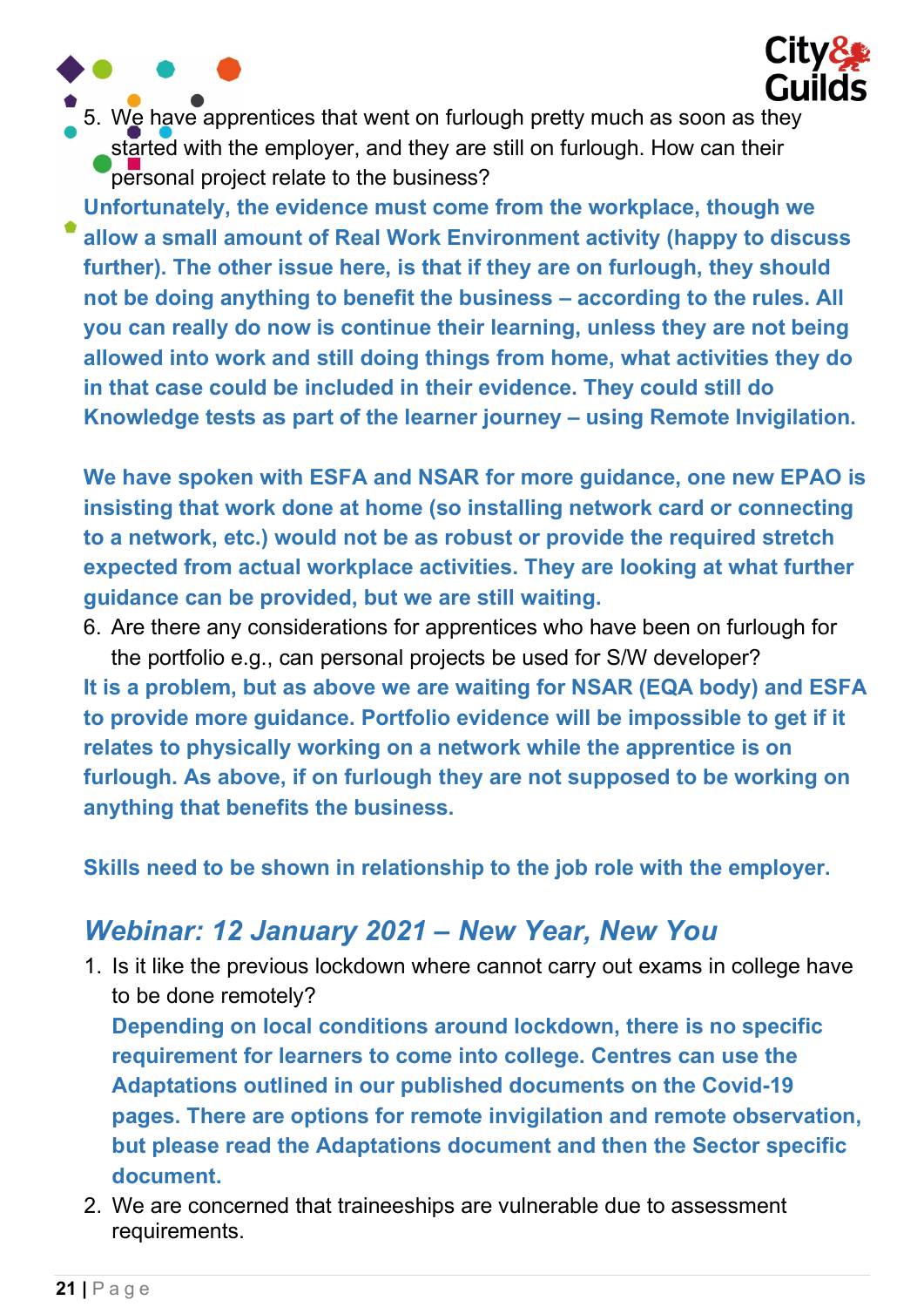



- City & Guilds understands that many short programmes, like
	- Traineeships, use products with assessment methods that may not be **Ceasy to administer currently (at the time of writing), which is why we** have a Task Force for Assessment Adaptation currently speaking with
- Regulatory bodies and Government. We are trying to get a more flexible  $\bullet$ approach or some understanding of how they will assist us to help you with these programmes. Please make sure you are signed up to our email updates system for City & Guilds general notifications as well as sector specific ones.
	- 3. Did you say that sign ups will be able to start late Feb/March for the new ICC standard?

No, the end of February 2020 is when we expect IfATE to officially publish the new Standards that will provide you with the appropriate number to put on to your ILR. We are planning to have our products open for registration by the end of April and EPA bookings by September – though we do not expect the first bookings until Spring 2022 based on the apprenticeship duration.

It is worth noting that if you book someone on an Apprenticeship Standard before the new version is released, they will need to complete it under the current arrangements. The changes that have been made do not allow for transfer from one product to another, so please be careful once we issue the new numbers for the revised Standards.

#### Webinar: 8 December 2020 – Adjusting to the new normal

Thanks to all those who attended. We had no questions.

#### Webinar: 20 November 2020 – Adjusting to the new normal

- 1. Do you know what is the funding amount for IT Technical Salesperson? £1,200
- 2. Will any upgrade effect Learning Assistant due to the demise of Adobe Flash? Yes, there will a redeveloped version of Learning Assistant being launched, the editing work is being carried out now. As Adobe Flash is not disappearing for a while, it is the support from Adobe that will end by New Year.

All centres using Learning Assistant will be notified when the changes are coming and what will be done to implement them.

3. I'm a IEPA for L3 DM and also am an assessor for a TP, is this qual likely to change and when? The Employer Group has been meeting to discuss what will happen with the Digital Marketer – please get your Employers to complete the survey, so we can feedback into the Group and IfATE

https://bit.ly/CGDigitalMarketerSurvey

4. Remote invigilation isn't available until after 7th December? (Re evolve tests) Remote Invigilation is available as Business As Usual. The issue with E-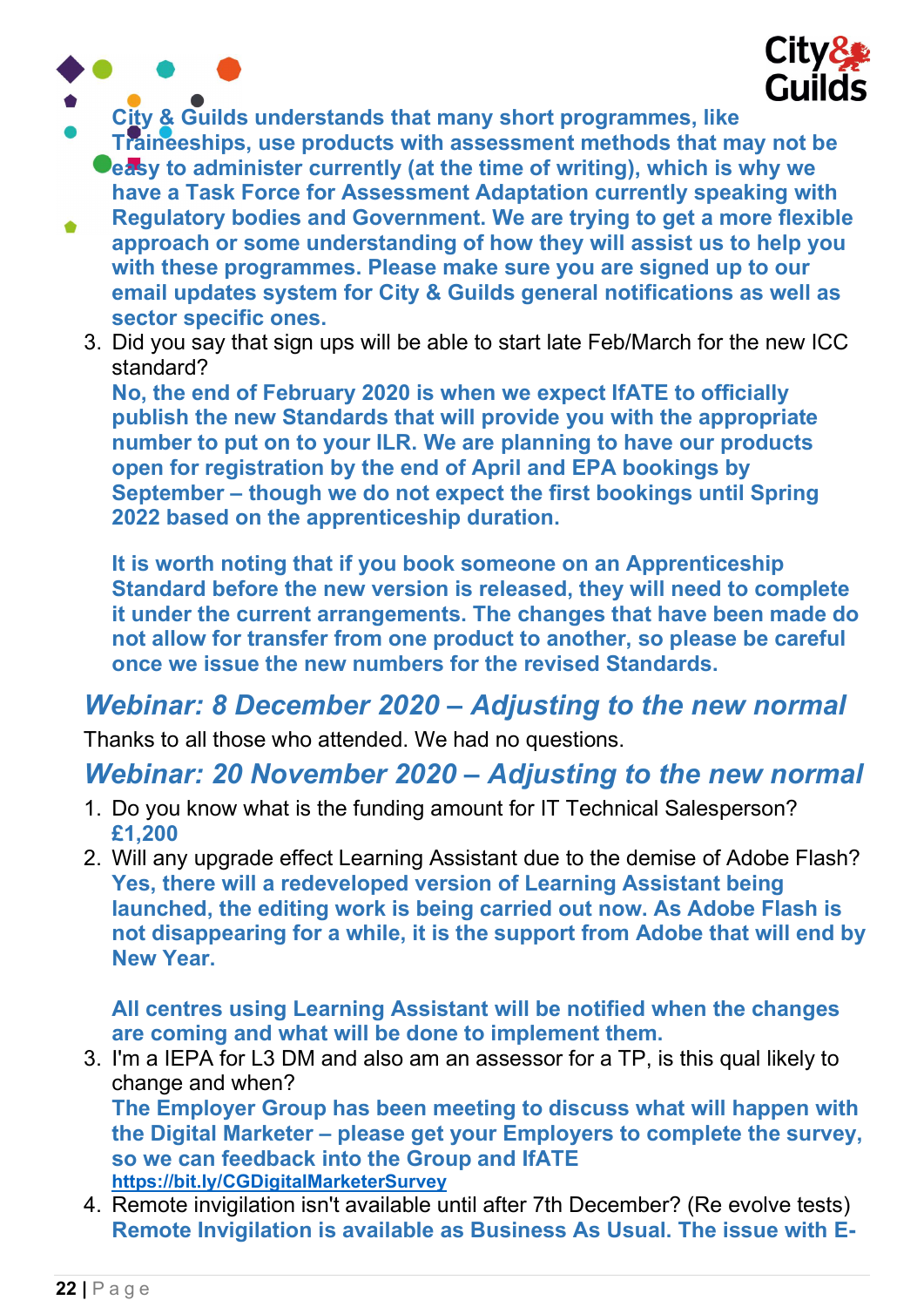

۵



- volve is that it is shut from 17.59 24 November to midnight 1 December. You will not be able to get tests during this period or book new tests Ountil the update has been completed.
	- 5. Any news if there will be vendors or C&G qualifications in the Information Comms Technician?
	- There will not be any on-programme qualifications with any of the revised Digital Standards. All new Standards across industries are seeing any on-programme qualifications, unless they are specific to the industry such as Food Hygiene, Gas Safe, etc.
	- 6. IT Tech Sales will it require 20% OJT? All Apprenticeships – even frameworks – should have had the apprentice doing 20% Off-The-Job. This requirement has been there for several years, so IT Technical Salesperson will also expect this.
	- 7. We talked recently around changes to competencies in the Infrastructure Technician. We talked about TC8 and the fact our learners currently do not have access to hardware to optimise. We talked about using Packet Tracer in place. Is this something we would need to submit a form for or are we saying just the way assessment is delivered?

City & Guilds is aware that at the moment certain activities that would be carried out in the workplace are not possible and some pragmatic approach needs to be taken (where possible) to mitigate against this. A network set up in Packet Tracer can be done to get the apprentice to show their skill in optimisation, BUT the need to say why they are demonstrating the skill in this way and show what they would have to do or what optimisation practices they would carry out in the workplace.

It is the link between Knowledge /Understanding and the Skills that we need to see. If this is done as asked here, then no is form is required by us.

8. In regard to the Network Technician, can Packet Tracer be used to provide evidence?

If this is Network Engineer, then it is more difficult to do some of the expected work required to meet Outcomes using Packet Tracer as it does not have the full ability to simulate what would happen in the workplace.

We are willing to look at these on a case-by-case basis, but at this Level we would expect more than a simple simulated demonstration. Again, the link between Knowledge/Understanding and Skill in relation to the workplace is the key. If you can outline how that would be achieved, then our LEIPA will consider that approach.

9. Missed the first few mins of webinar so apologies if it's been covered... When is Data Analyst to be launched?

This was put on hold as we wanted to develop against the revised Standard rather than do the work twice. Because the revision was not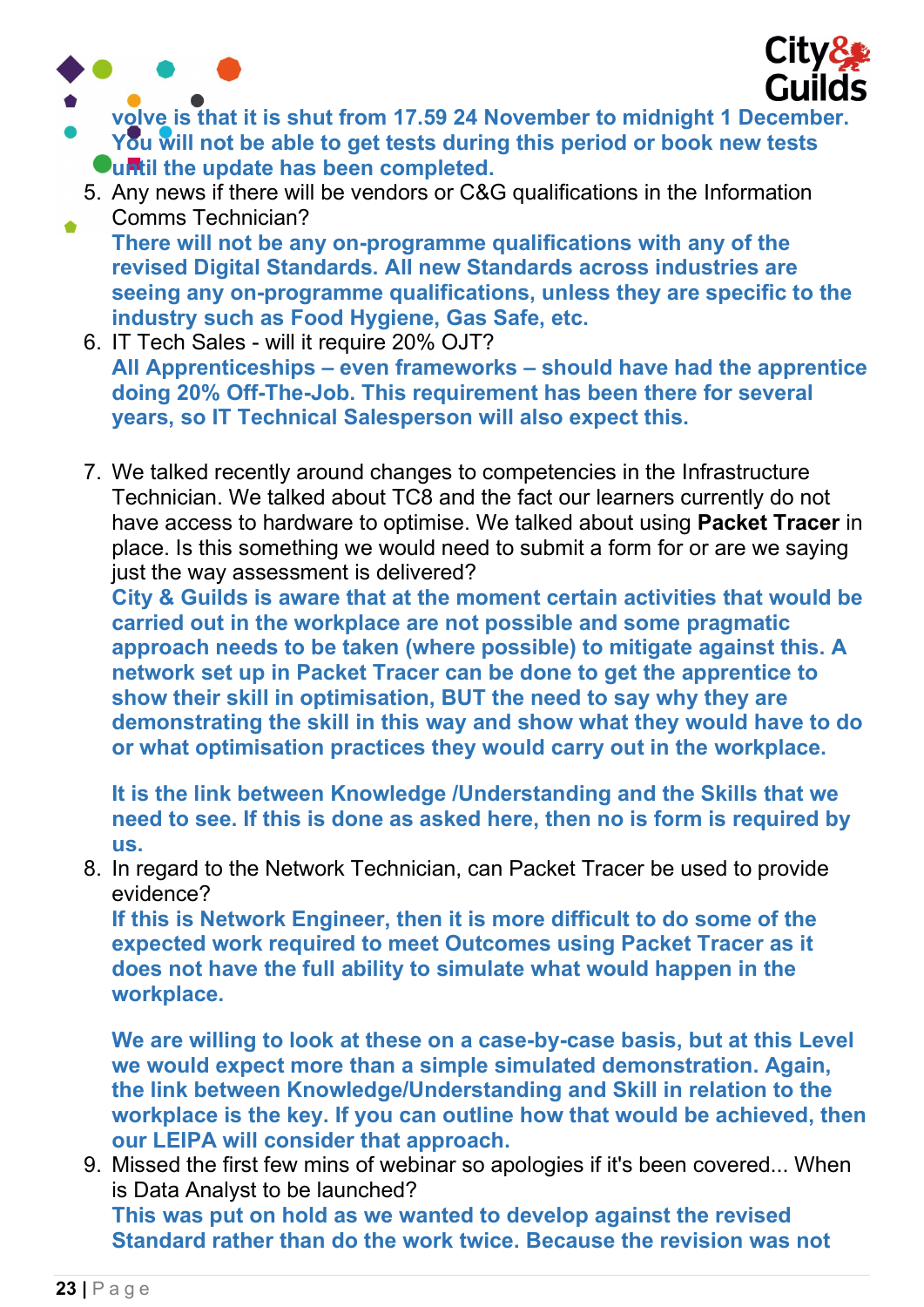



released before lockdown it has meant that we have not started the work yet, but we are looking to do so shortly.

### Webinar: 27 October 2020 – Adjusting to the new normal

- 1. Is EPA pro just to be used in England or will it be available in Wales as well? EPA Pro is predominantly designed to work with Apprenticeship Standards in England that have End Point Assessment. However, we have several contracts with Qualifications Wales, and these do include work in the apprenticeship market, so City & guilds are looking at whether this product can be adapted.
- 2. Will there be a separate webinar which relates to apprenticeships in Wales? We would be happy to do a session specifically for Wales, but also welcome direct contact for any issues that a centre may face. Please contact David or Ken to take up the offer and book an a meeting.
- 3. Is EPA Pro separate to Get to Gateway? These are two distinctly different products. Get to Gateway and its offspring – Profile Plus – are e-learning and evidence gathering for the on-programme learner journey. EPA Pro is a process management tool, which will allow centres to register apprentices with us, se learning time completion, book EPA, contain the materials currently available on SmartScreen to help with the preparing for the EPA and all the monitoring/reporting that goes with that.

EPA Pro will not be charged for, as this is our process system, but Get to Gateway will still have a cost associated with it as it is learning materials.

4. Regarding the EPA portal and Digital Marketer - at what point do you release the synoptic project? Can it be released a week or so before the learner is due to do the Synoptic Project?

The Synoptic Project is not released by us, they sit on our main website and are password protected to allow for access when you and the apprentice have received confirmation of Gateway being met.

Which project to do should be made using the Project Briefs in our EPA Guidance handbooks, the apprentice should not see the full project until they are ready to actually do the work.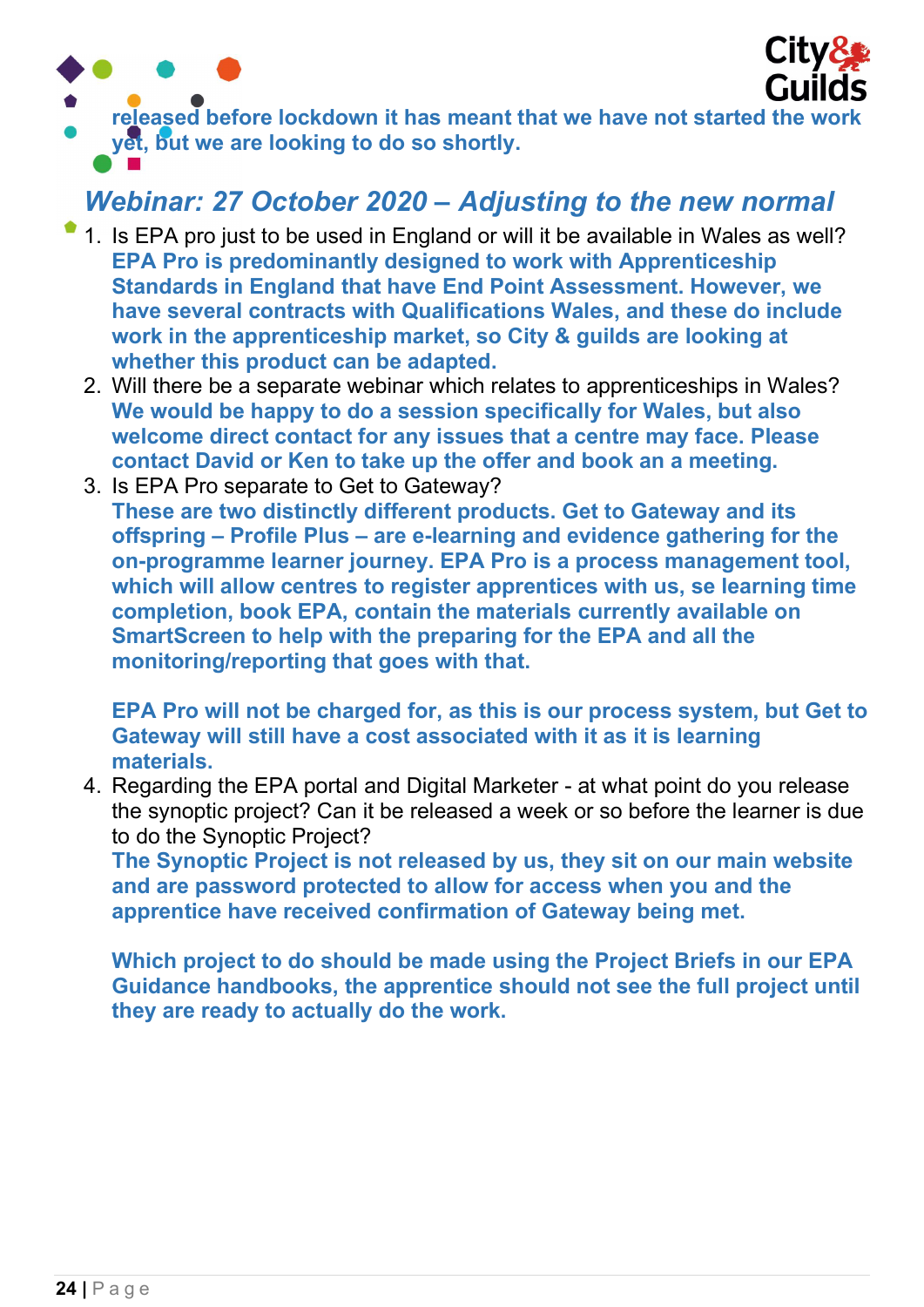



- 5. When do we press the release button for the employer reference, summative portfolio and interview? Is this on the day the evidence is being uploaded?
	- In  $\blacksquare$  what the "release button is", but all evidence that is relevant to the EPA should be uploaded no later than 14 days before the Interview
- date that has been booked and agreed. If the Employer Reference and  $\bullet$ the Summative Portfolio is ready when declaring Gateway, then once the EPA Portal is open for that apprentice the evidence can be uploaded.
	- 6. Would you be able to send or attached the slides, please? Slides are sent after each event, along with this document to those who registered and a Flash Newsletter to cover the main points of the presentation and a link to the next set of webinars, as well as to the Updates and webinar page for Digital and IT Skills where a recording of the webinar can be found.
	- 7. For an apprentice who loses job but not made redundant anything a new employer can get grant wise? This not a simple thing to answer, as what circumstance would cause the apprentice to lose their job other than be made redundant? If they were sacked for gross misconduct or something similar, would a new employer want them? Would you actually want to continue to work with an apprentice that has a bad work ethic or prone to causing issues?

If the employer has just decided they do not want to continue with the apprentice – nothing bad has happened – then this could still be considered being made redundant we feel. If the company went bust or taken over and all apprentices let go, again this still seems that they have been made redundant.

ESFA have a whole section in the Funding Rules around redundancy, etc. and it is a fairly easy read, so we would recommend you go to the source for further questions on this.

#### Webinar: 06 October 2020 – Keep In Touch

1. On the note of Access being removed from the standard office, is this area going to be removed then from the ICT Functional Skills exam?

Feedback from our Functional Skills Technical Adviser: We've never prescribed the use of any particular software product within the assessment of FS ICT, although learners should have access to appropriate industry-standard software that's fit for its intended purpose.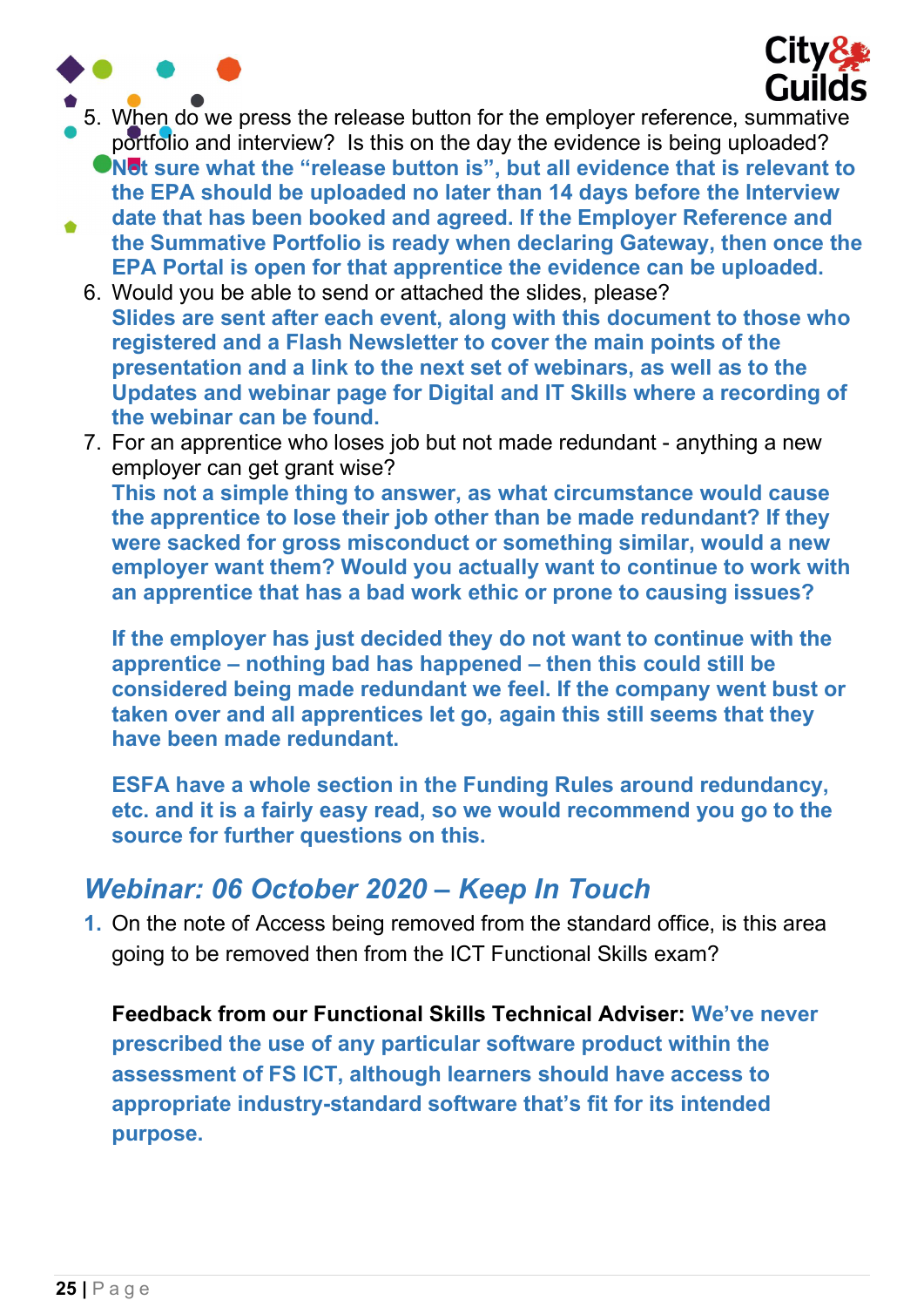

At Level 2, the Subject Criteria states learners need to

Select and use appropriate software to meet requirements of a complex data handling task, including …

- o searching records
- o sorting records
- o editing records.

It's likewise not in our gift to change the regulatory criteria that underpin these quals – and at this stage in their lifecycle (if Functional Skills ICT is likely to be superseded by Digital FS) it's highly unlikely the Regulator/Department will be looking to do so either.

2. Why not allow the centres to distribute the e-certs? So why not do the same as now?

E-certificates are available for all City and Guilds and ILM qualifications and provide you with access to full certificates, certificates of unit credit and much more.

It was designed to enable customers to process funding claims more efficiently by providing evidence of learner certification before your learner's full certificate arrives. It also allows you to reduce your environmental footprint by accessing data online removing the need for it to be sent through the post.

#### What certificates can I access?

Within the e-Certificates system you will find access to the following

- Full certificates
- Certificate of unit credit

#### How to access

Centres must have access to either a Primary or Secondary user profile on the Refreshed Walled Garden or Exams Profile on Walled Garden (Classic).

If your centre has migrated to Refreshed Walled Garden your Primary user within your centre can assign a Primary or Secondary user profile to you. Once assigned one of these profiles please contact us to be issued access to the e-Certificates add-on.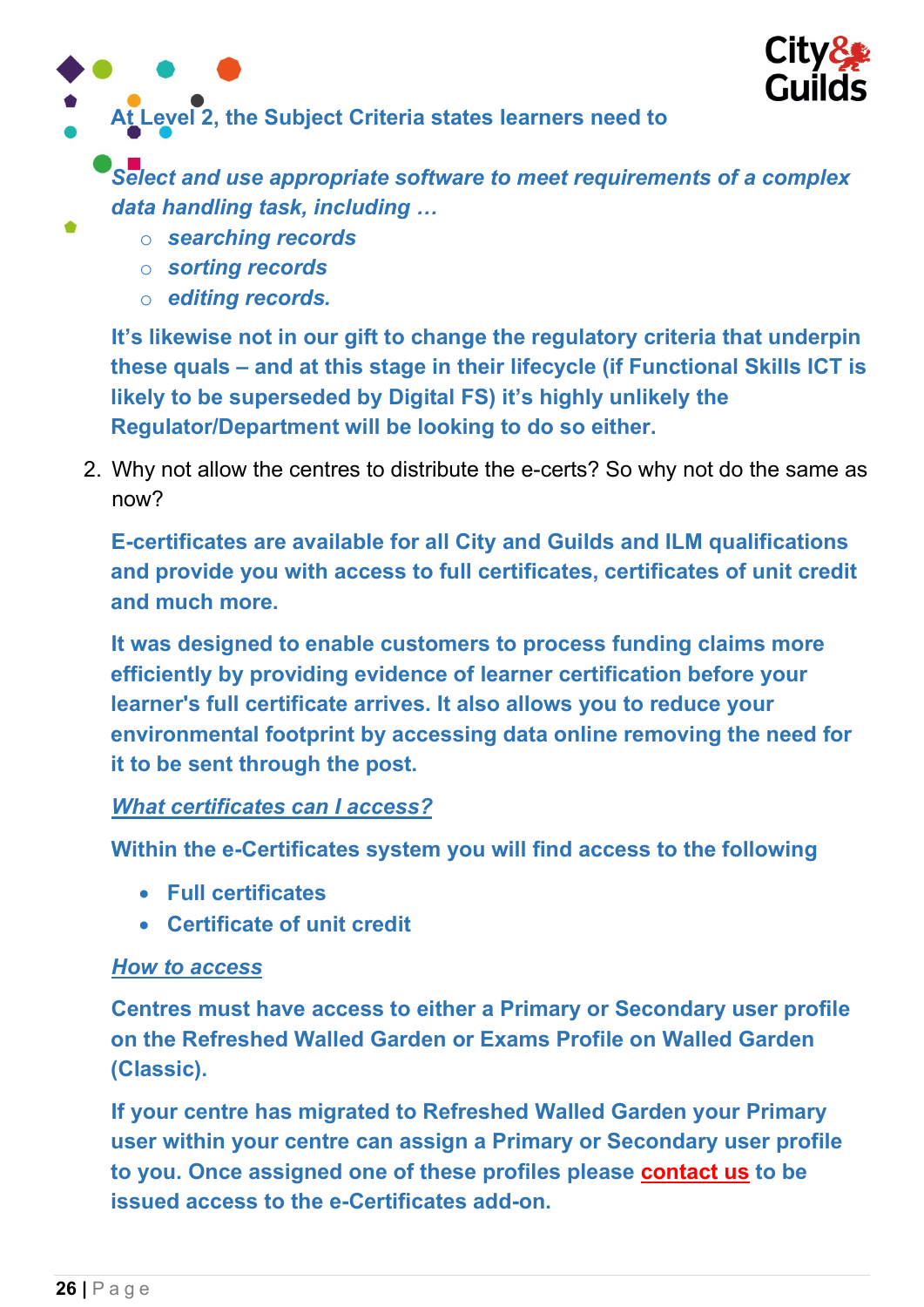

If your centre is using Walled Garden Classic your head of centre can request an Exams user profile for you. Once assigned an Exams User profile, please contact us to be issued access to the e-Certificates addon.  $\bullet$ 

#### Verify an e-Certificate

e-Certificates are fully secure and can be verified by visiting the e-Certificate verification web page and manually entering the learner's name and certificate authentication code.

3. The centre needs to certificate to close out the ILR. Also if the EA is not through City and Guilds you need the certificates for the other EPA.

Hopefully the answer above will answer this question, as you as the centre can have access to the e-Certificates system to print the documents you need.

4. Young people change their email addresses frequently.

The centre can update the email address in Walled Garden, as we would assume they would need to update their own learner records and the email details changed.

#### Webinar: 15 September 2020 – Back in Harness

1. Do you know if there is anything coming out to replace level 2 IT User qualification?

For Apprenticeships, the closest Standard will be the Digital Support Technician (DST) and the Application Support pathway. This is based around the fact that the previous product was the IT Application Specialist Framework and was only allowed because it was argued that we needed a product that would help develop "super-users" in the workplace. The DST tends to reflect this in its design.

Alternatives such as Traineeships, which some providers have been using as pre-apprenticeships are also a possibility for those not ready to take on a Level 3 designated programme. As mentioned on the webinar, Standards are not meant to be time bound as Frameworks were, they were meant to lead to an end job role. It was envisaged that employers and training providers would start a learner wherever it was need and take them through to the final EPA at the desired "level" required.

We know the reality has turned out different, partly due to the fact they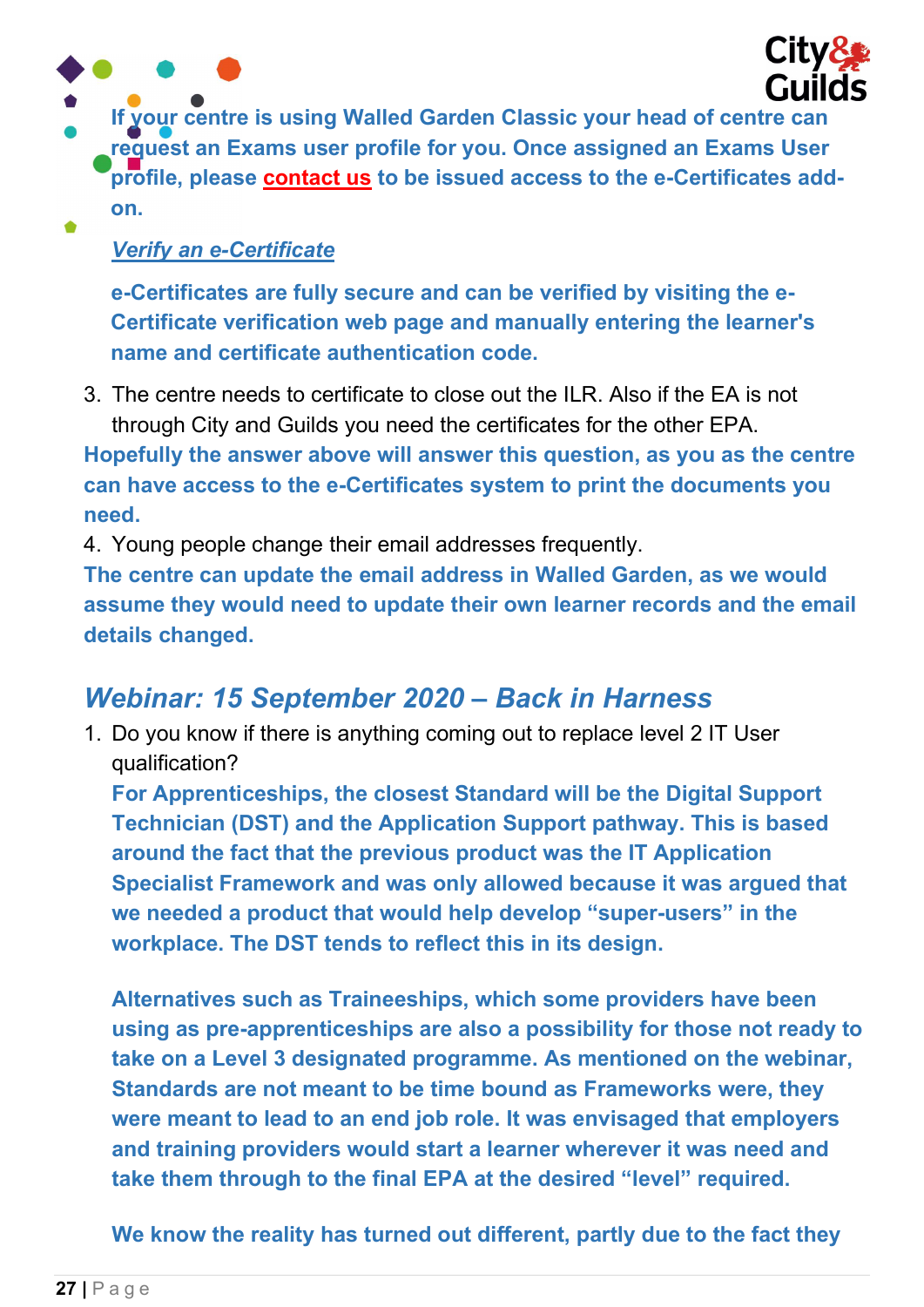

 $\bullet$ 

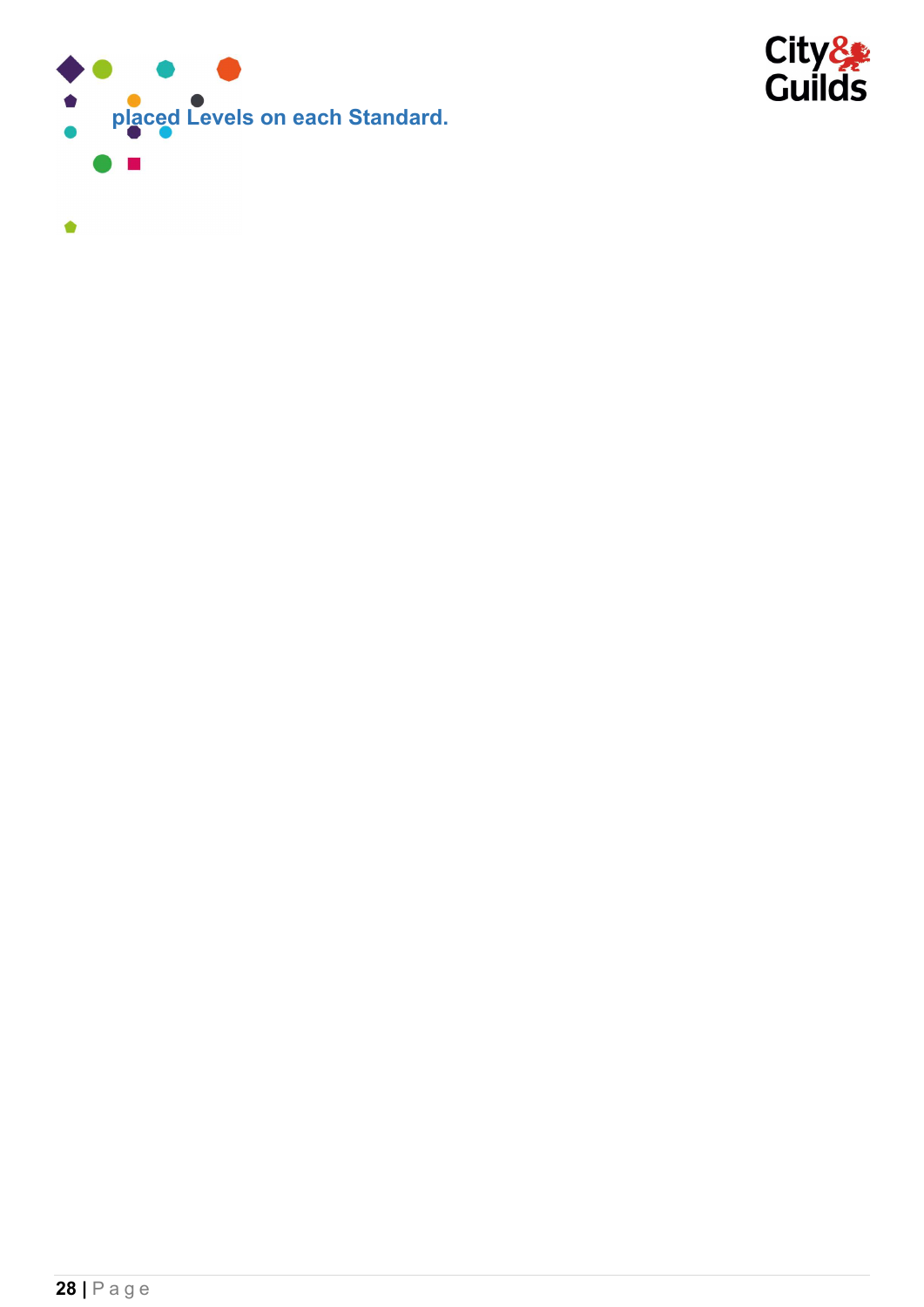

2. Feel a traineeship is not long enough though to get them up to a level 3.

The concentration from Government has been around Apprentice ships Standards, followed by T-Levels and now HTQs (Higher Technical Qualifications) at Levels 4 and 5. They are putting money to Adult

Education (for upskilling/reskilling) and in Traineeships where we are now seeing digital skills must be part of the delivery.

We think that the Government/DfE/IfATE will have to address this issue and not just as a "transition year" described in the T-Levels, but a definitive Level 2 for those who do not need anything more.

- 3. I wondered if you were offering EDS qualifications? It is our intention to do so, please see the answer below (Q1) from 25 August.
- 4. Where can I find the dispensation declaration/timing forms? They can be found under the Digital and IT Skills section under Qualifications on our main website. When you click to view the qualifications in this area you will find a hyper link to Updates and Webinars, at the bottom of the page is a Miscellaneous section. Here is a quick link.

Digital and IT Updates and Webinars http://bit.ly/CGDigitalUpdate

APOLOGIES FOR THE QUALITY OF THE SOUND ON THE LAST WEBINAR. IT WAS RESOLEVED FOR THOSE WHO LEFT.

We will check the recording quality and if it is not good, we will voice over before we publish to the Updates area as normal.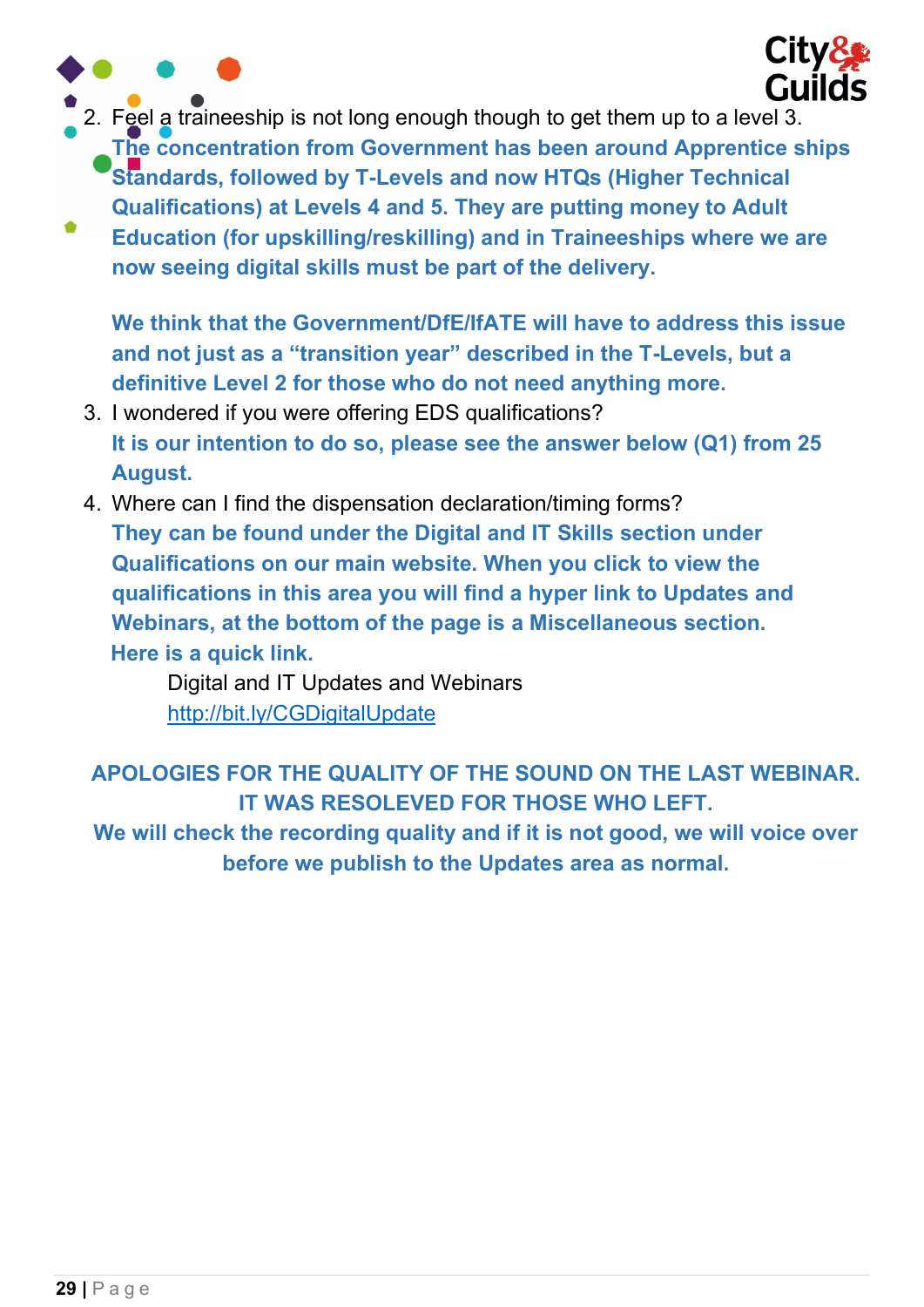

# Webinar: 25 August 2020 – New Beginning

1. Are there any plans for C&G to be an AO for EDSQs and FDSQs? City & Guilds is looking to deliver the EDSQs and is hoping to have something available in Spring 2021, worse case by September 2021. It will involve more than just creating the products, as we have to present all of what we are going to do to Ofqual before being accepted onto the register of AOs for these.

The Functional Digital Skills have been put on hold by the Government, as there was confusion in the market as to what the difference between the two offerings were and that they seemed to be targeting the same audience with more or less the same content. It is thought that the FDS will not reappear.

2. What level are Traineeships being offered at? Will it go to Level 3? Traineeships are aimed at the Level 1 and Level 2 market with a nod to the fact that there are very few Apprenticeship Standards in this space and IfATE are resisting their creation. Some are calling these preapprenticeships, but there is a key difference as learners will not necessarily be in any form of paid employment.

City & Guilds has produced a list of products that would fit in this space for each Industry area, with the Industry Managers and Technical Advisers producing specific slide sets to show what could be used that also include English, maths and digital skills (which is now going to be a mandatory part of Traineeships). There are some generic webinars been held, recordings available on our website, and the Industry Teams are looking to set up specific webinars on the topic once we have all the relevant funding detail to go with it.

3. Please confirm that the module pathway tests are part of EPA and occur after Gateway and not taken before Gateway.

For the Digital Support Technician, the tests are part of the EPA and not required to be achieved prior to Gateway. It is a trend we are seeing with a number of new or revised Standards/Assessment Plans, though it is not consistent across all developments/revisions.

4. If a learner has gone to EPA but not achieved their Functional Skills when must be this completed by ...Dec 2020? I am referring to 3748. Strictly speaking, no learner should have been allowed through Gateway without the achievement of Functional Skills – or proof of English and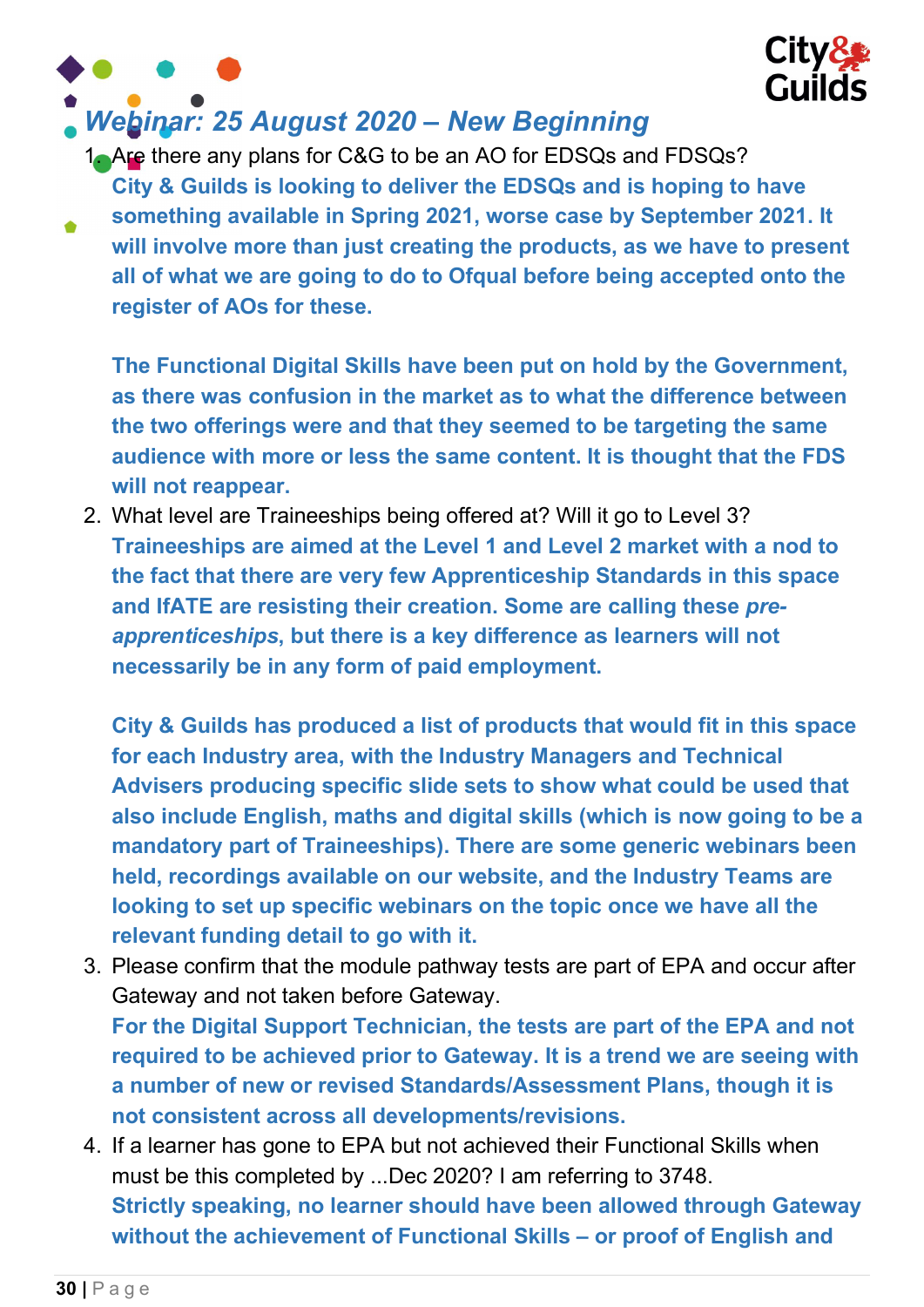

- maths at Level 2. Because Ofqual would not allow remote invigilation for these and all results had to be calculated and entered by 31 July 2020, it has caused issues for many providers.
- $\bullet$ City & Guilds has not issued a blanket "let them through and finish later" statement, as we had various concerns of what would happen when employers and apprentices completing EPA. However, we are mindful of what this means for providers and apprentices, we would welcome you contacting us or the EPA Team to discuss your situation.

We are aware that IfATE did say that Gateway could be accepted, but the EPA result would not be published until the Functional Skills had been achieved. It is this that employers may question – i.e. if they are good enough to achieve the apprenticeship, why do we have to have them do the other bit.

Please, get in touch.

5. The Covid-19 response for Functional Skills was only for March to July. We are working with our colleagues who look after this area, the EQA body – NSAR – and IfATE to see what happens next.

As mentioned at the start of and during the presentation, City & guilds is already progressing what it may need to do for mitigation of assessments for 2020/2021. Some of what we will do may be dictated by Government bodies, but some will be at our discretion and easier to manage. Watch your email inbox for further details.

#### Webinar: 4 August 2020 – New Beginning

- 1. With Digital Support Technician I didn't see employer reference, are references not being used for qualifications when the standards are revised? New Standards being published (such as DST) and the revisions of existing Standards will not require a separate Employer Reference document. As always, we believed that a lot of the commentary from supervisors, managers and peers could be gathered as part of the Summative Portfolio from 1-to-1s, appraisals and regular communication, and we would expect to see this practice continue.
- 2. Do we know when the revised standards will be available? The revisions were meant to be with us by the 1 August 2020 – even IfATE are still wedded to the Academic Year. All the Employer Groups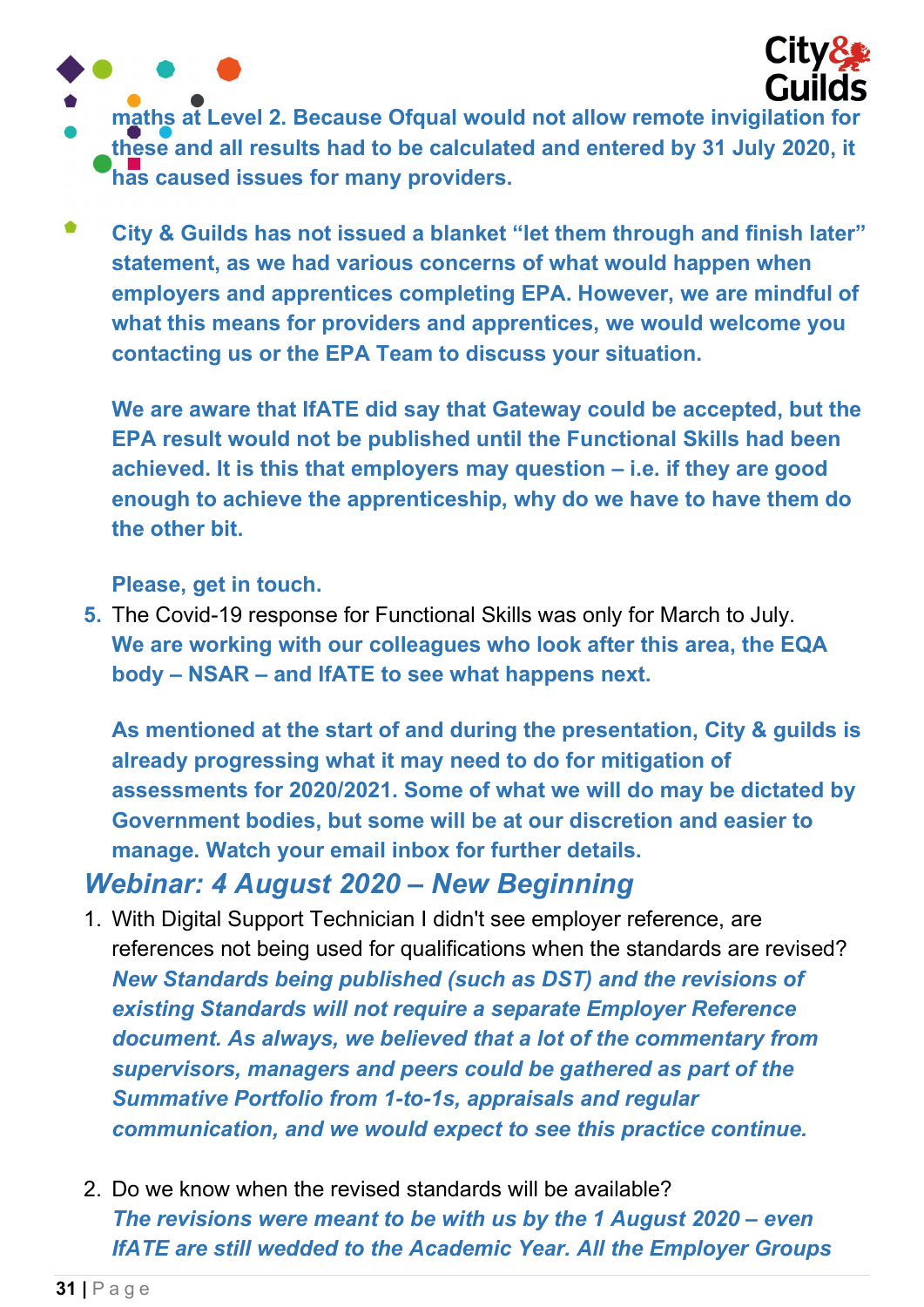

have asked – in part due to of Covid – that the earliest date of use should be January 2020. Intended date is mean to be the 1 January, but some of the Standards are still being tweaked and in the case of Infrastructure Technician it is going to go through another rewrite.

We do now have access to the Revised Standards and the draft Assessment Plans, which we will look to provide further detail on as we get to understand the requirements for each.

3. We would definitely welcome you taking Software Development Technician into your portfolio!

Because the revised product will not have so much overlap with the Software Development Standard and has removed the supervisory elements, this is now in scope for us to propose as a forthcoming development in our portfolio.

- 4. How much will a re-sit cost for Digital Support Technician? Costs will be:
	- Registration:  $£25$
	- $-$  FPA Final Fee:  $\sqrt{775}$
	- Resit of Tests: £25 per test
	- Resit of Case Study/Interview: £700

They only have to retake the parts they fail.

5. Will you be working with TP/Employers to come up with questions for EPA Tests?

The final draft documentation has been provided to the Chair of the Employer Group, an employer that has been running the Standard since it was published, our LEIPAs and 2 Centres. We have involved both Centres and Employers in the development of the materials, as well as having an independent Scrutineer.

6. Can vendor training be incorporate into the Digital Support Technician apprenticeship to prepare for the knowledge tests? The Knowledge tests in DST will be different to those currently forming part of the On-Programme activity. We have always said that as many Vendor products as you want – if appropriate – can be used, but we you will only get funded for one as per the requirements in the Standard.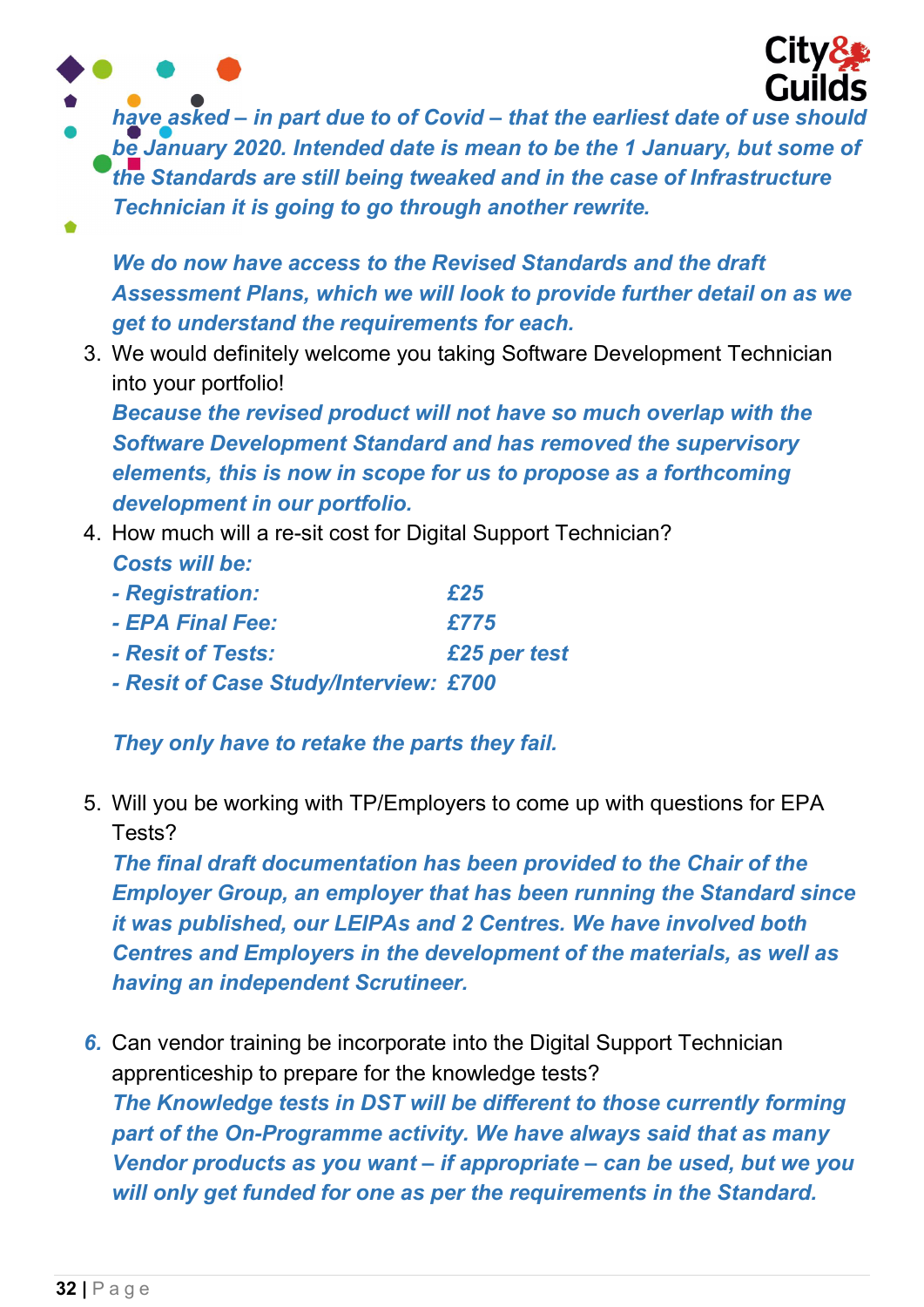



- With DST you can use appropriate Vendor, but you will not be able to claim any funding for the exams/certificates. As with doing extra Vendor programmes now for the On-Programme element, you could claim funding for the learning materials as long as you can show that these are relevant to the learner journey and Standard the Apprentice will undertake. This may be part of any audit that ESFA does, it will not be
	- part of any processes that we have or intended to put in place currently.
	- 7. Evolve mitigation. How long is this running for (remote tests)? The Remote Testing will continue to be available until the end of September 2020 but may continue as it has been proved to be quite popular – we will look to keep you updated on this; it may also be a notification from City & Guilds in general so make sure you have your Email Preferences set up correctly.
	- 8. Will you provide feedback on the EPA if the learner fails? We have always provided feedback on Apprentices that fail and will continue to do so. City & Guilds has been trialling a "one-stop-shop" product for managing our EPA activities, called EPA Pro. All our EPA offers (across City & Guilds) are being built into the system now and it will provide a range of features to benefit our centre, their apprentices and employers.
		- Register and book EPA in one system
		- Monitor progress of application by all 3 parties
		- Purchase or gain access to learning/support materials
		- Feedback from IEPAs regardless of Fail/Pass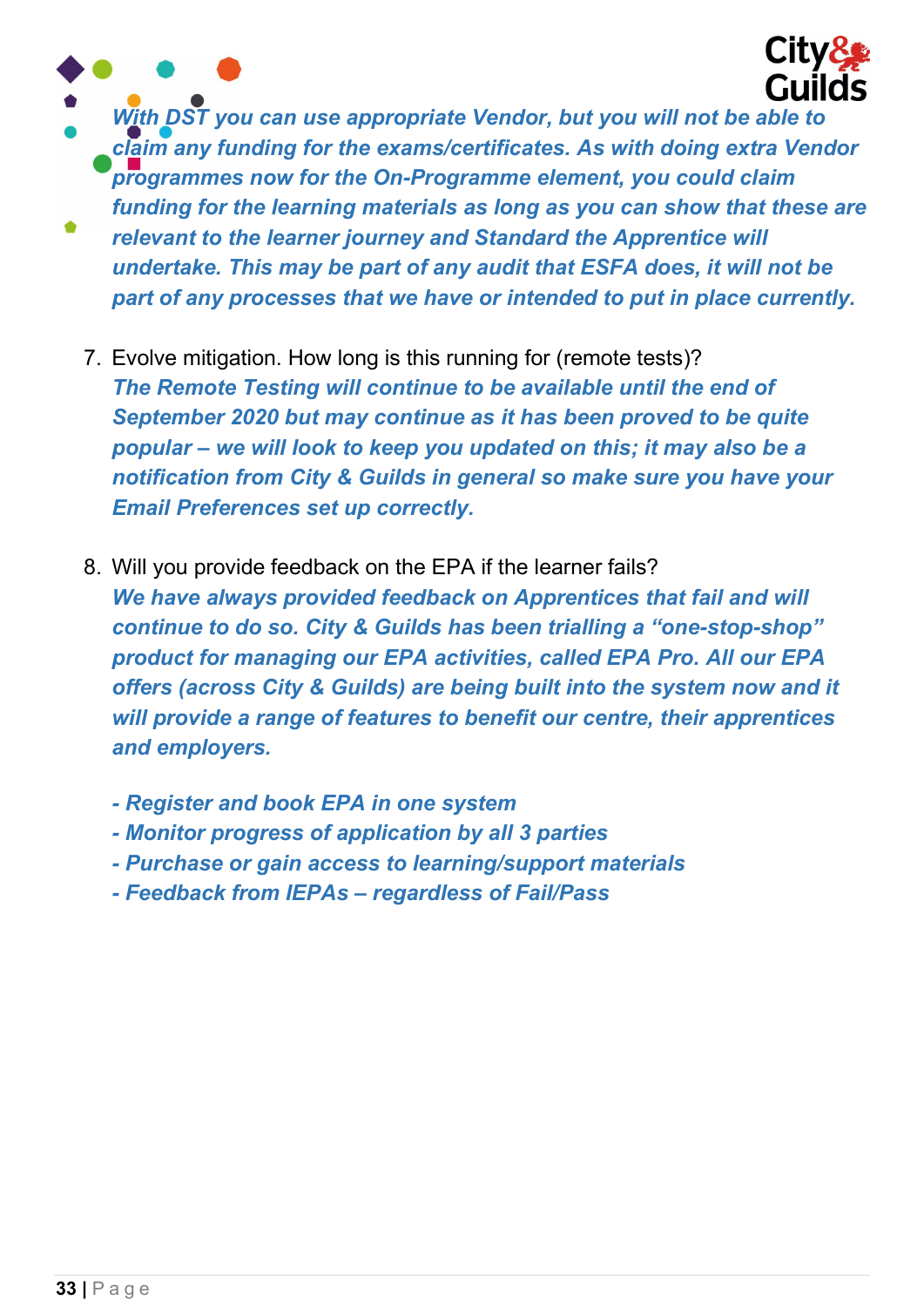



# Webinar: 14 July 2020 – Back on Target

- 1. I've seen an update from City & Guild's saying that e-volve Functional Skills
- can now be booked and go ahead. This is a bit of a backtrack from the 1st Aug date?

It may be the way it is worded, but face-to-face tests can go head as normal as long as strict health and safety measures are in place following covid 19 guidelines set out by the Government.

2. Will these be available in Wales?

Two points here. Mitigation is available for those undertaking assessments in Wales, dates, etc. still apply. In terms of Apprenticeships Standards, these are not likely to be lifted and shifted into Wales. We have been speaking with Qualification Wales and they have a plan for Digital 2025, it is our intention to start discussions with Qualification Wales as soon as possible.

3. Can an employer invigilate an on-programme knowledge module exam on Evolve?

City & Guilds has always allowed the E-volve tests in the workplace, the issues will be how you get the test to the apprentice or, if the employer will be doing the Remote Invigilation, how you make sure they have the right set-up and are capable of invigilation.

Please see this link on our website here https://www.cityandguilds.com/covid-19/evolve for more details. Please note this is a different approach to remote invigilation.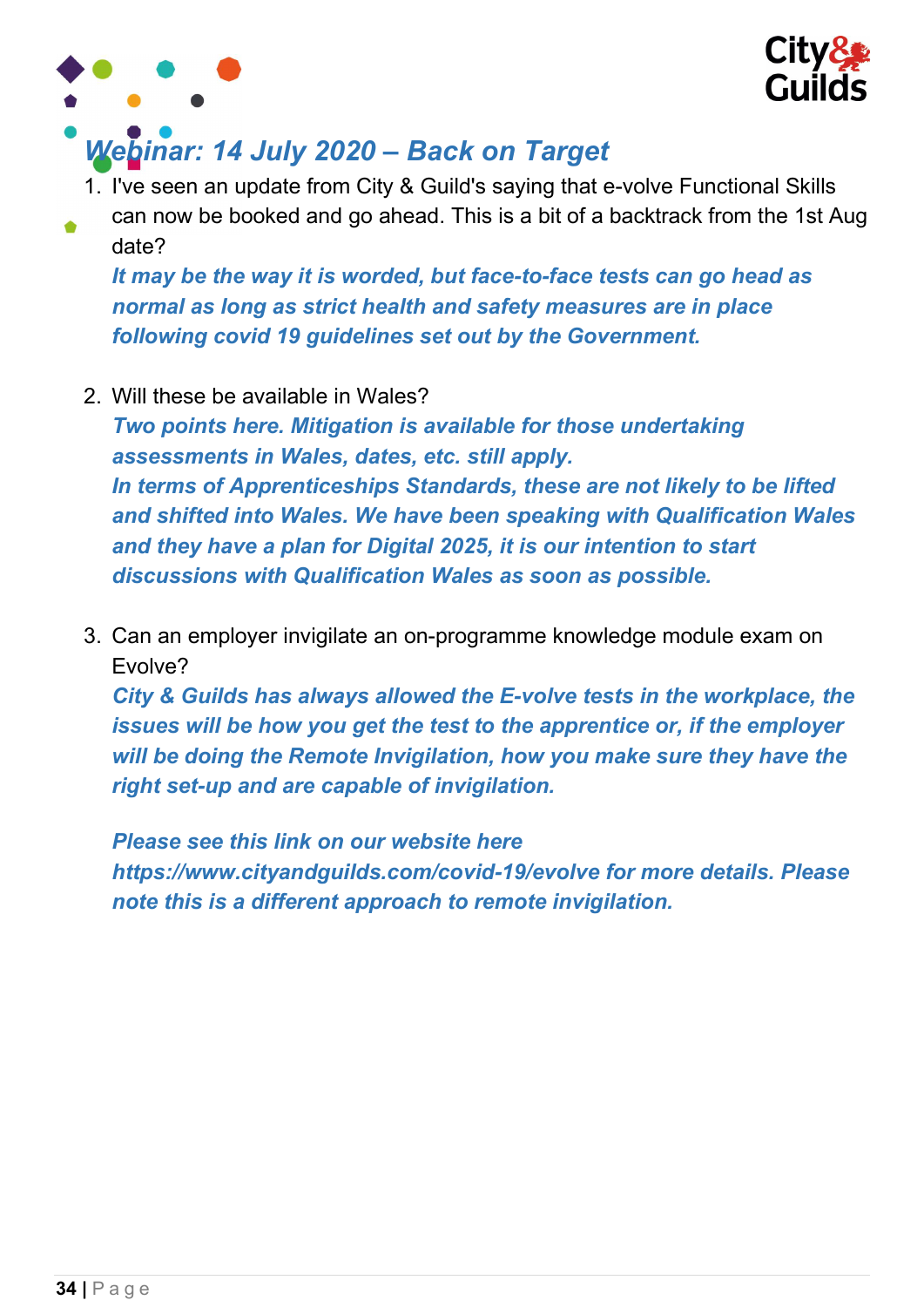

5. Is it ever going to possible to deliver functional skills through remote invigilation?

This is stipulated by OFQUAL. Once/if they give the go ahead, we will offer this function.

6. We have been authorised to use Teams and have been audited by City & Guilds. Why have you not updated the webinar options? This is not something that has been allowed across all the industry sectors that City & Guilds works in and sounds specific to the one organisation. We will check if this can be stated as an option for all our centres to use and update information accordingly.

#### Webinar: 23 June 2020 – Assessment Mitigation

- 1. For EPA dispensation is the deadline for notification 26th June or 31st July? Will the apprentice already have to have gone through Gateway? No deadline, it is Business as Usual. The deadlines are more set for the full-time courses or the Framework Apprenticeships that run on academic year timing.
- 2. Qual:7540-13 C&G L3 Diploma in ICT Systems and Principles for IT Professionals - For this qual are all E-Volve tests now a calculated grade and not adaptation?

No, these are set as Adaptation. Centres should audit what they have already received from a learner, including any formative testing, and look at what evidence could be used for outstanding units. They will then need either a Witness Testimony or Tutor "Report" to outline what has been seen or done that covers the outstanding Assessment Criteria and Outcomes that should be supported by a Q&A or Professional Discussion with the learner (recorded)>

No evidence needs to be sent to us, centres must keep for at least 3 years and have it available for an EQA visit (virtual or otherwise). You need to be convinced that the pass or grade you given would be what you believe they would have had if the programme had been completed normally. YOU have always done the marking of these.

4.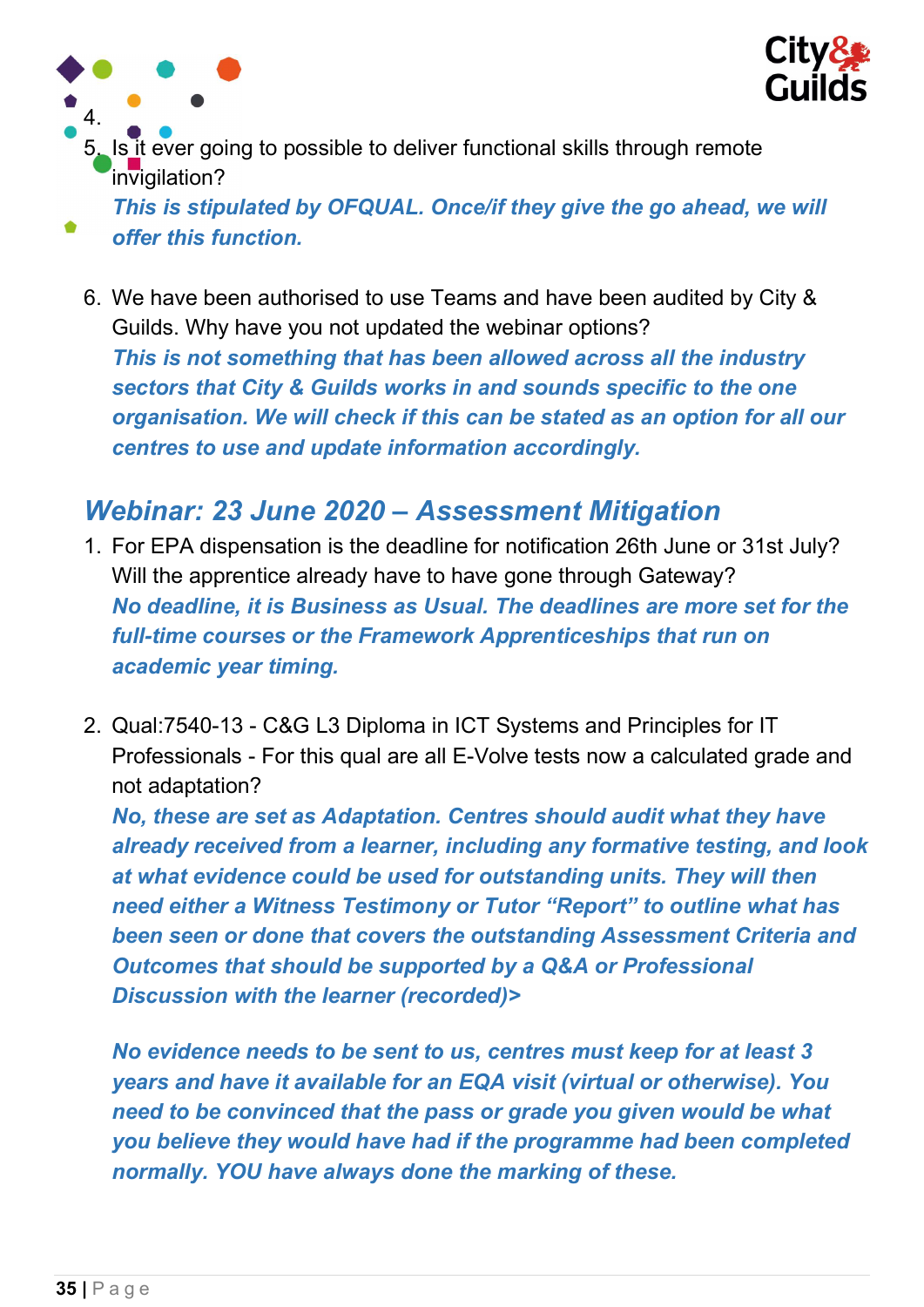

- get a witness testimony or produce a short tutor report to cover gaps

- follow up with a Q&A or Professional Discussion (recorded)
- 4. Do we have to inform C & G doing remote invigilation by completing the adaptation form?

If you are going to use any assessment mitigation you need to complete the relevant forms by the 31 July 2020. For the Remote Invigilation, there is a second stage where you will have to notify us that you wish to use this.

As it is via a web-based offer, we need to set this up and send the URL for you to use with your Apprentice. This has been done to avoid downloading anything on their equipment and remove the usual lockdown of the Internet that happens with Evolve so you can do the link and observe them.

5. Does the Risk Assessment for have to be completed to cover just the c & G assessors /IEPA not providers assessors?

Under the Face-To-Face guidance now on our website there are two declaration forms/information. One is for centres that are now considering re-opening their premises or considering bring in learners to do assessment there. The second is for IEPAs who are now being asked or choosing to go back to doing observations in the workplace or centre.

#### First is for you and your tutors/assessors.

6. Qual:7540-13 - C&G L3 Diploma in ICT Systems and Principles for IT Professionals - For this qual are all E-Volve tests now a calculated grade and not adaptation?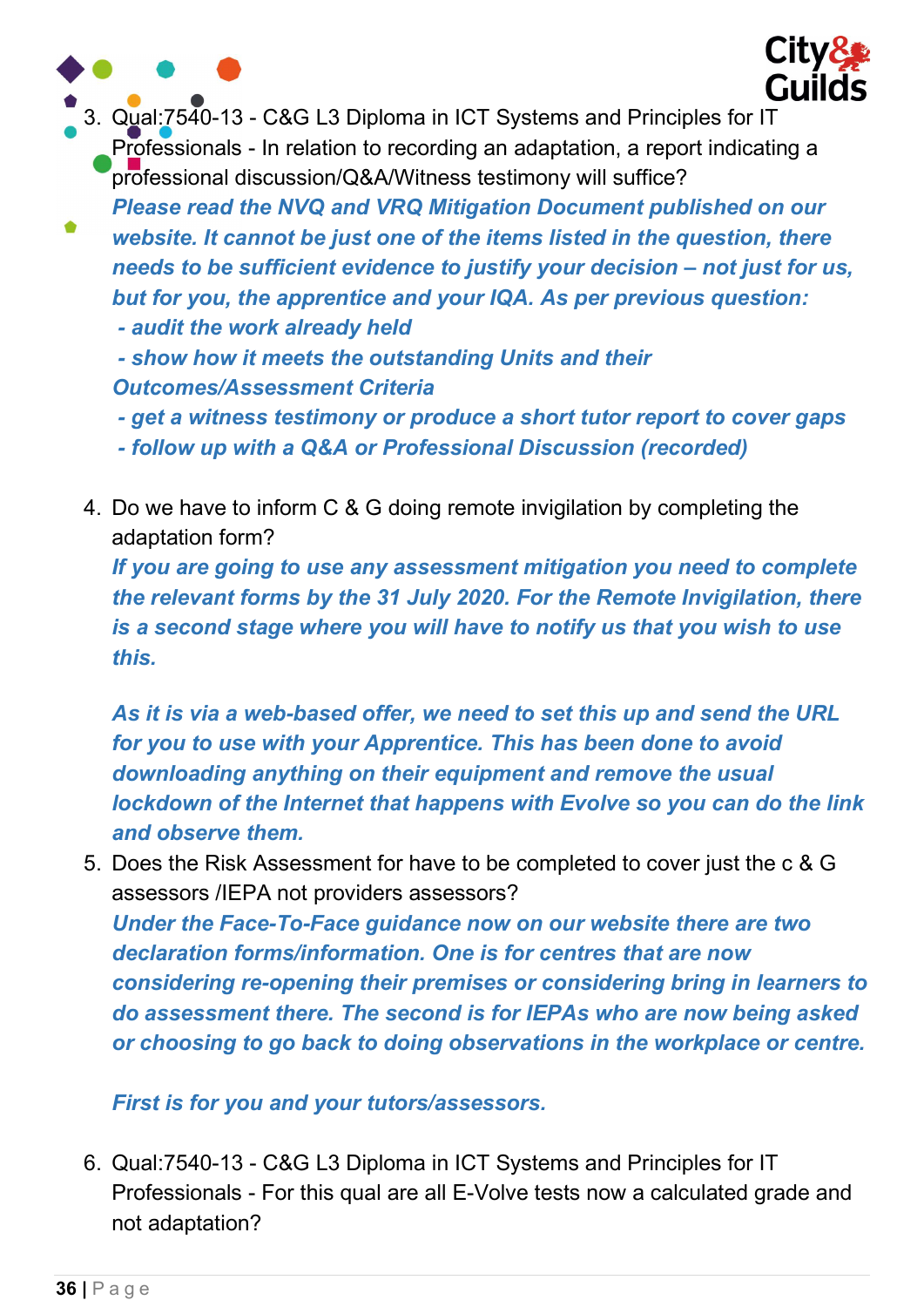

### Webinar: 2 June 2020 – Assessment Mitigation

1. Please would it be possible when the newsletter is emailed, can you send out links to downloadable documents such as forms and guidance? It would be very helpful.

Yes, any links mentioned in webinars or updates that have happened will be included and the links provided.

- 2. Does it still have to be an independent assessor invigilating tests i.e., not the assessor who has normally worked with the learner through the programme? As with the way you would have worked prior to the situation we are currently in, there is no restriction on who does the invigilation. They must be trained to do it if not the tutor/assessor and be aware of their responsibilities for undertaking this work.
- 3. Hi, we have students on the 7450-12/13 that are due to complete units that all qualify for adaptation, but the nature of the units means that it will be difficult to set them any tasks to do remotely, and we are going to need to use EWT and Professional Discussion. Is there formal way for recording this in the way of a form or document that we would need if EQA was called on? The webinar was relevant to anyone working with Digital or ICT qualifications from City & Guilds. Some of the points were key to those using the Digital Apprenticeships Standards, but the Mitigation Guidance document for NVQs and VRQs covers all our products.
- 4. So just to confirm, evolve tests, where they cannot be run, can be assesses by use of report from employer or training provider and followed up by a QA. Yes. Originally this would have been the only option and is designed to ensure that all apprentices have the opportunity to complete their onprogramme qualifications in a timely manner.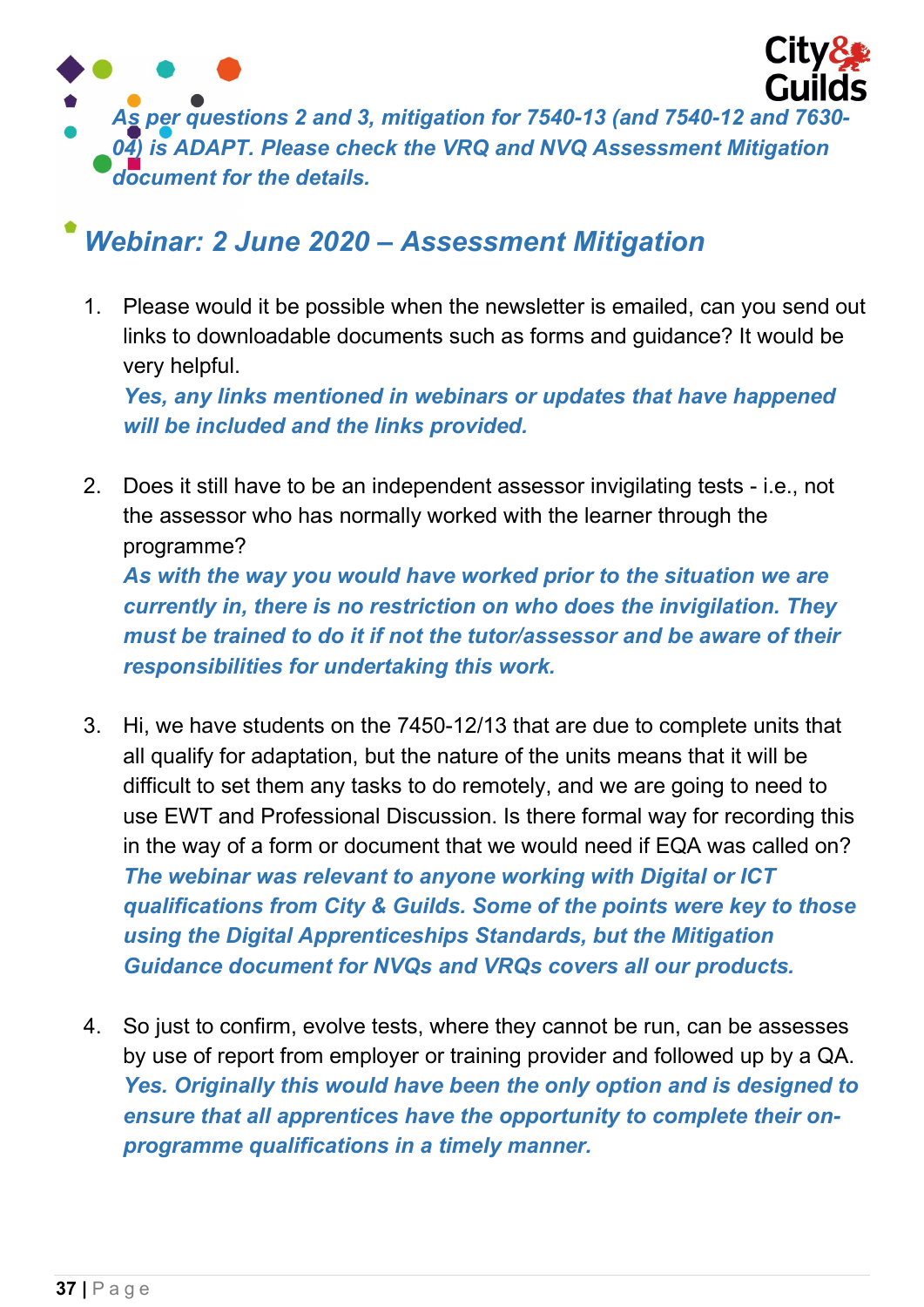

5. I'm teaching 7574-02 is the stuff in this Webinar relevant to me? As 3 above, the NVQ and VRQ document covers the ITQ/IT User qualifications and the information in the slides is relevant to you as all Digital and IT qualifications have been classed as ADAPT for their assessment. Please check the document on the website for specific details.

- 6. Can you give us your email address? Email address for Ken and David is on the slides sent as follow up to the webinar. It also has the email addresses for Customer Service, Apprenticeships and the EPA Partnership Managers.
- 7. I have some learners who started a qual on 4th March but weren't registered until 21st April, can I use Adaptation for these learners or not? To be eligible to be assessed using the Assessment Mitigation, learners need to have completed 65% of their programme by 20 March 2020. If these are apprentices on an Apprenticeship Standard it is not quite the same, as these are single unit qualifications and apprentices are not usually registered until the centre looks to book the tests.

If registering for the Apprenticeship Standard itself, then this will not apply. The dates are more specifically aimed at those that are on creditbased products or those used in an academic year situation, where the expected end-date of the learner would be the 31 July 2020.

8. Will my 7574 learners who weren't registered in time have to come bac and retake the course in September and sit the assignments as normal? The 20 March 2020 is not a registration date limit, it is the expectation (as above) that the learner has completed a substantial part of their learning programme by that date. Unless the learners are on a short programme that would finish before the end of July 2020, then they will need to come back in September to finish off.

Please send more details of what you are doing and why they were not registered before this date if they have been on programme prior to that date.

9. As the 9628-11 and 9628-12 are online on demand evlove tests, can learners who have not yet been registered fall into these rules and take the test prior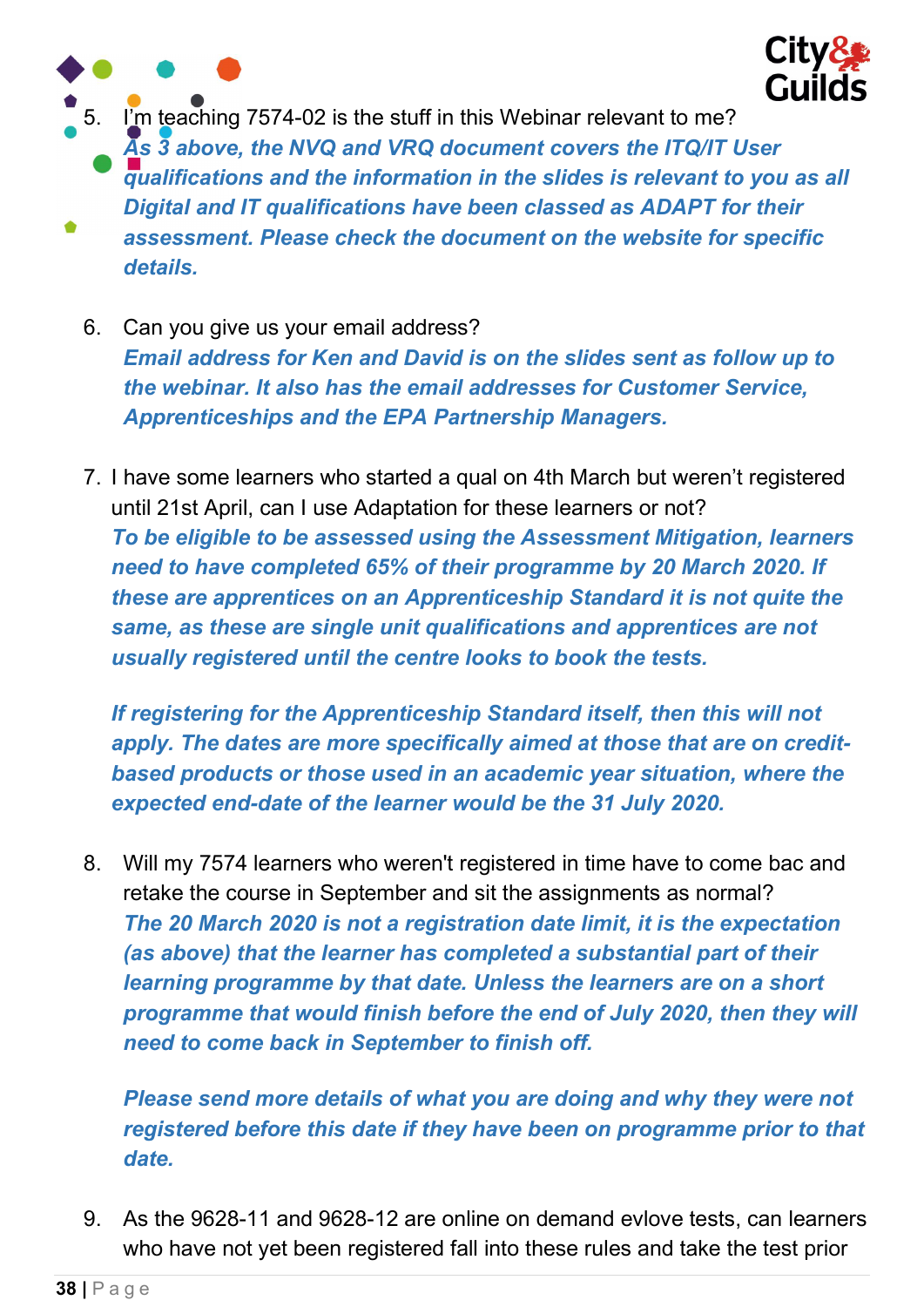



If you have your apprentices registered on the overarching 9648 apprenticeship, then this is not so much of a concern. As mentioned above, these are single unit qualifications and part of roll-on-roll off programmes, so the dates will not be strictly applied in this case.

- 10. If haven't got Direct Claims for 9628. Can we do the remote invigilation without having a remote EQA visit? Yes. The Evolve tests were not part of EQA process as there is nothing for them to see, it is all online and the systems does the checks/processing of the result.
- 11. Would you agree that examples from Get2Gateway would provide good examples of work to prove competence? On its own it is probably not sufficient and would look at evidence produced in the workplace, some of what you may use to complete the Summative Portfolio. We are not looking for a mini portfolio being pulled together, more a mapping of evidence that you have identified shows they have the required knowledge as per the qualifications.
- 12. We have learners due to complete EPA in August / September; do you think these adaptations may apply to them going forward? The allowance of Assessment Mitigation has been set by Ofqual, NSAR and IfATE, though we were able to determine the alternative method to be used. Although schools are re-opening and many centres are still working with apprentices – some even recruiting – then we will continue liaising with Ofqual, NSAR and IfATE and inform all centres of changes or continuation of assessment processes as they happen.
- 13. Does the short report from Employer/Provider to show what evidence that have covers the KM outcomes - will this be exempted from the exam? This needs to be coupled with the Q&A/Professional Discussion to complete the assessment process. If this is done, then the apprentice will not have to take the Evolve tests.
- 14. If we are using the On Programme Tests mitigation by using Short Report from Employer/Provider, Q&A/PD for the gaps, how quick does the result will be released?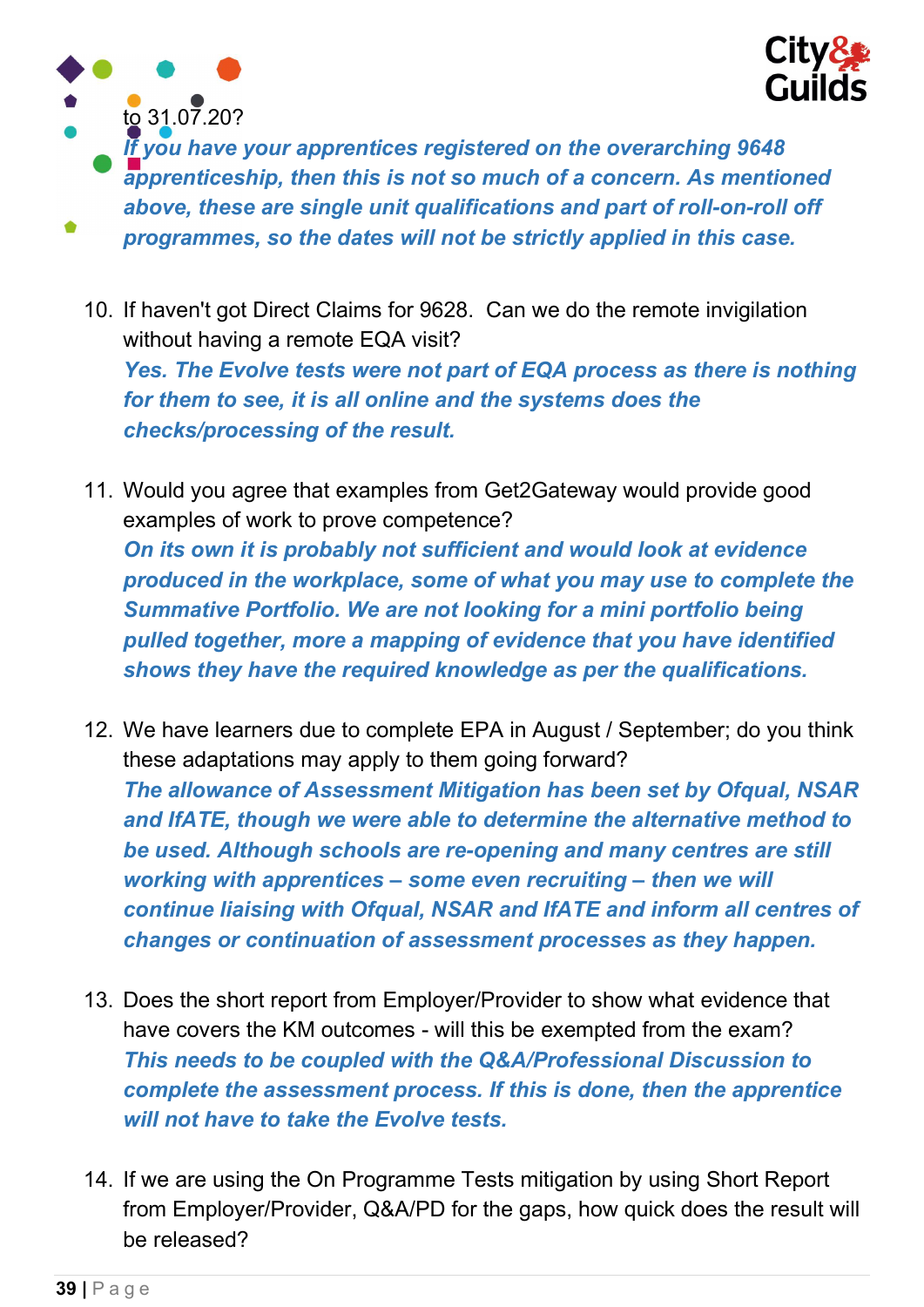

You will actually be entering the result for the "test" in effect, so immediately is the answer. As with all things on the Walled Garden to do with results we would recommend that you wait for them to be conferred by the system – usually takes 24 to 48 hours.

15. When will we be able to get the Mitigation option forms? The mitigation forms to start the process of naming your learners and what they will be doing should be found on the page set up to hold all the information around Assessment Mitigation. Please use the link provided on the webinar slides to get to the information.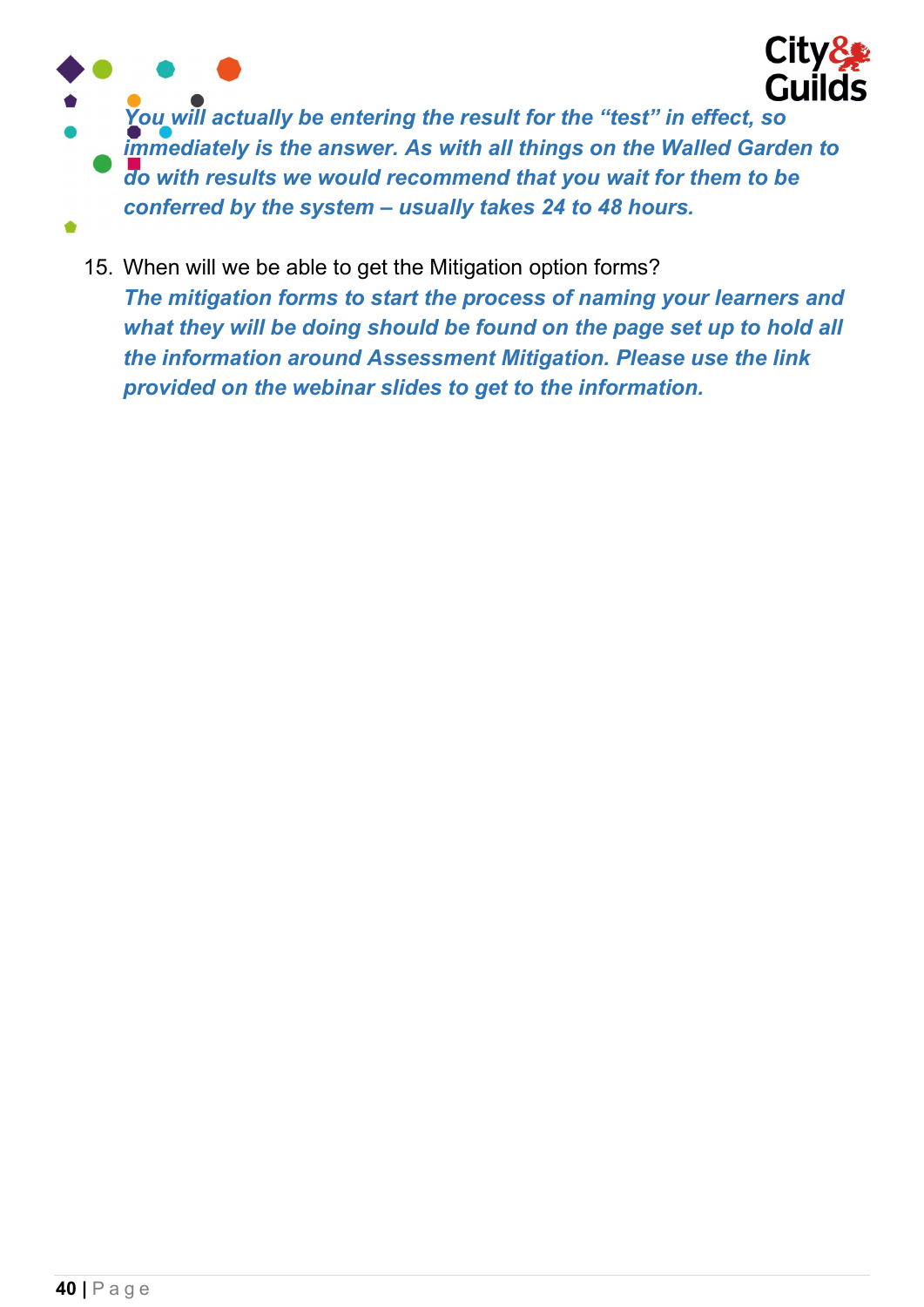



- 16. Is there a full list of applications supported for exams being remotely invigilated such as teams?
	- Yes, though City & Guilds is recommending 2 specifically LetMeln-Go To Meetings or Citrix WebEx. The links provide in the slides from the webinar to testing at home and remote invigilation will give you the detail.
	- 17. Where do we find these forms on the website? The mitigation forms to start the process of naming your learners and what they will be doing should be found on the page set up to hold all the information around Assessment Mitigation. Please use the link provided on the webinar slides to get to the information.
	- 18. For centres without DCS they will have to arrange a remote EQA sample does this have to be arranged before 31st July or after? Yes, if you want the results conferred within Walled Garden then you need to ensure that they are in the system by 31 July 2020. I would suggest that any centres who do not have Direct Claims Status contact their City & Guilds Quality Team now and begin booking the EQA activity.
	- 19. Apprenticeship standards with only a practical element for EPA eg. Hair Professional, are there any provisions in place for this? As advised during the webinar, the best person to contact is the Technical Adviser for Hair & Beauty – Sarah Fillaudeau, her email is Sarah.Fillaudeau@cityandguilds.com
	- 20. Do you have a template for the short report for on-programme tests? Example is being put together, but we will accept the documentation a centre uses for Witness Testimony, Observations, Q&A and Professional Discussion. As soon as the material is available, we will notify centres through the email Alert system.
	- 21. Do we need to complete a declaration for learners who are completing their on programme standards tests? Yes. We need to know that you have a record of who you put through using the mitigation. If we need to do an audit (External Quality Assurance) at a later date you will be asked for this information.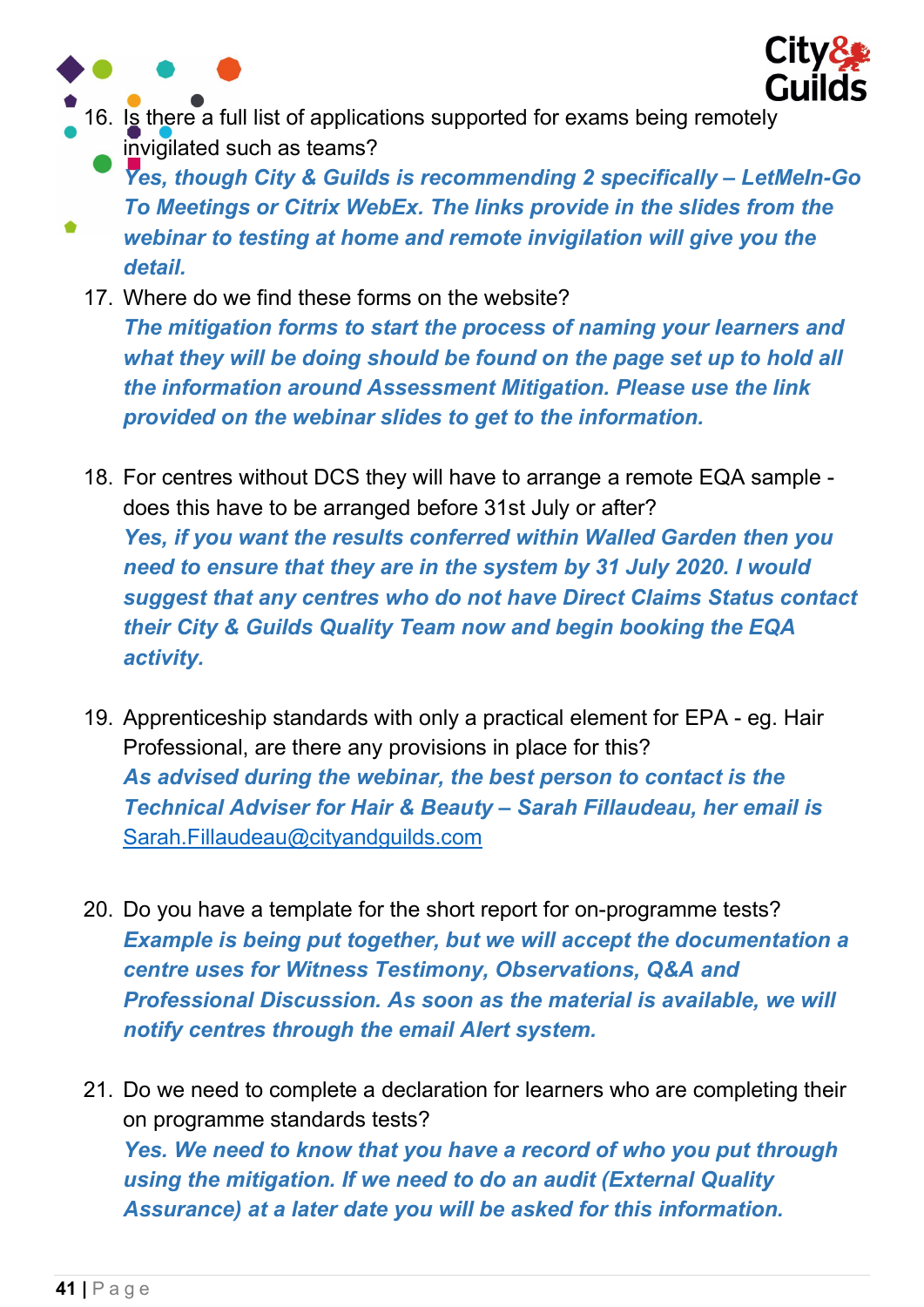

22. Can Ken send the link to the EPA Declaration Dispensation form please? These will be put onto our website under the Updates and webinars section that can be found through Qualifications, then selecting Digital and IT.

### Webinar: 12 May 2020 – Keep In Touch

1. Are we likely to be able to offer the individual qualifications assessments for Digital Marketer anytime soon?

We are having to provide Ofqual with our approach to mitigate the fact that apprentices cannot take the Evolve tests at a centre or employer and be supervised. While we are able to use remote testing and invigilation for tests in the End Point Assessment, these are not under Ofqual's control and in certain sectors we have had dispensation from the relevant External Quality Assurance body in conjunction with IfATE.

Our intention is to provide and an adaptation to the assessment method that can be agreed with Ofqual and this is being submitted. We want to ensure that all apprentices have access to the assessment method and that there is no disadvantage due to equipment or resources.

- 2. So, regarding functional skills they HAVE to complete before going through gateway? Sorry I may have missed. Yes. There is no dispensation on Gateway – this is across all Sectors and not just digital. Please check the information around Functional Skills on the Covid-19 web pages.
- 3. Also, how do I access a breakdown of each individual grade for the synoptic, interview, portfolio etc? Our grading of the EPA is done holistically, as per the requirements of the Assessment Plan published on the IfATE website. We do not grade each element of the EPA separately, the Summative Portfolio, Synoptic Project evidence and the Employer Reference provide information on Outcomes covered and how well that is checked and further questioned in the Interview.

During the Interview the IEPA will look to explore any perceived areas of weakness in the evidence provided, gain clarification on areas they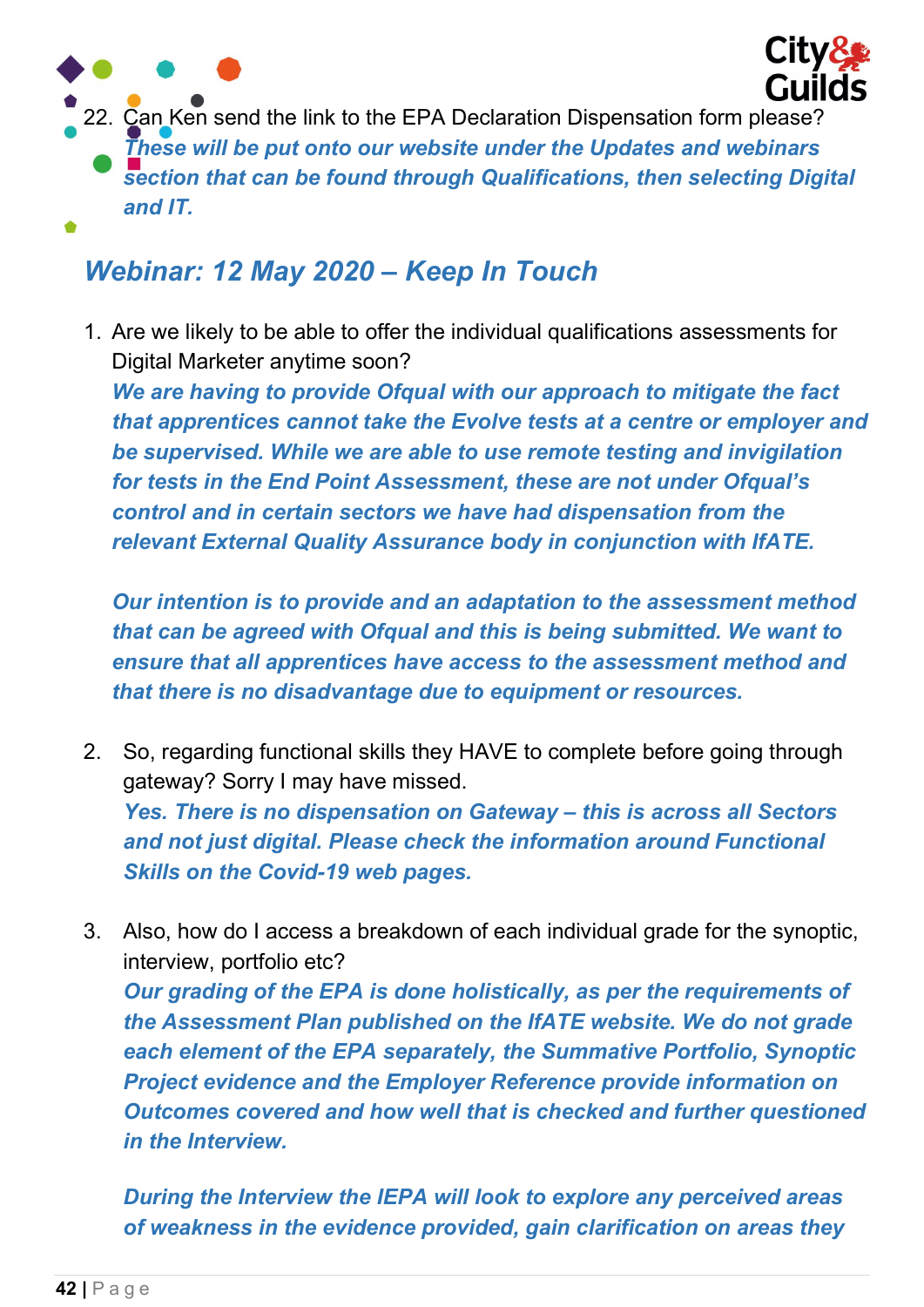

wish to explore further and also look to stretch & challenge to look to push your apprentice to a higher grade. The IEPAs are looking for opportunities to pass your apprentices, rather than ways to trip them up.

- 4. Why can e-certs be located on the Walled Garden? They are under MyCertis area, but this is only accessible to certain users and you may have to speak the main administrator of your account.
- 5. Is the virtual platform available for Digital Marketing? Currently it is not, the work would have started this Spring but has been paused due to the current situation.
- 6. Can the learners use the Web Delivery platform for their Knowledge Modules exam? It states on the slides it's for EPA Knowledge Test. As stated, this solution is only available for tests that are part of EPA, as these are not Ofqual regulated. On-programme qualifications require approval from Ofqual for any adaptation to the assessment method.

City & Guilds has been working on adapting a wide range of qualification assessments and the final solutions will be published 26 May 2020.

7. Can C&G release the EPA Report for EPAs?

Reports per apprentice are currently only issued when an apprentice fails. It might be possible for the Technical Advisor to ask the Lead IA for guidance on why a particular learner did not get the grade they expected, but this will only be done once, and further appeals/disagreements will have to go through our normal Appeals Procedures.

We are currently testing an end-to-end EPA product that will allow access to all information by the Training Provider, Apprentice and Employer.

8. We have learners that wanted to appeal the grade they achieved, but without EPA Report, we are unable to justify to apprentices on whether or not it is worthy to appeal. As the grade could go up, down, or remain as the same grade.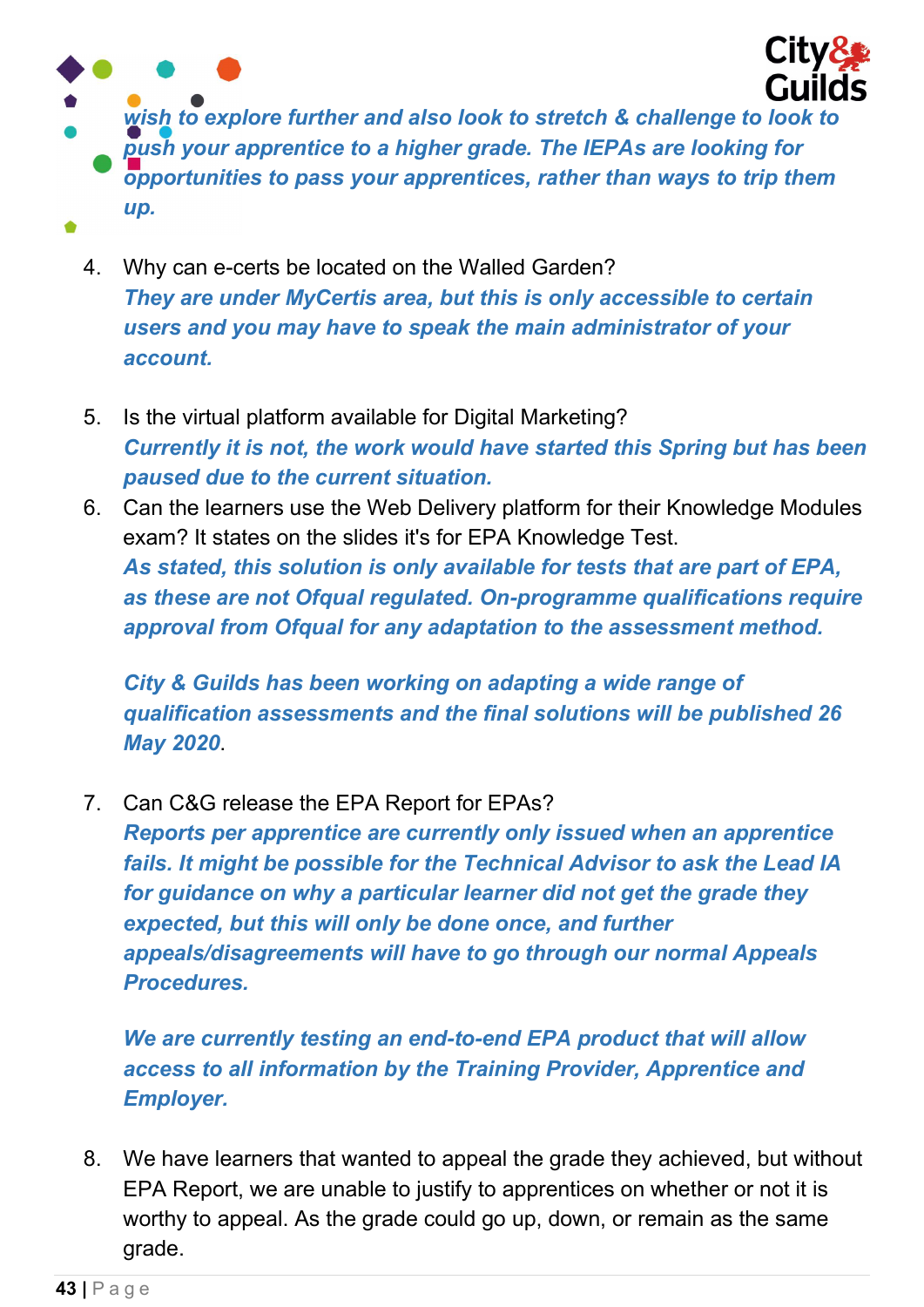

- 9. Do the Exams still need normative documents? This is a procedure that is only used in certain Industry areas, it does not apply to Digital Skills sector.
	- 10. Plumbing exams on evolve use normative documents for some of them. Please contact rob.mallender@cityandguilds.com OR david.pye@cityandguilds who are the Technical Advisers for this area.
	- 11. Presumably this means we can't deliver the projects where we need to make a config change for learners to resolve during the synoptic project during home based projects? If you use the projects that would normally be used within a "classroom" setting this will not be possible, unless social distancing can be arranged, etc. City & Guilds does have a similar project to work with its Virtual Assessment Service over Packet Tracer.

The Project expects them to create/modify a network, they would then load a second Packet Tracer template with the fault built in and solve as required with physical hardware.

12. If a learner joined the DM apprenticeship and started working for employer but is furloughed, stopped working on project while on furlough but helps around other bits. What should be the course of action for that learner? This is in reference to the Assessment Plan stating requirement for 3 substantial projects. City & Guilds advice has always been that this is not necessarily a practical way of working, as many apprentices on any of the Digital Standards will not have opportunity to work on "large" projects.

Look what they have provided as evidence or work they have done and how this may be collated together to tell a story of what they do. Do not get hooked on the 3, if they do anything that has a beginning, middle and end that can be planned, provide a result and be reflected on they have a project. You should have access to the EPA Preparation area on SmartScreen, where you will find further guidance on building Summative Portfolios.